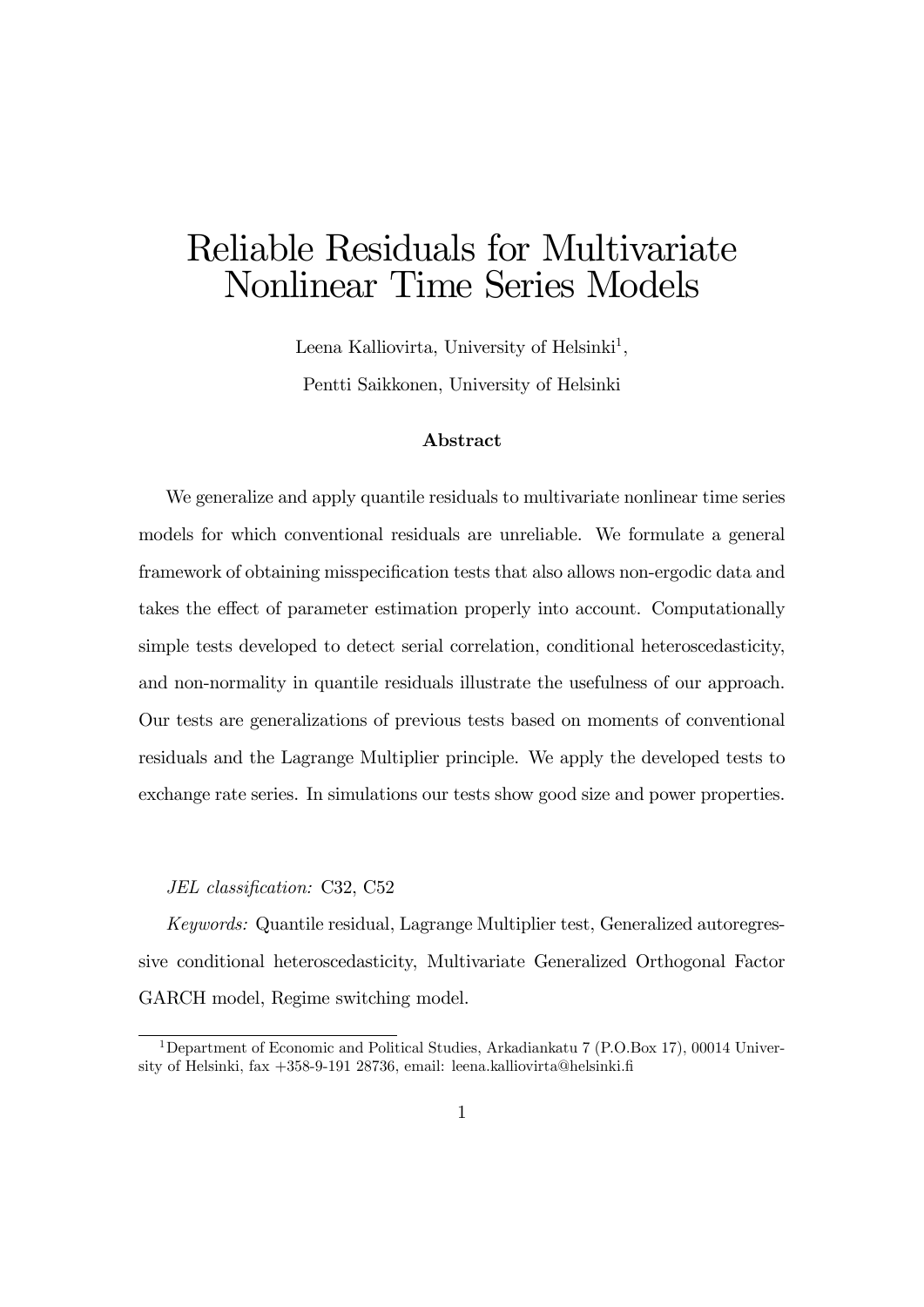# 1 Introduction

This paper studies multivariate quantile residuals and, based on their asymptotic properties, develops misspecification tests in a general likelihood framework. These residuals exist for any parametric model with continuous (conditional) cumulative distribution function. Thus, they are applicable, for example, to various regimeswitching models and other models based on mixture distributions or involving latent variables. With these models the use of traditional (or Pearson's) residuals, in contrast, leads to erroneous inference. Kalliovirta (2006) discusses this in a univariate setting and demonstrates the usefulness of quantile residual based tests. This previous work and the recent interest in multivariate models based on mixtures of distributions motivate the generalization of this paper.

The idea of quantile residuals originates from Rosenblatt (1952) and Cox and Snell (1968), and was developed, among others, by Smith (1985), Dunn and Smyth (1996), and Palm and Vlaar (1997). The term quantile residual is due to Dunn and Smyth  $(1996)$ . Two transformations define quantile residuals: 1) the estimated cumulative distribution function implied by the model transforms the observations into approximately independent uniformly distributed random variables, and 2) the inverse of the cumulative distribution function of the standard normal distribution retransforms these variables into approximately independent standard normal. These results assume that the model is correctly specified and parameters are consistently estimated. If not, quantile residuals are expected to exhibit detectable departures from the characteristic properties described above.

We give regularity conditions under which a central limit theorem holds for smooth functions of quantile residuals. This result yields misspecification tests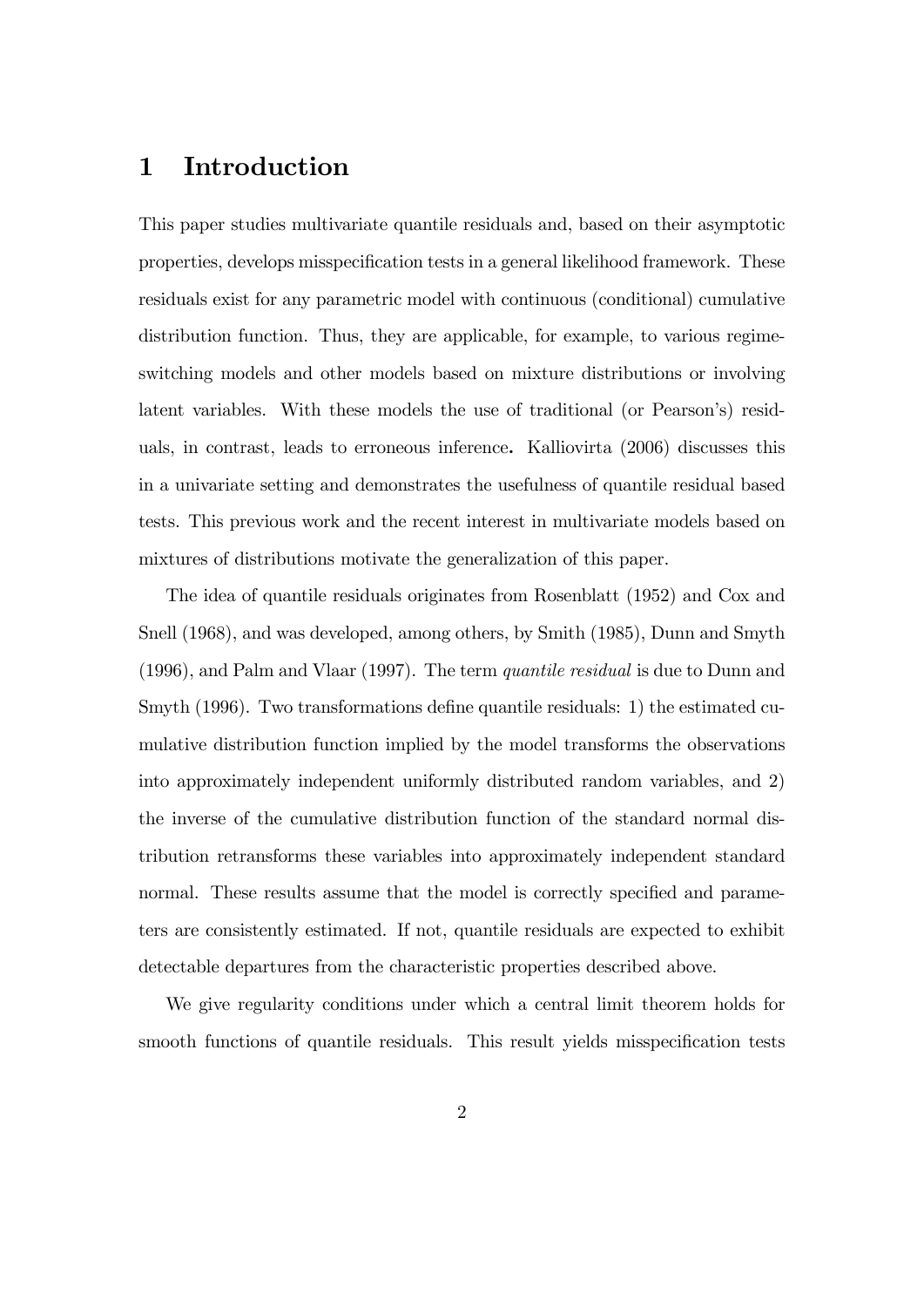which, under correct specification, have limiting  $\chi^2$ -distributions. These tests are applicable in standard stationary or ergodic models as well as in non-ergodic models such as co-integrated VAR-models with the number of unit roots correctly specified and other models involving trending variables. Furthermore, our approach is theoretically sound: it takes the uncertainty caused by parameter estimation properly into account. We illustrate the approach by deriving tests aimed to detect serial correlation, conditional heteroscedasticity, and non-normality in multivariate quantile residuals. Using our framework one can similarly design more tests to detect other departures from the characteristic properties of quantile residuals. Our three tests have the following advantageous properties. First, they are easy to use once the parameter estimates of the model are available. Second, they have Lagrange Multiplier (LM) or score test interpretations and are, therefore, asymptotically optimal against local alternatives. Third, in conventional models with normal errors, where quantile residuals are Pearson's residuals, our test statistics reduce to classical tests for autocorrelation, conditional heteroscedasticity and non-normality.

Several previous papers (see Kalliovirta (2006), and the references therein) consider quantile residuals. Most of them concentrate on out-of-sample forecast evaluation in a univariate setting and, contrary to us, lack proper theoretical justi-Öcation for the employed procedures. Only Hong and Li (2005) and Bai and Chen (2008) study in-sample evaluation of multivariate models. Compared to the nonparametric approach of Hong and Li (2005), our approach, in addition to being theoretically optimal in parametric setting, is simpler in practice. The reliability of the generalized Kolmogorov-Smirnov test of Bai and Chen (2008) requires quantile residuals to be independent. This property, however, may not hold and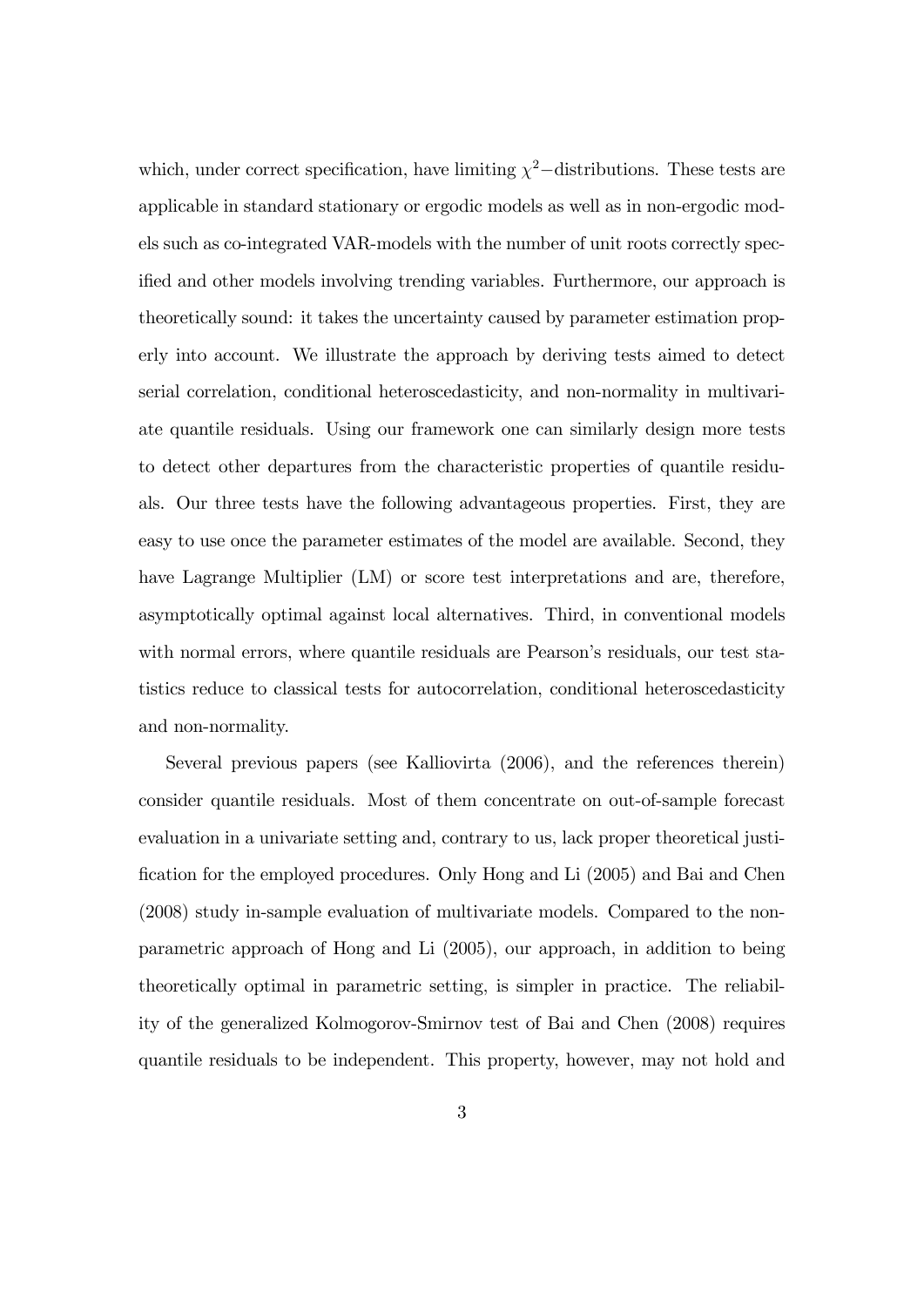should be tested. Our tests of serial correlation and conditional heteroscedasticity are designed for this purpose. Furthermore, we allow for non-ergodic data and, therefore, our approach applies to a wider class of models than the ones in Hong and Li (2005) and Bai and Chen (2008).

Multivariate quantile residuals are functions of marginal and conditional distributions at each time point. Even if the observations are multivariate, we suggest also to consider univariate quantities, henceforth joint quantile residuals, that are functions of products of marginal and conditional distributions. Previously, Diebold et al. (1999), Clements and Smith (2000), and Clements and Smith (2002) have applied this idea in the context of multivariate density forecast evaluation.

Our general testing principle applies to a wide range of multivariate models including mixture distribution based models or models with unobservable regime switching. These include Markov switching VAR models rigorously studied by Douc et al. (2004) and applied in special cases, for example, by Paap et al. (2009) and Lanne et al. (2010). A similar mixture distribution based VAR model was considered by Lanne and Lütkepohl (2010) whereas a different mixture VAR model, the ACR model, was studied and applied by Bec et al. (2008). Our approach also applies to nonlinear multivariate autoregressive models, multivariate GARCH models, and co-integrated VAR models with the number of unit roots correctly specified, because with these models quantile residuals reduce to conventional residuals. We apply our developed methods to the Multivariate Generalized Orthogonal Factor GARCH model of Lanne and Saikkonen (2007). A mixture version of this model illustrates how our approach supports graphical analysis and is able to formally compare the goodness of fit between models based on different structural or distributional assumptions or both.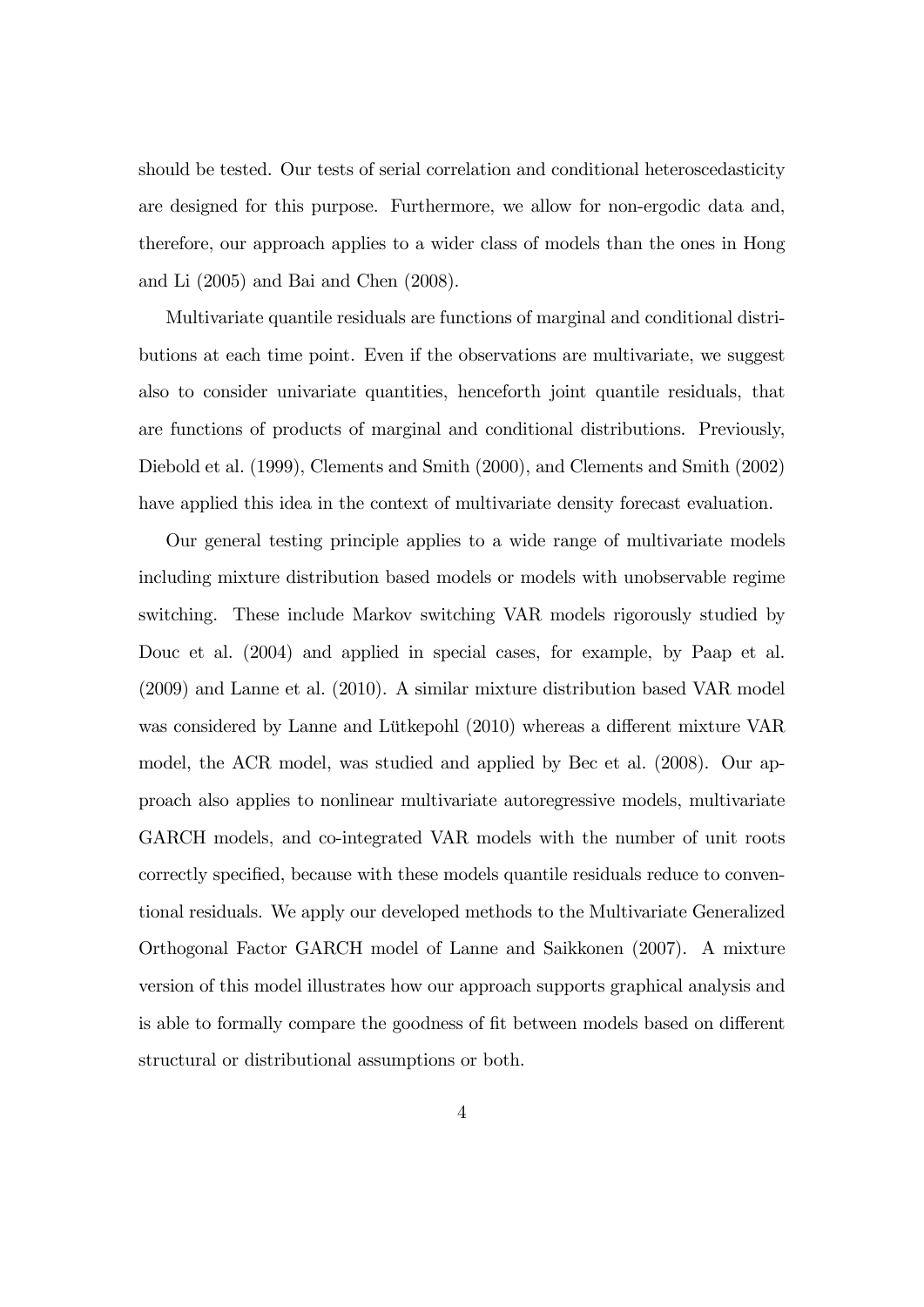Our simulation study shows that the size properties of the proposed tests are satisfactory once a simulation method is used to compute a covariance matrix needed in the test statistics. We use a previous multinormality test as an example to demonstrate by simulation that the size of a test can be totally incorrect if traditional residuals are incorrectly used or if the uncertainty caused by parameter estimation is ignored.

The remainder of this paper is organized as follows. Section 2 defines both the multivariate and joint quantile residuals, and examines their theoretical properties, which are used in Section 3 to derive misspecification tests. Section 4 presents the empirical example, Section 5 shows simulation results, and Section 6 concludes.

# 2 Quantile residuals

This section recalls the definition of univariate quantile residuals, defines multivariate and joint quantile residuals in a general likelihood framework, and derives a general approach of obtaining misspecification tests.

### 2.1 Univariate case

Let  $y = (y_1, ..., y_T)$  be a vector of observations with density function  $f(\theta_0, y)$ , where  $\theta_0 \in \Theta$  is the unknown true parameter value. Denote with  $\mathcal{P} = \{f(\theta, \mathbf{y}) :$  $\boldsymbol{\theta} \in \boldsymbol{\Theta} \subset \mathbb{R}^k$ ,  $\mathbf{y} \in \mathbb{R}^T$  the collection of potential models for y. For each  $f: \Theta \times \mathbb{R}^T \to \mathbb{R}_+$  we can write

$$
f(\boldsymbol{\theta}, \mathbf{y}) = \prod_{t=1}^{T} f_{t-1}(\boldsymbol{\theta}, y_t),
$$
\n(1)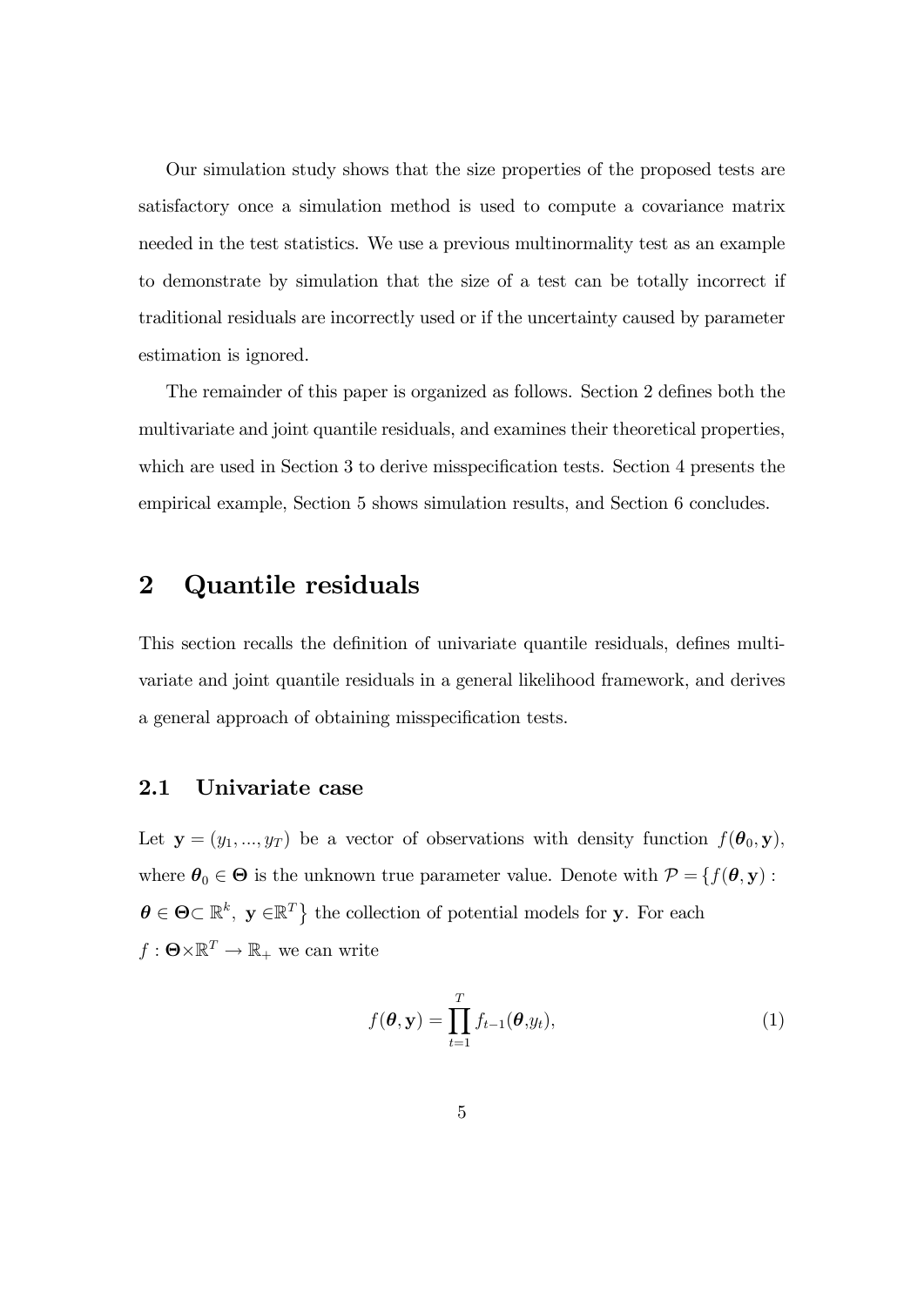where  $f_{t-1}(\theta,y_t) = f(\theta,y_t|\mathcal{G}_{t-1}), t \in \{1,...,T\}, y_t \in \mathbb{R},$  is the conditional density function given  $\mathcal{G}_{t-1} = \sigma(\mathbf{Y}_0, Y_1, ..., Y_{t-1})$ , the sigma-algebra generated by the random variables  $\{Y_0, Y_1, ..., Y_{t-1}\}$ . The random vector  $Y_0$  represents the needed initial values. The theoretical quantile residual is defined by

$$
R_{t,\boldsymbol{\theta}} = \Phi^{-1}(F_{t-1}(\boldsymbol{\theta}, Y_t)),
$$
\n(2)

and the observed quantile residual is  $r_{t,\hat{\theta}_T} = \Phi^{-1}(F_{t-1}(\hat{\theta}_T, y_t)),$  where  $\Phi^{-1}(\cdot)$  is the inversed cumulative distribution function of the standard normal distribution,  $F_{t-1}(\theta, y_t) = \int_{-\infty}^{y_t} f_{t-1}(\theta, u) du$  is the conditional cumulative distribution function of  $y_t$ , and  $\boldsymbol{\theta}_T$  is an estimate of  $\boldsymbol{\theta}_0$ .

# 2.2 Multivariate case

Let  $y_1, ..., y_T$  be vector valued observations with conditional density function  $f_{t-1}(\theta, \mathbf{y}_t)$  defined for every  $\mathbf{y}_t = (y_{1t}, \dots, y_{nt})$ . The collection of potential models is denoted by  $\mathcal{P} = \left\{ f(\boldsymbol{\theta}, \mathbf{y}) : \boldsymbol{\theta} \in \boldsymbol{\Theta} \subset \mathbb{R}^k, \ \mathbf{y} \in \mathbb{R}^{n} \right\}.$ 

If the components of  $y_t$  are independent, the quantile residuals extend straightforwardly to the vector case. Because the conditional cumulative distribution function of  $\mathbf{y}_t$  has the product form  $F_{t-1}(\theta, \mathbf{y}_t) = \prod_{j=1}^n F_{j,t-1}(\theta, y_{jt})$ , where  $F_{j,t-1}(\theta, y_{jt})$ is the marginal distribution function of the jth component, we can make the transformation (2) component-wise.

If the components of  $y_t$  are dependent, quantile residuals are defined as follows. Write the conditional density function of  $y_t$  in the product form

$$
f_{t-1}(\boldsymbol{\theta}, \mathbf{y}_t) = \prod_{j=1}^n f_{i_j, j-1, t-1}(\boldsymbol{\theta}, y_{i_j, t})
$$
\n(3)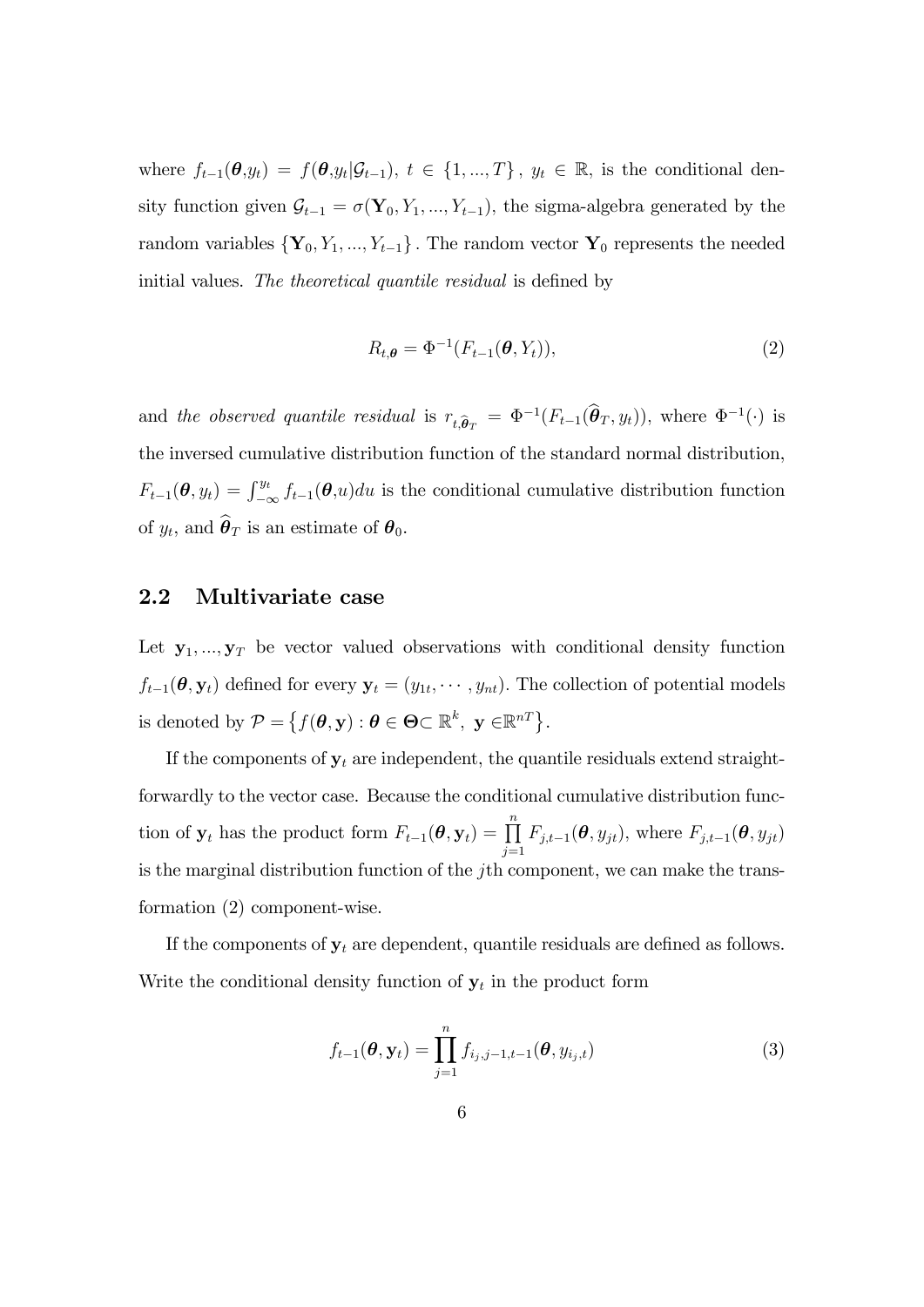by conditioning with respect to any chosen order of the components. The index  $j-1$  in the formula denotes conditioning with respect to the sigma-algebra  $\mathcal{A}_{j-1} =$  $\sigma\left\{Y_{i_1,t},...,Y_{i_{j-1},t}\right\}$  generated by the component variables. Interpret  $f_{i_1,0,t-1}(\theta,y_{i_1,t})$  $=f_{i_1,t-1}(\theta, y_{i_1,t}),$  and  $F_{i_j,j-1,t-1}(\theta, y_{i_j,t}) = \int_{-\infty}^{y_{i_j,t}} f_{i_j,j-1,t-1}(\theta, u) du$ . Thus, the vector of theoretical quantile residual at time point t takes the form

$$
\mathbf{R}_{t,\theta} = \begin{bmatrix} R_{1t,\theta} \\ R_{2t,\theta} \\ \vdots \\ R_{nt,\theta} \end{bmatrix} = \begin{bmatrix} \Phi^{-1}(F_{i_1,t-1}(\theta, Y_{i_1,t})) \\ \Phi^{-1}(F_{i_2,1,t-1}(\theta, Y_{i_2,t})) \\ \vdots \\ \Phi^{-1}(F_{i_n,n-1,t-1}(\theta, Y_{i_n,t})) \end{bmatrix} .
$$
 (4)

This vector is non-unique, it can be formed in  $n!$  different ways. The results presented in this paper are independent of the chosen order of conditioning, however. The vector of *observed quantile residual* at time point t is obtained by replacing  $\theta$ with  $\widehat{\boldsymbol{\theta}}_T$ , an estimate of  $\boldsymbol{\theta}_0$ , in (4).

One can also base the model evaluation on univariate quantities. Congruent with Clements and Smith  $(2000)$ , we define theoretical joint quantile residual as

$$
Q_{t,\theta} = \Phi^{-1}(Z_{t,\theta}),\tag{5}
$$

where  $Z_{t,\theta} = X_{t,\theta} \sum_{k=0}^{n-1} \frac{(-1)^k}{k!} (\ln X_{t,\theta})^k$  with  $X_{t,\theta} = \prod_{k=0}^{n}$  $j=1$  $F_{i_j,j-1,t-1}(\bm{\theta}, Y_{i_j,t}).$ Clements and Smith (2000) and Clements and Smith (2002) studied this transformation in a bivariate case and applied it to evaluate forecast densities. Previously, no general form of joint quantile residuals has been suggested. The *observed joint* quantile residual at time point t is obtained by replacing  $\boldsymbol{\theta}$  with  $\widehat{\boldsymbol{\theta}}_T$ , an estimate of  $\theta_0$ , in (5).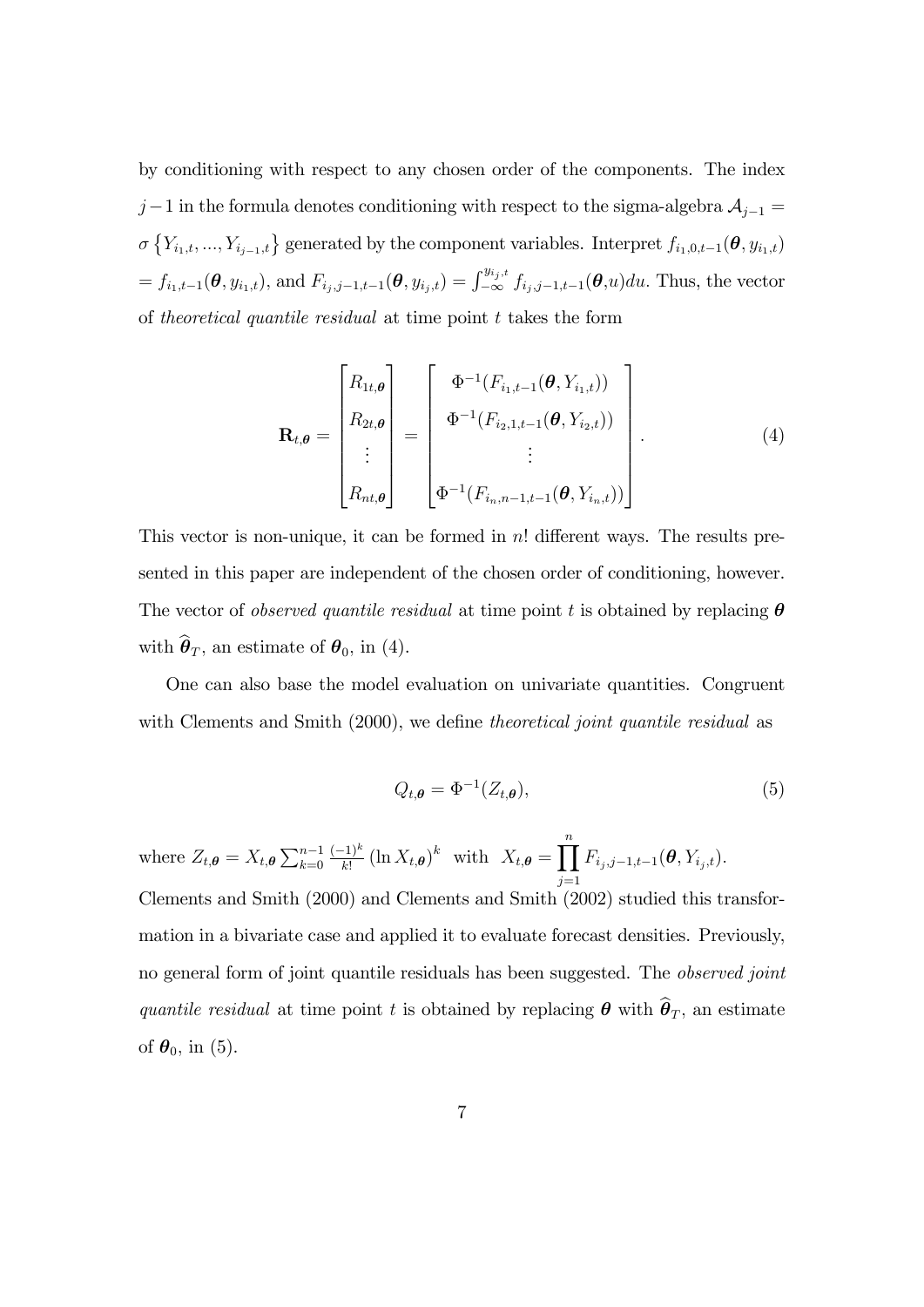# 2.3 Theoretical properties

Under mild regularity conditions quantile residuals have properties that make them useful in model evaluation: 1) Lemma 2 shows that observed multivariate quantile residuals are asymptotically independently multinormally distributed, if the estimated model is correctly specified, 2) Lemma 3 yields the same result for the observed joint quantile residuals. The following Condition 1 is sufficient for Lemmas 2 and 3 to hold. Unless otherwise stated, all limit statements assume that  $T \to \infty$ . The symbol  $\stackrel{W}{\to}$  signifies weak convergence, and  $\stackrel{P}{\to}$  signifies convergence in probability.

#### Condition 1 Let the following assumptions hold.

- (1) The collection  $P$  is correctly specified, i.e.,  $f(\theta_0, \mathbf{y}) \in \mathcal{P}$ .
- (2)  $f_{t-1}$ :  $\Theta \times \mathbb{R}^n \to \mathbb{R}$  is a continuous conditional density function for all  $\theta \in \Theta$ and  $t = 1, ..., T$ .
- (3)  $\widehat{\boldsymbol{\theta}}_T$  is an estimator of  $\boldsymbol{\theta}_0$  such that  $\widehat{\boldsymbol{\theta}}_T \stackrel{P}{\rightarrow} \boldsymbol{\theta}_0$ .

Lemma 2 Under Condition 1,

- a) the distribution of the vector of quantile residuals  $\begin{bmatrix} \mathbf{R}'_{1,\theta_0} & \cdots & \mathbf{R}'_{T,\theta_0} \end{bmatrix}$  $\overline{\phantom{a}}$ is multivariate standard normal, where  $\mathbf{R}_{t,\theta_0}$  is as in (4) with  $\boldsymbol{\theta} = \boldsymbol{\theta}_0$ ,
- b) for any H fixed, the distribution of  $\begin{bmatrix} \mathbf{R}'_{1,\hat{\theta}_T} & \cdots & \mathbf{R}'_{H,\hat{\theta}_T} \end{bmatrix}$  $\mathcal{I}'$ is asymptotically multivariate standard normal, where  $\mathbf{R}_{t,\widehat{\boldsymbol{\theta}}_T}$  is as in (4) with  $\boldsymbol{\theta} = \boldsymbol{\theta}_T$ , and
- c) for any  $s \geq 1$ ,  $\mathbf{R}_{t+s,\theta_0}$  is independent of  $\{Y_1, ..., Y_t\}$ .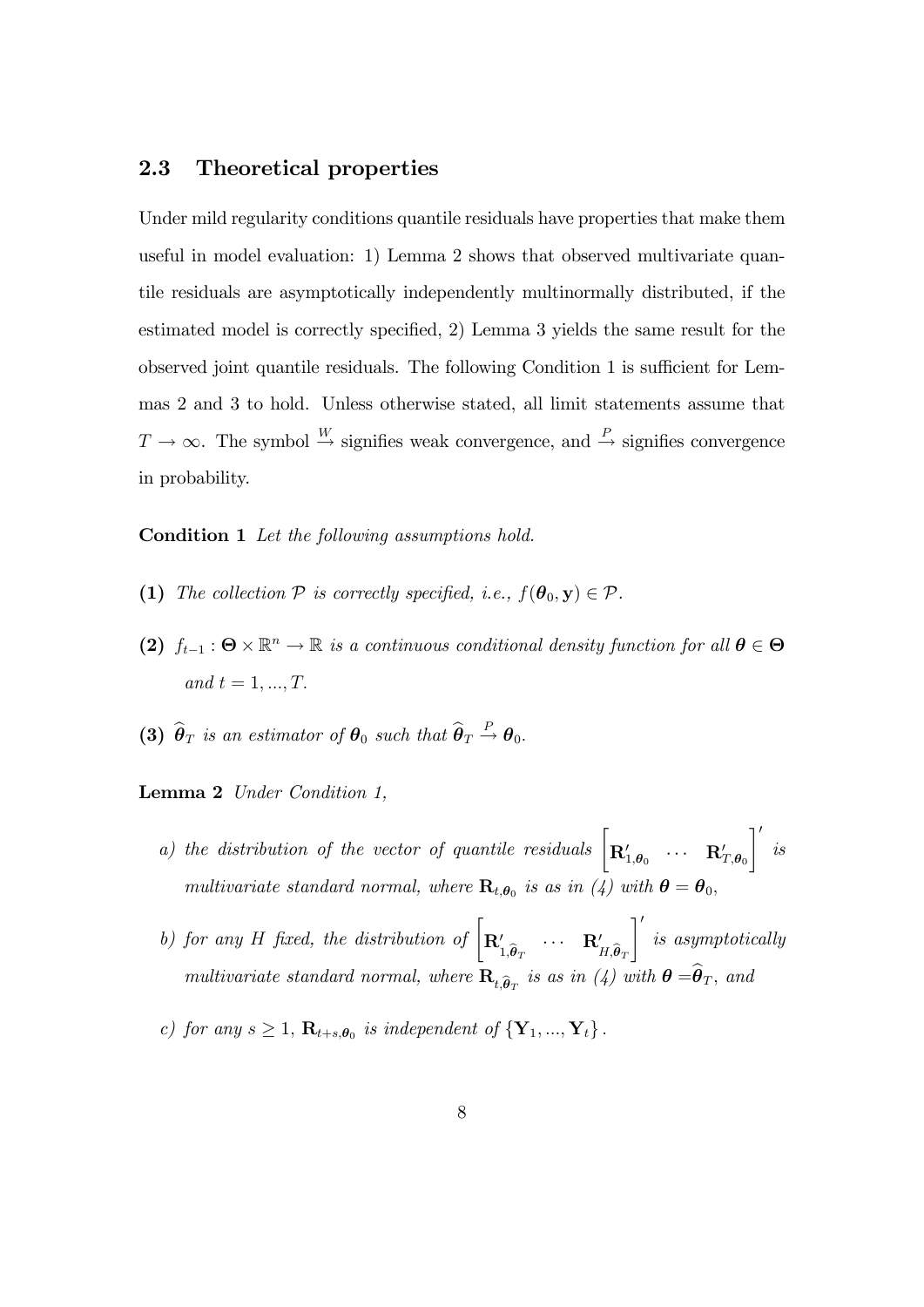The proof is given in Appendix A. Parts a) and b) are used to obtain the tests and part c) is used in some subsequent derivations.

Lemma 3 Under Condition 1,

- a) the distribution of the vector  $\begin{bmatrix} Q_{1,\boldsymbol{\theta}_0} & \cdots & Q_{T,\boldsymbol{\theta}_0} \end{bmatrix}$  $\lceil$ is multivariate standard normal, where  $Q_{t,\theta_0}$  is as in (5) with  $\theta = \theta_0$ ,
- b) for any H fixed the distribution of  $\left[Q_{1,\widehat{\boldsymbol{\theta}}_T} \quad \cdots \quad Q_{H,\widehat{\boldsymbol{\theta}}_T}\right]$  $\mathcal{I}'$ is asymptotically multivariate standard normal, where  $Q_{t,\widehat{\boldsymbol{\theta}}_T}$  is as in (5) with  $\boldsymbol{\theta} = \boldsymbol{\theta}_T$ , and
- c) for any  $s \geq 1$ ,  $Q_{t+s,\theta_0}$  is independent of  $\{Y_1, ..., Y_t\}$ .

The proof is given in Appendix A. Again, we use parts a) and b) to obtain the tests and part c) in some subsequent derivations.

Using the preceding results, one can check the correct model specification by testing whether the observed multivariate or joint quantile residuals are normally and independently distributed. As already mentioned, previous literature mainly considers quantile residuals in the univariate setting without the normalizing transformation whose usefulness was pointed out by Dunn and Smyth (1996), Berkowitz  $(2001)$ , and Kalliovirta  $(2006)$ . Specifically, Kalliovirta  $(2006)$  shows (in a univariate setting) that the normalizing transformation makes possible to test independence and normality together in a simple way and even motivate the obtained tests by the LM principle (see also Section 2.5).

We, too, advocate the use of the normalizing transformation and show that similar optimality results exist in the multivariate setting. In contrast, such results are unavailable when independence and uniform distribution are tested (cf. Kalliovirta (2006)). Furthermore, the normalizing transformation makes it easy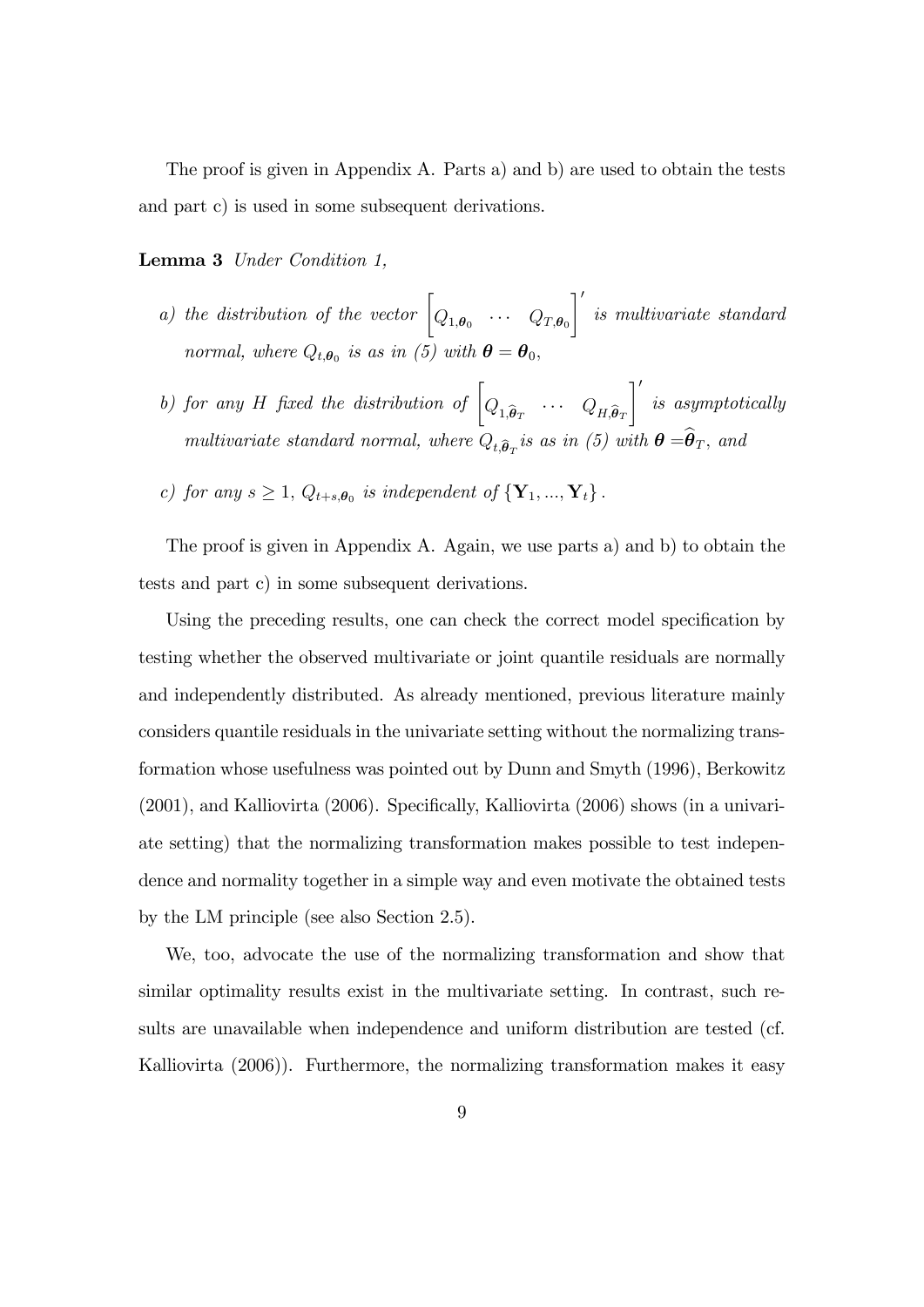to test the independence using correlations of quantile residuals whereas an identical approach with uniform distribution appears unnatural. Presumably for this reason, previous literature, except Hong and Li (2005), ignores testing the independence hypothesis. The normalizing transformation is advantageous in practice, too. As pointed out by Dunn and Smyth (1996), practitioners often find graphs based on normally distributed residuals easier to interpret than graphs based on the uniform distribution. Moreover, as discussed in Kalliovirta (2006), the normalizing transformation implies that, in several standard models with Gaussian likelihood, quantile residuals simplify to conventional residuals. This property makes comparisons to standard models simple. In contrast, uniformly distributed quantile residuals lack such a convenience.

### 2.4 General test statistics

This section develops our general framework for obtaining misspecification tests based on multivariate and joint quantile residuals. With different choices of the function  $g$  to be introduced shortly, one can construct test statistics for different potential departures from the characteristic properties of quantile residuals. Because our framework is based on fairly standard likelihood theory we only describe the main features and assumptions needed in this section. Precise regularity conditions and supplementary discussion can be found in Appendix A.

Conditional on initial values, the log-likelihood function of the sample takes the form  $l_T(\boldsymbol{\theta}, \mathbf{y}) = \sum^T$  $\sum\limits_{t=1}^T l_t(\boldsymbol{\theta}, \mathbf{y}_t) = \sum\limits_{t=1}^T$  $\sum_{t=1} \log f_{t-1}(\boldsymbol{\theta}, \mathbf{y}_t)$ . We define the maximum likelihood estimator (MLE)  $\hat{\theta}_T$  to be any local maximizer of  $l_T(\theta; y)$ , when such a maximum exists and  $+\infty$  otherwise. We assume that  $l_T(\theta, y)$  is twice continu-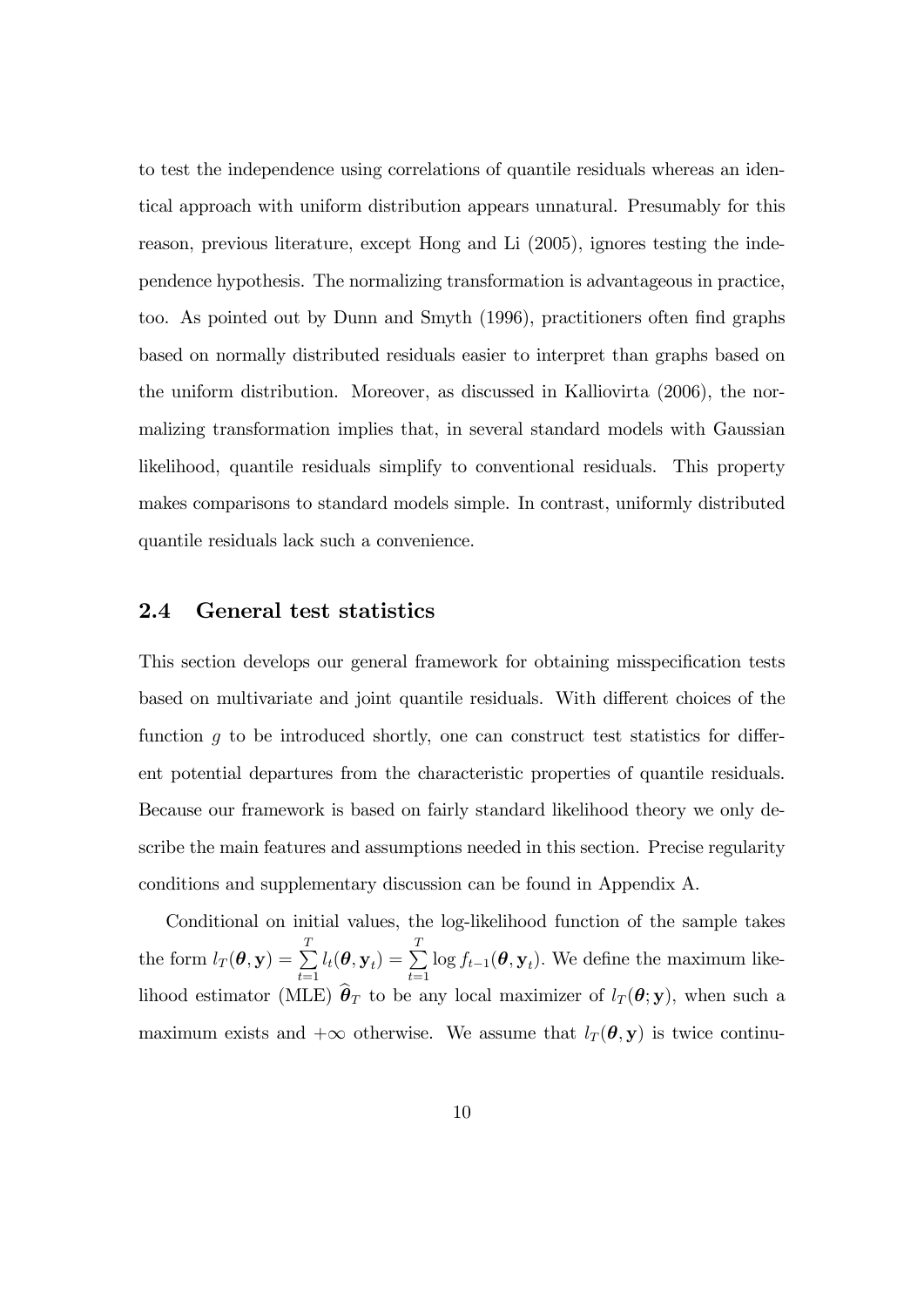ously differentiable with the score function  $S_T(\theta) = \frac{\partial}{\partial \theta} l_T(\theta, \mathbf{Y})$  and the Hessian matrix  $B_T(\boldsymbol{\theta}) = -\frac{\partial^2}{\partial \boldsymbol{\theta} \partial \boldsymbol{\theta}}$  $\frac{\partial^2}{\partial \theta \partial \theta'} l_T(\theta, \mathbf{Y})$ . We scale the Hessian with known nonrandom  $k \times k$  diagonal matrices  $\xi_T$  to obtain its scaled version  $W_T(\theta) = \xi_T^{-1} B_T(\theta) \xi_T^{-1}$ . We assume that the scaled Hessian  $W_T(\theta_0)$  converges weakly to a positive definite (possibly) random matrix  $\mathcal{I}(\theta_0)$ . Thus, the matrices  $\xi_T$  define the rate of convergence of the Hessian matrix  $B_T(\theta)$  at the true parameter value. They are similarly assumed to define the rate of (weak) convergence of the score function  $S_T(\theta)$  and, furthermore, that of the MLE  $\widehat{\theta}_T$ . The needed regularity conditions are presented in Condition 7 in Appendix A. These conditions are typically imposed to ensure the consistency and asymptotic (mixed) normality of a local maximizer of the conditional likelihood function. <sup>2</sup>

Condition 7 and Proposition 8 in Appendix A yield that  $\xi_T(\theta_T - \theta_0)$  is asymptotically mixed normal. Specifically, we have  $\xi_T(\hat{\theta}_T - \theta_0) \stackrel{W}{\rightarrow} \mathcal{I}(\theta_0)^{-1/2}Z$ where  $Z$  ( $k \times 1$ ) is a standard normal random vector independent of  $\mathcal{I}(\boldsymbol{\theta}_0)$ . In standard cases, where conventional limit theorems apply,  $\xi_T = \sqrt{T} \mathbf{I}_k$  and  $\mathcal{I}(\boldsymbol{\theta}_0)$ is nonrandom so that  $\sqrt{T}(\hat{\theta}_T - \theta_0) \stackrel{W}{\rightarrow} N(0, \mathcal{I}(\theta_0)^{-1})$ . In the non-ergodic case, that includes co-integrated VAR models with possibly deterministic trends and number of unit roots correctly specified, the matrix  $\mathcal{I}(\theta_0)$  is random and the diagonal elements of the matrix  $\xi_T$  are powers of  $\sqrt{T}$ , a typical example being  $\xi_T = diag \left[ T^{1/2} I_{k_1} : TI_{k_2} : T^{3/2} I_{k_3} \right]$  (see Johansen (1995)). As will be seen below, we rule out the case where the diagonal elements of  $\xi_T$  increase at a rate slower than  $\sqrt{T}$ .

 ${}^{2}\text{In a similar context, Sweeting (1980) and Basawa and Scott (1983) consider the more general$ case where the matrices  $\xi_T$  need not be diagonal and can belong to a class of continuous functions of the parameter  $\theta$ . All of our results can be extended to this case but, for simplicity, we do not pursue this extension.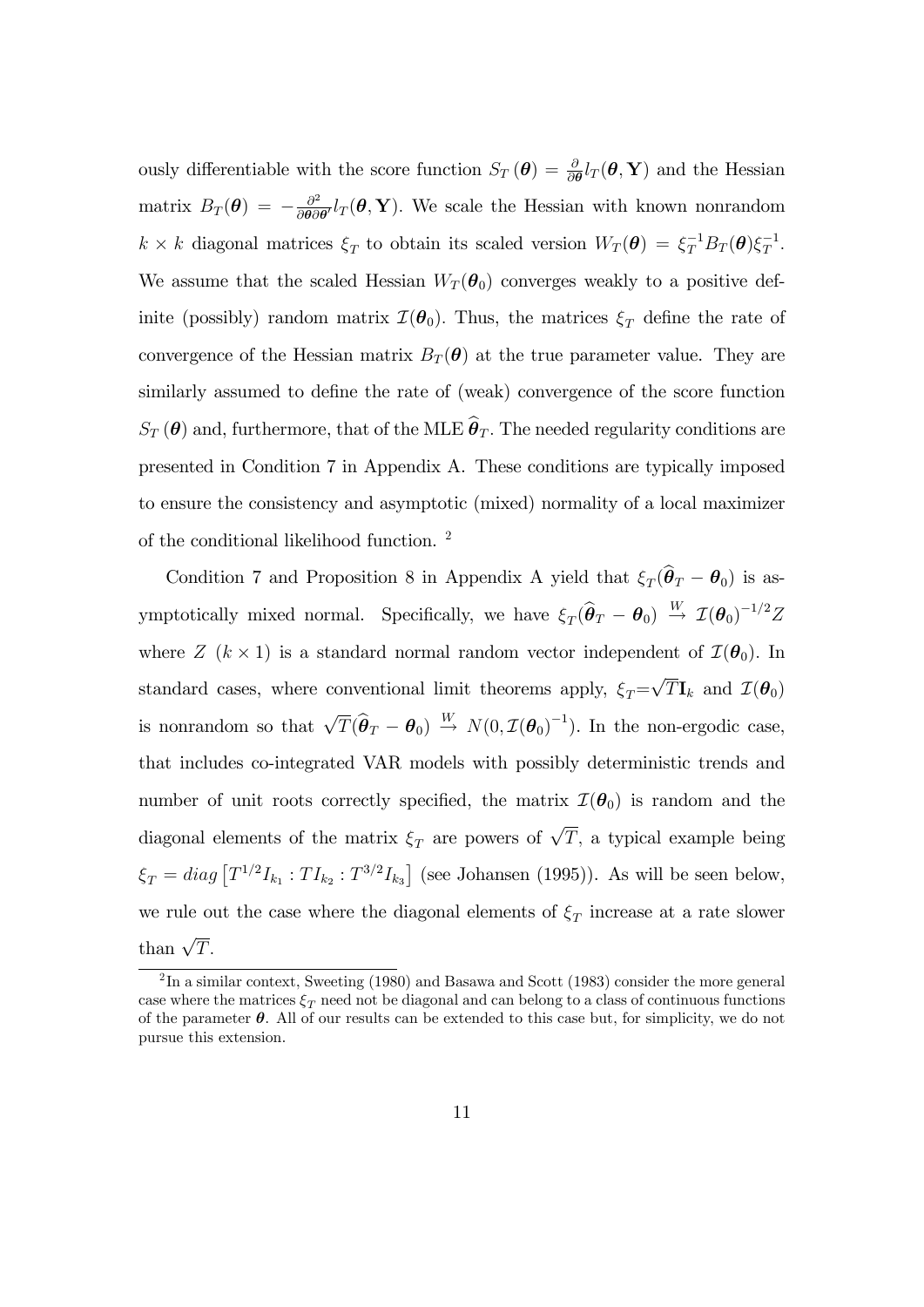Condition 7 in Appendix A that suffices for the aforementioned results can be verified in various contexts. In the standard stationary case the conditions given in Francq and Zakoian (2010) for multivariate GARCH models are sufficient and the same is true for the multivariate mixture distribution based ACR model of Bec et al. (2008). Regarding non-ergodic models, the needed conditions can be verified in co-integrated VAR models by using results in Johansen (1995).

Condition 4 below allows test statistics to be any continuously differentiable transformation of the multivariate or joint quantile residuals with zero expectation. A large number of different hypotheses are, therefore, testable within this framework.

#### Condition 4 Let one of the following assumptions hold.

- (1a)  $g: \mathbb{R}^{nm} \to \mathbb{R}^w$  is a continuously differentiable function such that  $\mathbb{E}(g(\mathbf{U}_{t,\theta_0})) =$ 0, where  $U_{t,\theta_0} =$  $\sqrt{ }$  $\mathbf{R}_{t,\boldsymbol{\theta}_0}'$   $\cdots$   $\mathbf{R}_{t-m+1,\boldsymbol{\theta}_0}'$  $\overline{\ }$  $\in \mathbb{R}^{nm}$  is a vector of quantile residuals defined in  $(4)$ .
- (1b)  $g: \mathbb{R}^m \to \mathbb{R}^w$  is a continuously differentiable function such that  $\mathbb{E}(g(\mathbf{U}_{t,\theta_0})) =$ **0**, where  $U_{t,\theta_0} =$  $\sqrt{ }$  $Q_{t,\boldsymbol{\theta}_0}$  ...  $Q_{t-m+1,\boldsymbol{\theta}_0}$  $\mathcal{I}'$  $\in \mathbb{R}^m$  is a vector of joint quantile residuals defined in  $(5)$ .

Before we can state the theorem from which the limiting distributions of our test statistics are obtained, we need further notation and conditions. Again, we only describe the main features here and provide details and supplementary discussion in Appendix A where Condition 9 presents the needed regularity conditions. These conditions mainly concern moments of the function  $g(\mathbf{U}_{t,\theta_0})$  and its derivatives with  $U_{t,\theta_0}$  as in Condition 4. Thus, we assume that the expectations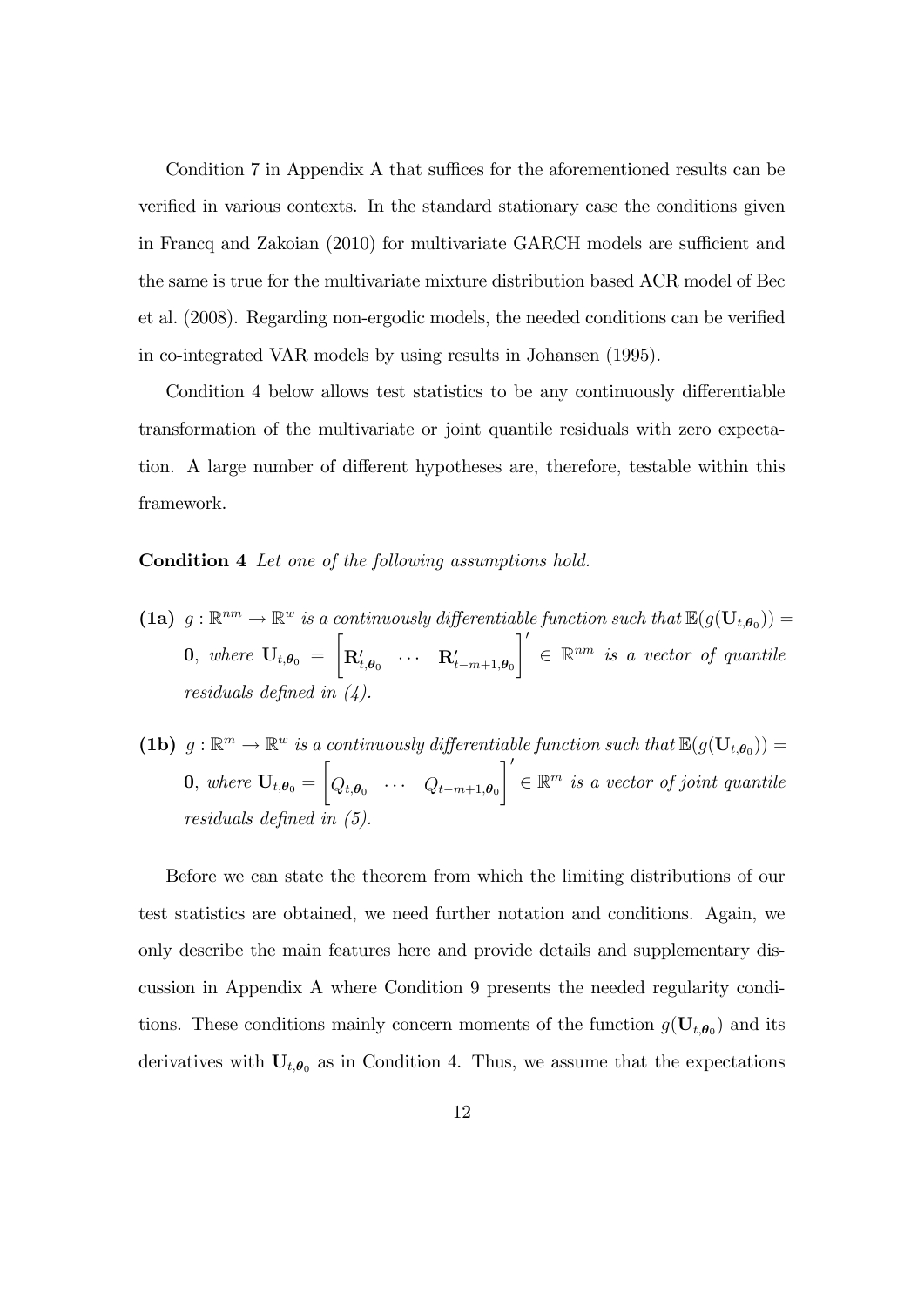$\mathbf{G=}\mathbb{E}(\frac{\partial}{\partial\boldsymbol{\theta}}% )\mathbb{E}(\frac{\partial}{\partial\boldsymbol{\theta}}% )=\mathbb{E}(\frac{\partial}{\partial\boldsymbol{\theta}}% )\mathbb{E}(\boldsymbol{\theta})$  $\frac{\partial}{\partial \theta'} g(\mathbf{U}_{t,\theta_0})$  and  $\mathbf{H} = \mathbb{E}(g(\mathbf{U}_{t,\theta_0})g(\mathbf{U}_{t,\theta_0})')$  exist and are finite with  $\mathbf{H}$  positive definite. We also need a condition on (weak) convergence of sample cross moments between  $g(\mathbf{U}_{t,\theta_0})$  and  $\frac{\partial}{\partial \theta} l_t(\theta, Y_t)$ , and to this end we introduce the (possibly) random matrix  $\Psi$ . In the standard stationary case it is only required that a (weak) law of large numbers applies to these sample cross moments so that in this case the matrix  $\Psi$  is nonrandom and equals  $\mathbb{E}(g(\mathbf{U}_{t,\theta_0})\frac{\partial}{\partial t})$  $\frac{\partial}{\partial \boldsymbol{\theta}}l_t(\boldsymbol{\theta},Y_t)$ ). Finally, we define a matrix **J** which is assumed to be the limit of  $\sqrt{T} \boldsymbol{\xi}_T^{-1}$  so that it is known, nonrandom, and diagonal. In particular cases the elements of J consist of zeros and ones; the elements equal to 0 correspond to the components of  $\hat{\theta}_T$  that converge at a rate faster than  $\sqrt{T}$  whereas the elements equal to 1 correspond to the components of  $\widehat{\boldsymbol{\theta}}_T$  that converge at the usual rate  $\sqrt{T}$ . Thus, in standard cases we have  $\mathbf{J} = \mathbf{I}_k$ .

Theorem 5 Under Conditions 4 and Conditions 7 and 9 in Appendix A

$$
\left(\frac{1}{\sqrt{T}}\sum_{t=1}^{T}g(\mathbf{U}_{t,\widehat{\boldsymbol{\theta}}_{T}}),\widehat{\boldsymbol{\Omega}}_{T}\right)\stackrel{W}{\rightarrow}\left(\boldsymbol{\Omega}^{1/2}\mathcal{U},\boldsymbol{\Omega}\right)
$$
(6)

where  $\mathcal{U} \sim N(0, \mathbf{I}_{w}).$ 

$$
\Omega = \mathbf{GJ\mathcal{I}}(\boldsymbol{\theta}_0)^{-1}\mathbf{J'}\mathbf{G'} + \boldsymbol{\Psi}\mathcal{I}(\boldsymbol{\theta}_0)^{-1}\mathbf{J'}\mathbf{G'} + \mathbf{GJ\mathcal{I}}(\boldsymbol{\theta}_0)^{-1}\boldsymbol{\Psi'} + \mathbf{H},
$$
\n(7)

and  $\hat{\Omega}_T$  is computed by replacing the matrices  $\mathbf{G}, \mathcal{I}(\theta_0), \Psi$ , and  $\mathbf{H}$  in the definition of  $\Omega$  by  $\hat{\mathbf{G}}_T = \frac{1}{7}$  $\frac{1}{T}$  $\sum_{i=1}^{T}$  $t=1$  $\delta$  $\frac{\partial}{\partial \theta'} g(\mathbf{U}_{t,\widehat{\boldsymbol{\theta}}_T}),\, W_T(\widehat{\boldsymbol{\theta}}_T) = \boldsymbol{\xi}_T^{-1} B_T(\widehat{\boldsymbol{\theta}}_T) \boldsymbol{\xi}_T^{-1},$  $\hat{\Psi}_T = \frac{1}{\sqrt{2}}$  $\frac{T}{T} \sum_{i=1}^{T}$  $\sum\limits_{t=1}^T g(\mathbf{U}_{t,\widehat{\boldsymbol{\theta}}_T}) \left[ \frac{\delta}{\partial \boldsymbol{\theta}} \right]$  $\frac{\partial}{\partial \boldsymbol{\theta}}l_t(\widehat{\boldsymbol{\theta}}_T, Y_t)\bigg]^{\prime}\boldsymbol{\xi}^{-1}_T, \ and \ \mathbf{\hat{H}}_T = \frac{1}{T}$  $\frac{1}{T} \sum_{i=1}^{T}$  $\sum_{t=1}^{\infty} g(\mathbf{U}_{t,\widehat{\boldsymbol{\theta}}_T}) g(\mathbf{U}_{t,\widehat{\boldsymbol{\theta}}_T})'.$ 

The proof is in Appendix A.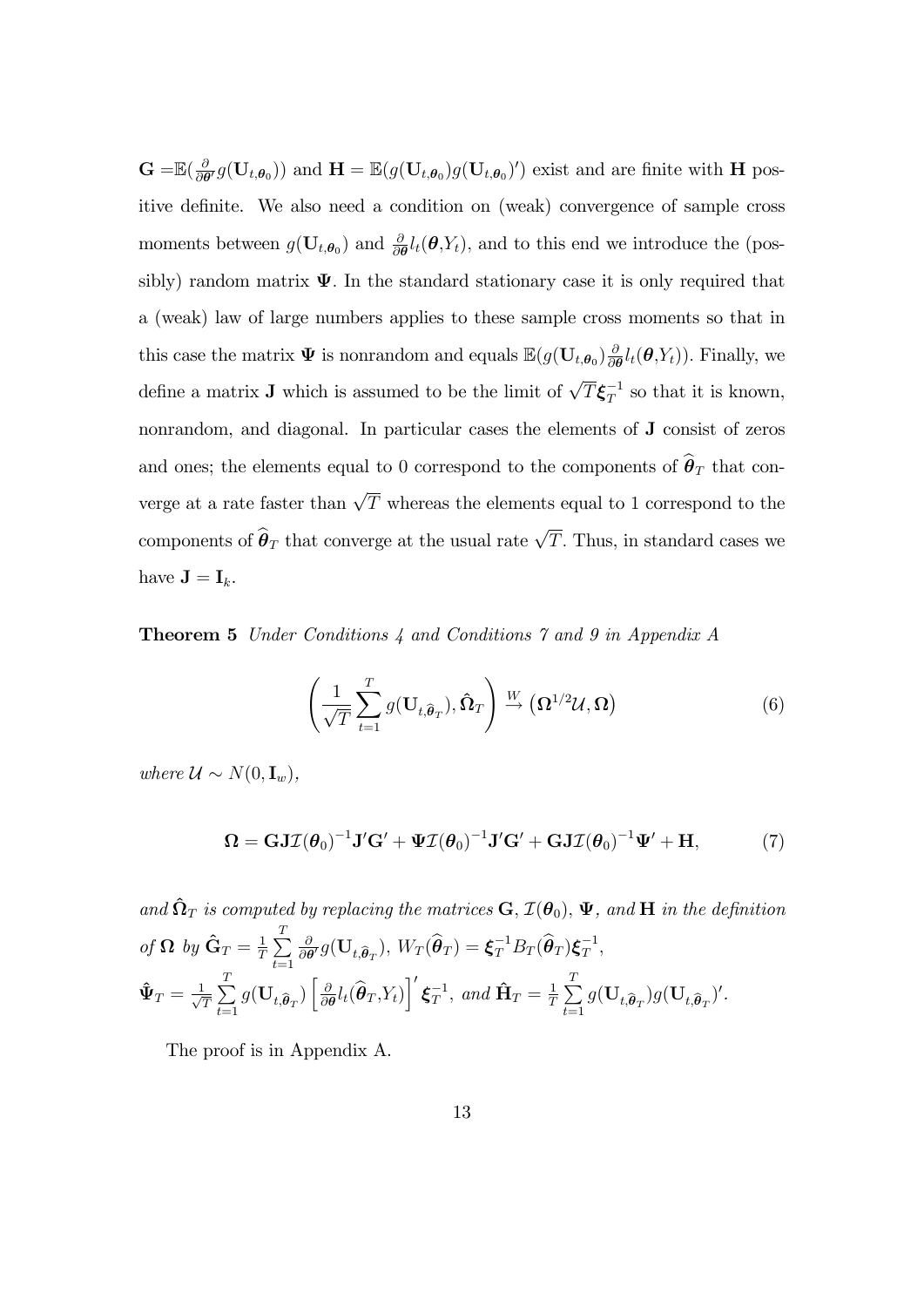The assumptions of Theorem 5 imply that the limiting (conditional) covariance matrix  $\Omega$  is positive definite (see Condition 9(2) in Appendix A). The first three terms of the matrix  $\Omega$  are due to the uncertainty caused by parameter estimation. If  $G = 0$ , there is (asymptotically) no need to take the uncertainty caused by parameter estimation into account in the test statistics. Then the estimate of  $\Omega$ simplifies in an obvious way, because only the matrix  $H$  needs to be estimated. In particular cases, the matrix H may even be known, as seen in the next section.

The estimator  $\hat{\Omega}_T$  is convenient for most nonlinear models for which the components of  $\Omega$  are impossible or difficult to obtain analytically. One obtains the numerical value of  $\hat{\Omega}_T$  easily by employing the estimation algorithm, one only needs the knowledge of the estimate  $\widehat{\theta}_T$ , the scaled Hessian matrix  $W_T (\widehat{\theta}_T)$ , the log-likelihood function  $l_t(\hat{\theta}_T, \mathbf{y}_t)$ , and the derivatives  $\frac{\partial}{\partial \theta'} g(\mathbf{u}_{t,\hat{\theta}_T})$  and  $\frac{\partial}{\partial \theta} l_t(\hat{\theta}_T, \mathbf{y}_t)$ . Lemma 10 in Appendix A provides explicit expressions for the derivatives  $\frac{\partial}{\partial \theta'} \mathbf{R}_{t,\theta}$ and  $\frac{\partial}{\partial \theta'} Q_{t,\theta}$  needed to form the estimate  $\hat{\mathbf{G}}_T$ . All needed derivatives are easy to compute numerically if their analytic values are unknown or difficult to obtain.

The size properties of our tests were occasionally unsatisfactory in models based on mixture distributions, when we used the estimator  $\hat{\Omega}_T$  in simulations. We, therefore, employed the following simulation method: 1) We estimated the parameters of the model; 2) we used these estimates to simulate a data set of 20000 observations from the model; 3) based on this large sample, we computed quantile residuals and numerical derivatives for both the log-likelihood function and quantile residuals; and 4) we used these quantities to compute an estimate of the covariance matrix  $\Omega$ . Henceforth, we denote this estimate by  $\tilde{\Omega}_T$ .<sup>3</sup> We then

 $^3$ Specifically, the estimate  $\mathbf{\tilde{\Omega}}_T$  is defined as  $\mathbf{\tilde{\Omega}}_T = \mathbf{\tilde{G}}_T \mathbf{J} \tilde{W}_T (\widehat{\boldsymbol{\theta}}_T)^{-1} \mathbf{J}' \mathbf{\tilde{G}}_T' + \mathbf{\tilde{\Psi}}_T \tilde{W}_T (\widehat{\boldsymbol{\theta}}_T)^{-1} \mathbf{J}' \mathbf{\tilde{G}}_T' +$  $\tilde{\mathbf{G}}_T \mathbf{J} \tilde{\mathbf{W}}_{\mathbf{T}} (\hat{\boldsymbol{\theta}}_{\mathbf{T}})^{-1} \tilde{\mathbf{\Psi}}_T' + \tilde{\mathbf{H}}_T$ , where  $\tilde{\mathbf{G}}_T$ ,  $\tilde{W}_T (\hat{\boldsymbol{\theta}}_T)^{-1}$ ,  $\tilde{\mathbf{\Psi}}_T$ , and  $\tilde{\mathbf{H}}_T$  are as in Theorem 5 except that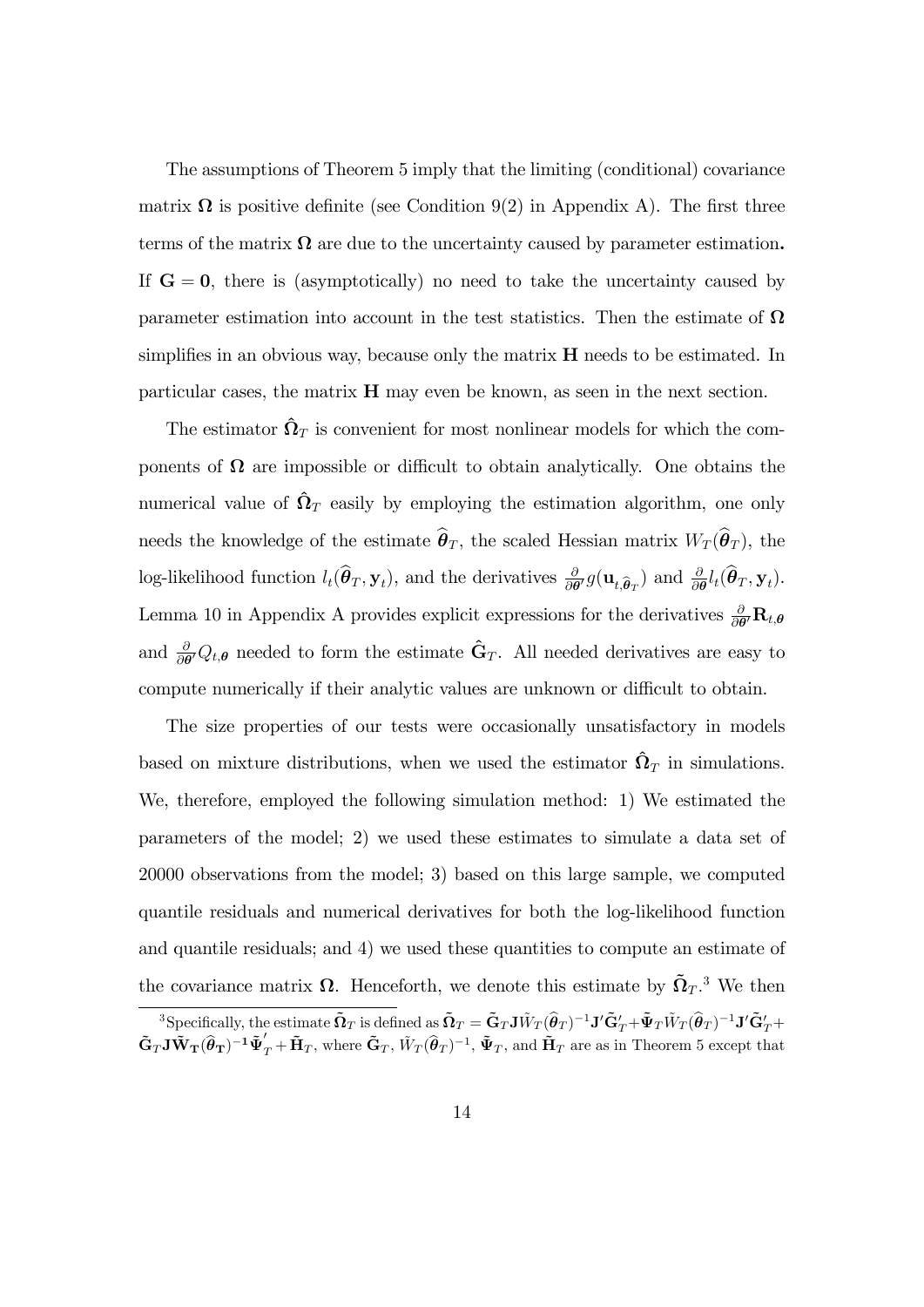used the quantile residuals of the original data and the estimate  $\tilde{\Omega}_T$  to compute values of the test statistics to be introduced next. This procedure is easy to use in practice. It adds little to the programming task, because one needs to write a code that simulates data from the estimated model. As far as computing time is concerned, the effect of using  $\tilde{\Omega}_T$  is insignificant.

Based on the results of Theorem 5, we can deduce that  $\frac{1}{\sqrt{2}}$  $\frac{1}{T} \sum_{t=1}^{T}$  $\sum_{t=1}^{n} g(\mathbf{U}_{t,\widehat{\boldsymbol{\theta}}_T})' \cdot \widehat{\mathbf{\Omega}}_T^{-1} \cdot$  $\frac{1}{\sqrt{2}}$  $\frac{1}{T} \sum_{t=1}^{T}$  $\sum_{t=1}^{T} g(\mathbf{U}_{t,\widehat{\boldsymbol{\theta}}_T}) \stackrel{W}{\rightarrow} \mathcal{U}' \mathbf{\Omega}^{1/2} \mathbf{\Omega}^{-1} \mathbf{\Omega}^{1/2} \mathcal{U} = \mathcal{U}' \mathcal{U}$ . This yields a *general test statistic* 

$$
S = \frac{1}{T - m + 1} \sum_{t=m}^{T} g(\mathbf{u}_{t,\widehat{\boldsymbol{\theta}}_T})' \cdot \widehat{\boldsymbol{\Omega}}_T^{-1} \cdot \sum_{t=m}^{T} g(\mathbf{u}_{t,\widehat{\boldsymbol{\theta}}_T}) \xrightarrow{W} \chi^2(w), \tag{8}
$$

where  $m$  and  $w$  are the dimensions defined in Condition 4.

A test based on Theorem 5 uses a strategy that requires no specification of an alternative hypothesis. Cox and Hinkley (1974) introduced tests of this type and called them pure significance tests. Such tests are robust, but generally lack optimality against particular alternatives. However, multivariate quantile residual based tests can possess LM test interpretations against particular alternatives, also. This is the case for the three tests to be derived in the next section. From this LM interpretation and results of Chesher and Smith (1997) it further follows that the autocorrelation test has also a LR test interpretation. For the tests based on joint quantile residuals we make no attempt to provide LM interpretations, because of certain difficulties in the formulation of the needed augmented model.

We determine the LM interpretations in the same way as Kalliovirta (2006) in the univariate case. We choose a suitable auxiliary model for quantile residuals they are computed using the simulated data set and the estimate  $\widehat{\theta}_T$  based on the original data.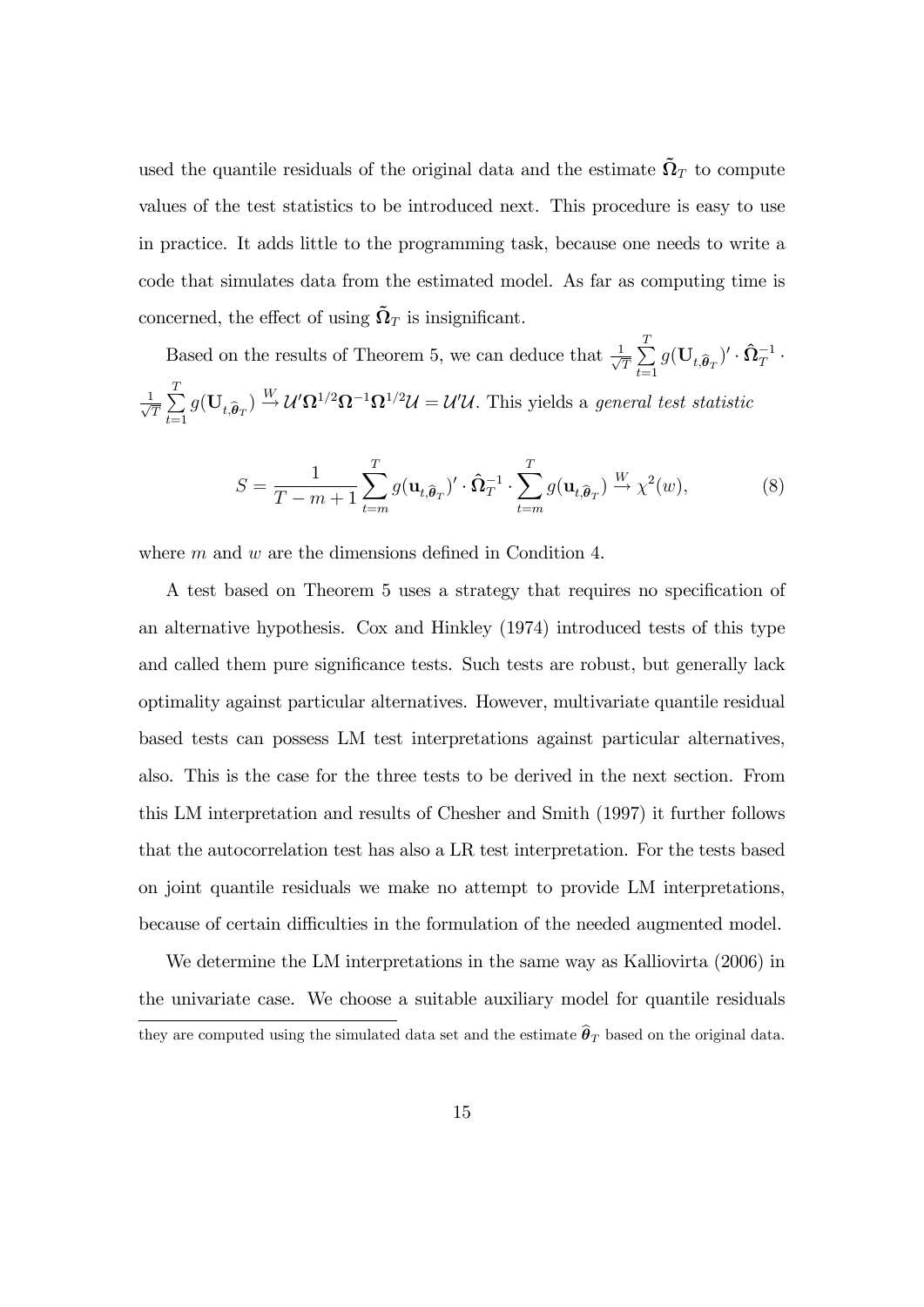and incorporate it into the model of interest to obtain an extended likelihood function. We then obtain the test by using the LM principle to an appropriate null hypothesis in the auxiliary model (for details, see Appendix B). We note, however, that the above-mentioned auxiliary model is not suggested for use in practice. It is only a device to obtain a test and understand its properties.

As already mentioned, an advantage of the LM interpretation is that the obtained test is asymptotically optimal against local alternatives (see Basawa and Scott (1983)). In contrast, no similar results exist for uniformly distributed quantile residuals, because then the likelihood function of the resulting auxiliary model is not continuous, and hence, not regular enough.

# 3 Tests based on Quantile Residuals

Our general framework can be used to derive tests based on a continuously differentiable function of multivariate or joint quantile residuals. This includes, but is unlimited to, higher moments of multivariate or joint quantile residuals. We exemplify this by deriving separate misspecification tests for serial correlation, conditional heteroscedasticity, and non-normality of multivariate and joint quantile residuals.<sup>4</sup> We suggest that one should use these tests jointly. As our tests check for both normality and independence of quantile residuals non-rejections in all of them can be considered as convincing evidence that the model is adequate. Instead of these separate tests, we could have chosen to generalize the approach in Jarque and Bera (1980), and use our framework to derive a joint test for these

 ${}^{4}$ If the uncertainty caused by parameter estimation has effect only in small samples, these three test statistics are asymptotically independent. However, dynamic models or even conventional models with normal errors rarely meet this property. On the contrary, in most cases the effect maintains asymptotically.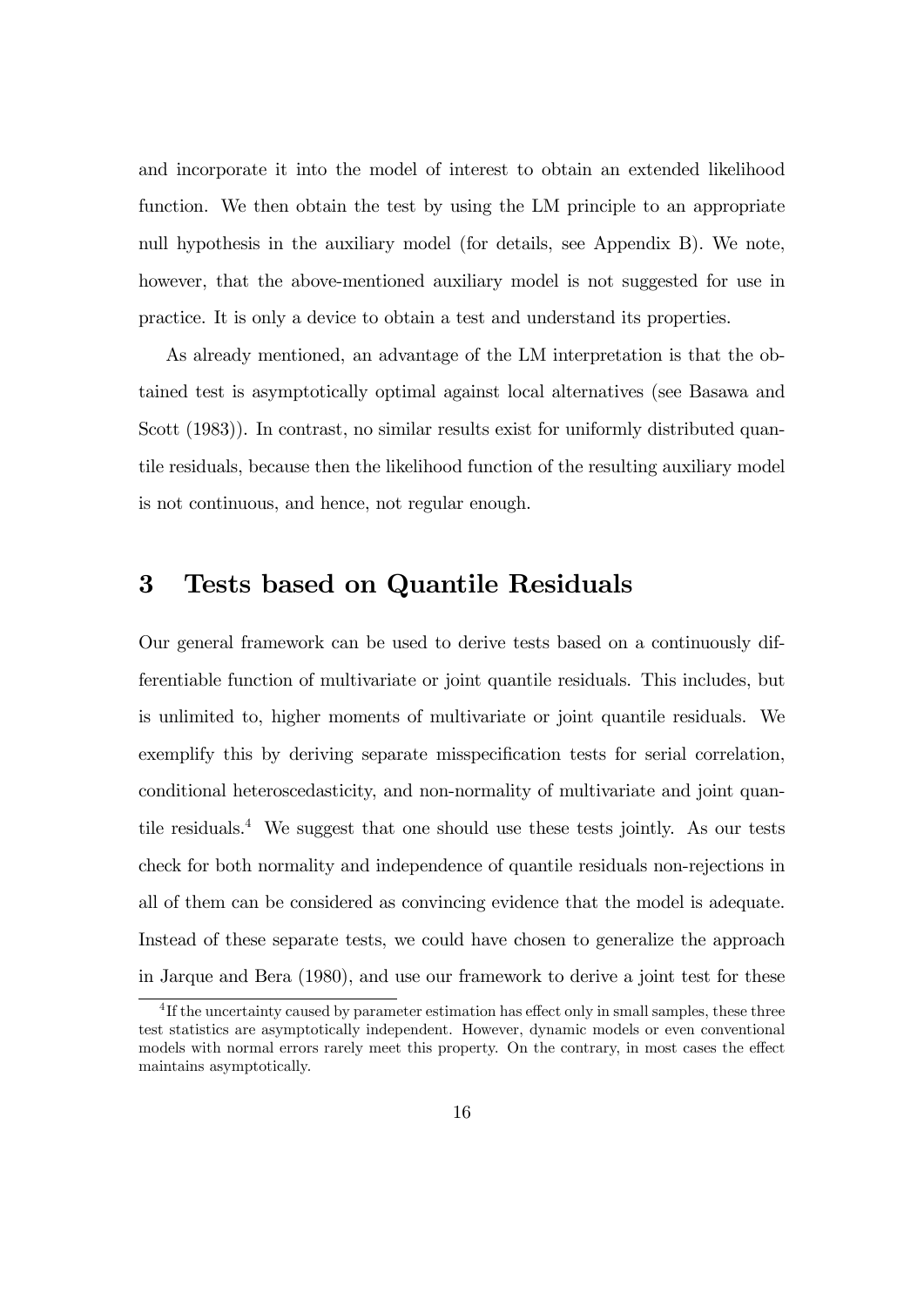three features. However, because the sensitiveness of the individual tests against different misspecifications varies, outcomes of separate tests can give useful hints of the reasons of a potential misspecification. In addition, separate tests complement the information provided by graphical methods such as histograms, Q-Q plots, autocorrelation and cross correlation functions of quantile residuals and squared quantile residuals. We illustrate this by providing confidence bounds for graphs of autocorrelation functions and, thereby, justify their use.

In this section we assume a correct model specification, thus  $\mathbf{R}_{t,\theta_0} \sim n.i.d. (0, I_n)$ and  $Q_{t,\theta_0} \sim n.i.d.(0,1)$ .

## 3.1 Test for Autocorrelation

For our autocorrelation test based on multivariate quantile residuals we introduce the general null hypothesis  $H_0$ :  $\mathbb{E}(\mathbf{R}_{t,\theta_0}\mathbf{R}_{t-s,\theta_0}') = 0$  for all t and  $s > 0$ . The test is based on the statistics  $\hat{\mathbf{C}}_s = \frac{1}{T}$  $T-s$  $\sum_{t=1+s}^T \mathbf{r}_{t,\widehat{\boldsymbol{\theta}}_T} \mathbf{r}'_{t-s,\widehat{\boldsymbol{\theta}}_T}, \ \ s \ = \ 1,...,K_1.$ Thus, we assume that the first  $K_1$  autocovariance matrices reflect the potential inadequacy of the model. The use of uncentered sample autocovariance matrices is reasonable here, because theoretically  $\mathbb{E}(\mathbf{R}_{t,\theta_0})=0$ , even though in general  $\mathbf{\bar{r}}_{\widehat{\boldsymbol{\theta}}_T} = \frac{1}{T}$  $\frac{1}{T} \sum_{t=1}^{T} \mathbf{r}_{t,\widehat{\theta}_{T}} \neq \mathbf{0}$ . Also, Chitturi (1974) used a similar test statistic based on autocorrelations of traditional Pearson's residuals in a VAR model.

To apply our general approach we define the (continuously differentiable) function  $g: \mathbb{R}^{n(K_1+1)} \to \mathbb{R}^{n^2 K_1}$  as

$$
g(\mathbf{u}_{t,\theta}) = vec\left[\mathbf{r}_{t,\theta} \mathbf{r}'_{t-1,\theta} \quad \cdots \quad \mathbf{r}_{t,\theta} \mathbf{r}'_{t-K_1,\theta}\right],
$$
\n(9)

where vec denotes the columnwise vectorization of a matrix. Then clearly  $\mathbb{E}(g(\mathbf{U}_{t,\theta_0}))$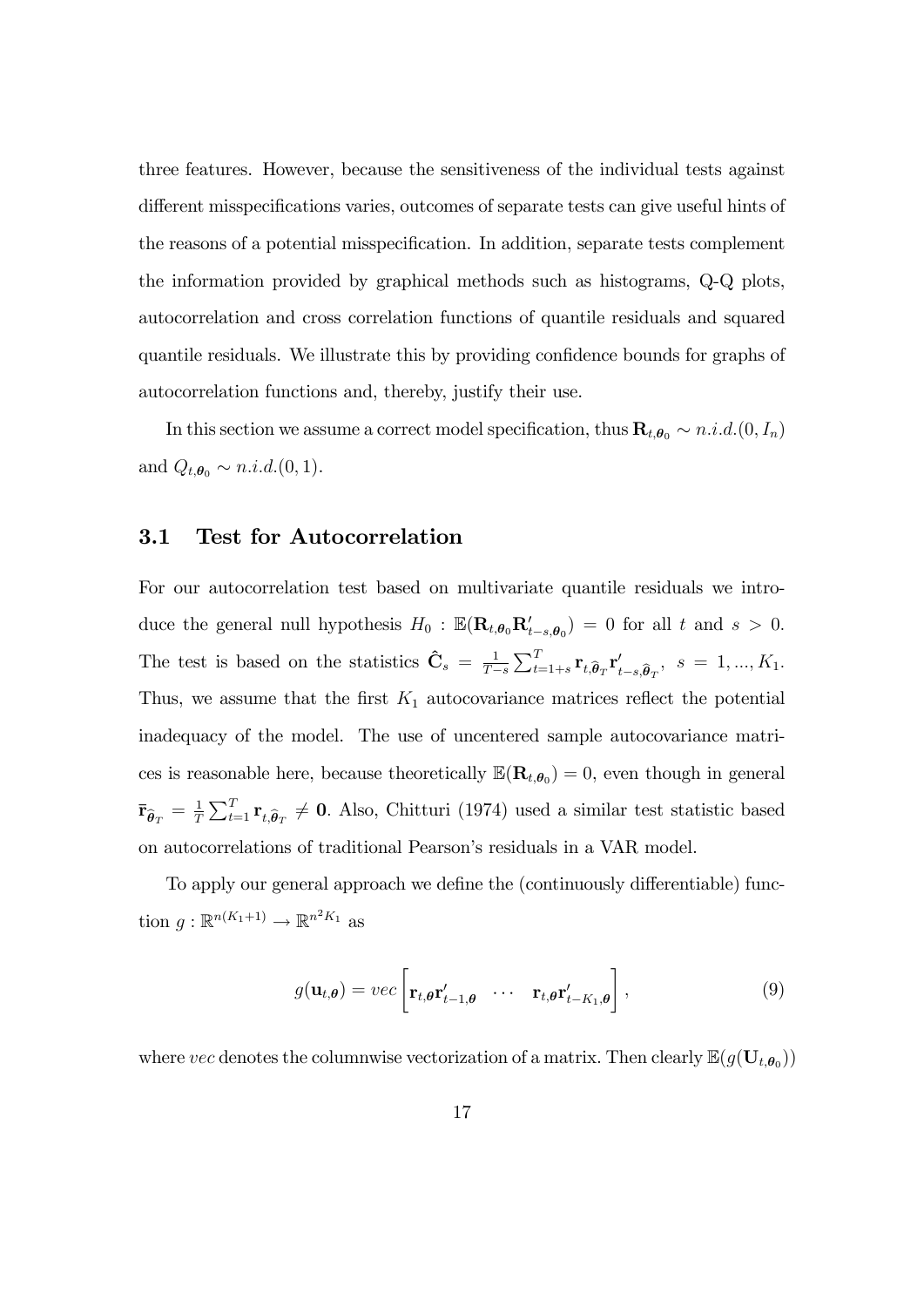= 0. Of the matrices  $\mathbf{H} = \mathbb{E}(g(\mathbf{U}_{t,\theta_0})g(\mathbf{U}_{t,\theta_0})')$  and  $\mathbf{G} = \mathbb{E}(\frac{\partial}{\partial \theta_0}g(\mathbf{U}_{t,\theta_0})')$  $\frac{\partial}{\partial \theta'} g(\mathbf{U}_{t,\theta_0})$  in the covariance matrix  $\Omega$  (see Theorem 5), the former is equal to  $I_{n^2K_1}$  by properties of the standard multinormal distribution whereas the latter is given in Derivatives section in Appendix A. These analytic computations are unnecessary, when one employs the numerically obtained value  $\hat{\Omega}_T$  (or  $\tilde{\Omega}_T$ ), however.

Theorem 5 yields the test statistic  $A_{K_1}$  computed as the general test statistic (8) with  $m = K_1 + 1$ ,  $w = n^2 K_1$ , and  $g(\mathbf{u}_{t, \hat{\theta}_T})$  defined by (9). We also use the function defined in (9) to obtain the estimate  $\hat{\Omega}_T$  (or alternatively  $\tilde{\Omega}_T$ ). One can interpret this test statistic as a LM test when a  $K_1$ th order autoregressive model is specified for quantile residuals. Appendix B provides details on this.

In addition to the overall test statistic  $A_{K_1}$ , it is always useful to consider individual autocovariance and cross covariance estimates  $\hat{c}_{ijs}$ . A large value of  $\hat{c}_{ijs}$ compared to its approximate standard error, obtained from the relevant diagonal element of the matrix  $T^{-1} \hat{\Omega}_T$  (or  $T^{-1} \tilde{\Omega}_T$  ), suggests model inadequacy. Therefore, a useful model criticism procedure is to plot  $\hat{c}_{ij1}, \ldots, \hat{c}_{ijr}$ , divided by their standard errors for each j and some r, and compare them with their approximate  $95\%$ critical bounds, as already suggested in McLeod  $(1978)$ . For each j this procedure corresponds to performing  $r$  individual tests, and, therefore, the resulting joint significance level lies between the maximum p-value of the individual tests and their sum.

Now consider obtaining an autocorrelation test based on joint quantile residuals. The relevant null hypothesis is  $H_0$ :  $\mathbb{E}(Q_{t,\theta_0}Q_{t-s,\theta_0}) = 0$  for all t and  $s > 0$ . The test is obtained by applying the preceding autocorrelation test in univariate form. Thus,  $\mathbf{r}_{t,\theta},...,\mathbf{r}_{t-K_1,\theta}$  are replaced with  $q_{t,\theta},...,q_{t-K_1,\theta}$  in the function  $g(\cdot),$ and appropriate changes are made in the matrices  $\mathbf{G}, \mathbf{\Psi}$ , and  $\mathbf{H}$  in the covariance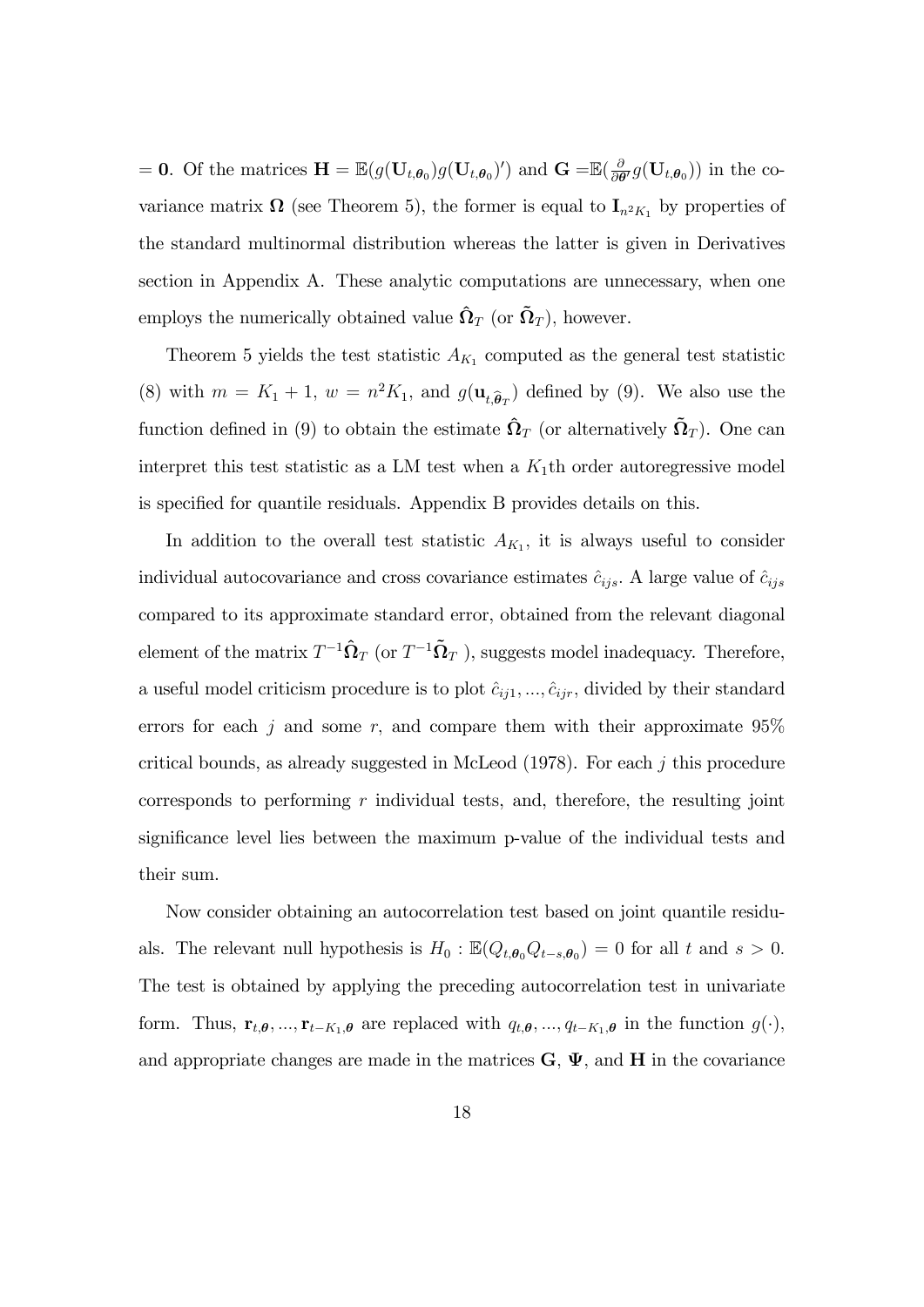matrix  $\Omega$  (see Theorem 5). We denote the resulting test statistic by  $A_{K_1}^J$ .

## 3.2 Test for Conditional Heteroscedasticity

Again, we first use multivariate quantile residuals to obtain a test of potential conditional heteroscedasticity. As usual, we relate conditional heteroscedasticity to correlation of squares and consider the general null hypothesis  $H_0$ :  $\mathbb{E}(R^2_{it,\theta_0}, R^2_{j,t-s,\theta_0}) = 0$  for  $i, j \in \{1, ..., n\}$ , all t, and  $s > 0$ . This is a natural generalization of the hypothesis used in the corresponding univariate test in Kalliovirta (2006). As in that paper, we modify the ideas suggested in McLeod and Li (1983) and Ling and Li (1997) and base the test on the autocovariance type statistics  $\hat{d}_{ijs} = \frac{1}{T}$  $T-s$  $\sum_{t=1+s}^{T}$  $\left(r_{\rm L}^2\right)$  $\binom{2}{it \theta}$  - 1)  $\left(r_j^2\right)$  $\left(\begin{matrix}2\ i,j,s,\widehat{\theta}_T-1\end{matrix}\right)$   $i,j \in \{1,...,n\}, s = 1,...,K_2$ . We assume that a relatively small number of these statistics reflect sufficiently the potential inadequacy of the model. Appendix B shows that one can motivate the resulting test as a LM test when multivariate quantile residuals follow a  $K_2$ th order multivariate ARCH model.

Let  $\mathbf{U}_{t,\boldsymbol{\theta}} =$  $\sqrt{ }$  $\mathbf{R}_{t,\boldsymbol{\theta}}^{\prime} \quad \cdots \quad \mathbf{R}_{t-K_2,\boldsymbol{\theta}}^{\prime}$  $\lceil$ ; and, according to the preceding discussion, define the function  $g: \mathbb{R}^{n(K_2+1)} \to \mathbb{R}^{n^2 K_2}$  as

$$
g(\mathbf{u}_{t,\theta}) = vec\begin{bmatrix} \mathbf{v}_{t,\theta} \mathbf{v}'_{t-1,\theta} & \cdots & \mathbf{v}_{t,\theta} \mathbf{v}'_{t-K_2,\theta} \end{bmatrix}
$$
(10)

with  $\mathbf{v}_{t-s,\boldsymbol{\theta}} =$  $\sqrt{ }$  $r^2_{1,t-s,\theta} - 1 \quad \cdots \quad r^2_{n,t-s,\theta} - 1$  $\mathcal{I}'$  $i, s = 0, 1, ..., K_2$ . Then  $\mathbb{E}(g(\mathbf{U}_{t, \theta_0})) =$ 0, and Derivatives section in Appendix A gives the matrix  $\mathbf{G} = \mathbb{E}(\frac{\delta}{\partial \theta})$  $\frac{\partial}{\partial \boldsymbol{\theta}'} g(\mathbf{U}_{t,\boldsymbol{\theta}_0})$  of Condition 9. Properties of the standard multinormal distribution give that the matrix  $\mathbf{H} = \mathbb{E}(g(\mathbf{U}_{t,\theta_0})g(\mathbf{U}_{t,\theta_0})')$  in the covariance matrix  $\mathbf{\Omega}$  (see Theorem 5) is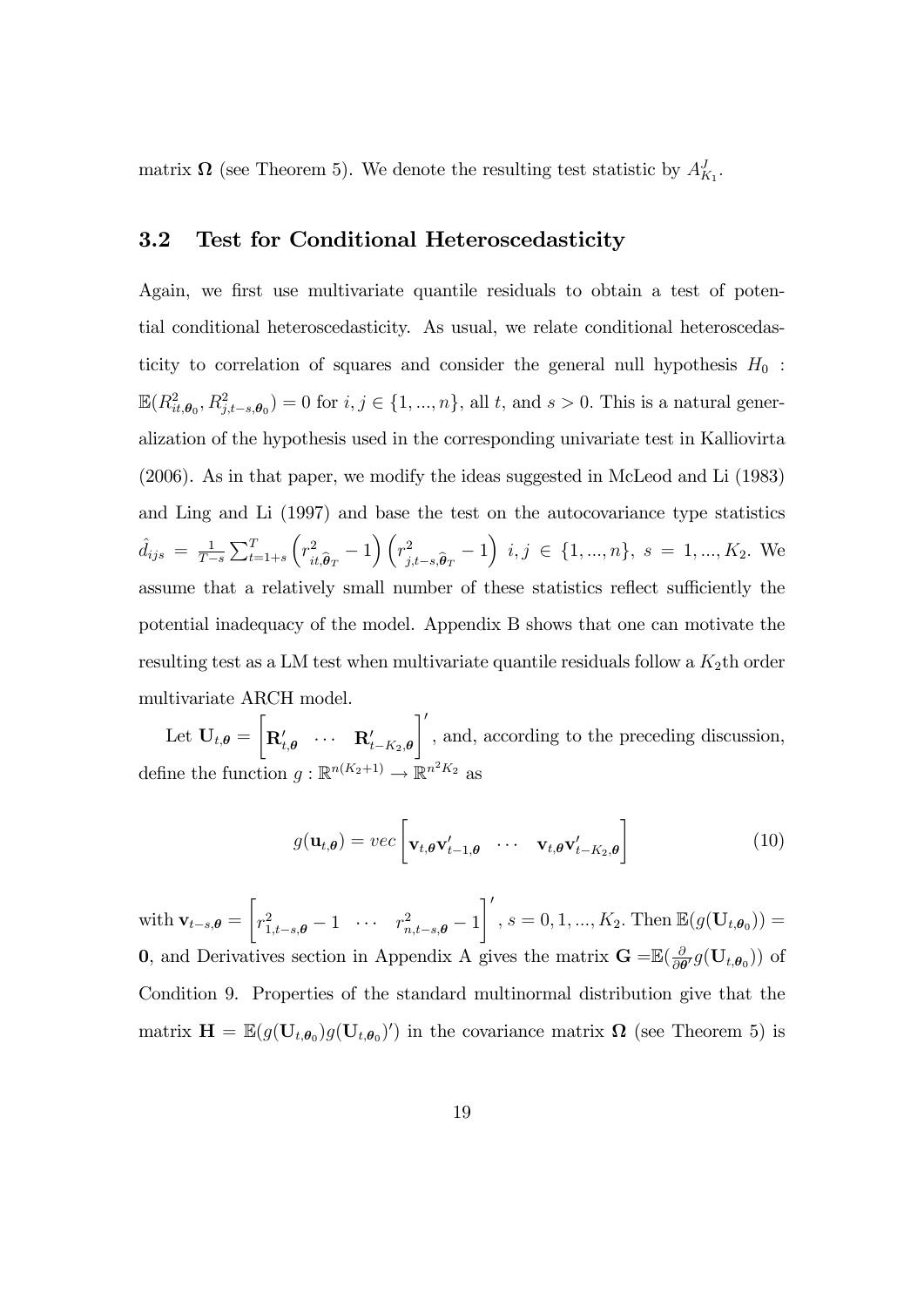equal to  $I_n \otimes 4I_{K_2}$ , where  $\otimes$  denotes the Kronecker product. Theorem 5 yields the test statistic  $H_{K_2}$  computed as the general test statistic (8) with  $m = K_2 + 1$ ,  $w = n^2 K_2$ , and  $g(\mathbf{u}_{t, \widehat{\boldsymbol{\theta}}_T})$  and, further,  $\widehat{\mathbf{\Omega}}_T$  (or  $\widetilde{\mathbf{\Omega}}_T$ ) defined by (10).

Similarly to the autocorrelation test, it is useful to supplement the overall test statistic  $H_{K_2}$  by plotting individual estimates  $\hat{d}_{ijs}$  divided by their approximate standard errors obtained from the diagonal elements of the matrix  $T^{-1} \hat{\Omega}_T$ or  $(T^{-1} \tilde{\Omega}_T)$ .

A heteroscedasticity test can be based on joint quantile residuals, also. Then one tests the null hypothesis  $H_0$ :  $\mathbb{E}(Q_{t,\theta_0}^2, Q_{t-s,\theta_0}^2) = 0$  for all t and  $s > 0$  and modifies the preceding test statistic to obtain a test statistic  $H_{K_2}^J$  in the following way: Choose  $U_{t,\theta} =$  $\sqrt{ }$  $Q_{t,\boldsymbol{\theta}} \quad \cdots \quad Q_{t-K_2,\boldsymbol{\theta}}$  $\lceil$ so that  $\mathbf{r}_{t,\theta}, ..., \mathbf{r}_{t-K_2,\theta}$  are replaced with  $q_{t,\theta},..., q_{t-K_2,\theta}$  in the function  $g(\cdot)$ , and make appropriate changes in the matrices  $\mathbf{G}, \Psi$ , and **H** in the covariance matrix  $\Omega$  (see Theorem 5).

# 3.3 Normality tests

Our multinormality tests use ideas in Lomnicki (1961), Bera and John (1983), Jarque and Bera (1987), and Doornik and Hansen (2008). First we choose  $U_{t,\theta} =$  $\mathbf{R}_{t,\theta}$  in Condition 4, and develop a multinormality test for multivariate quantile residuals. The null hypothesis we employ uses three moments of multivariate quantile residuals, that is,  $H_0$ :  $\mathbb E$  $\sqrt{ }$  $R_{jt, \theta_0}^2 - 1 \quad R_{jt, \theta_0}^3 \quad R_{jt, \theta_0}^4 - 3$ 1  $= 0$  for all  $j \in$  $\{1, ..., n\}$  and t. This hypothesis is true if  $R_{jt,\theta_0} \sim n.i.d.$  (0, 1). The independence structure of theoretical quantile residuals within and between observations allows us to test multinormality in a similar manner as in Doornik and Hansen (2008).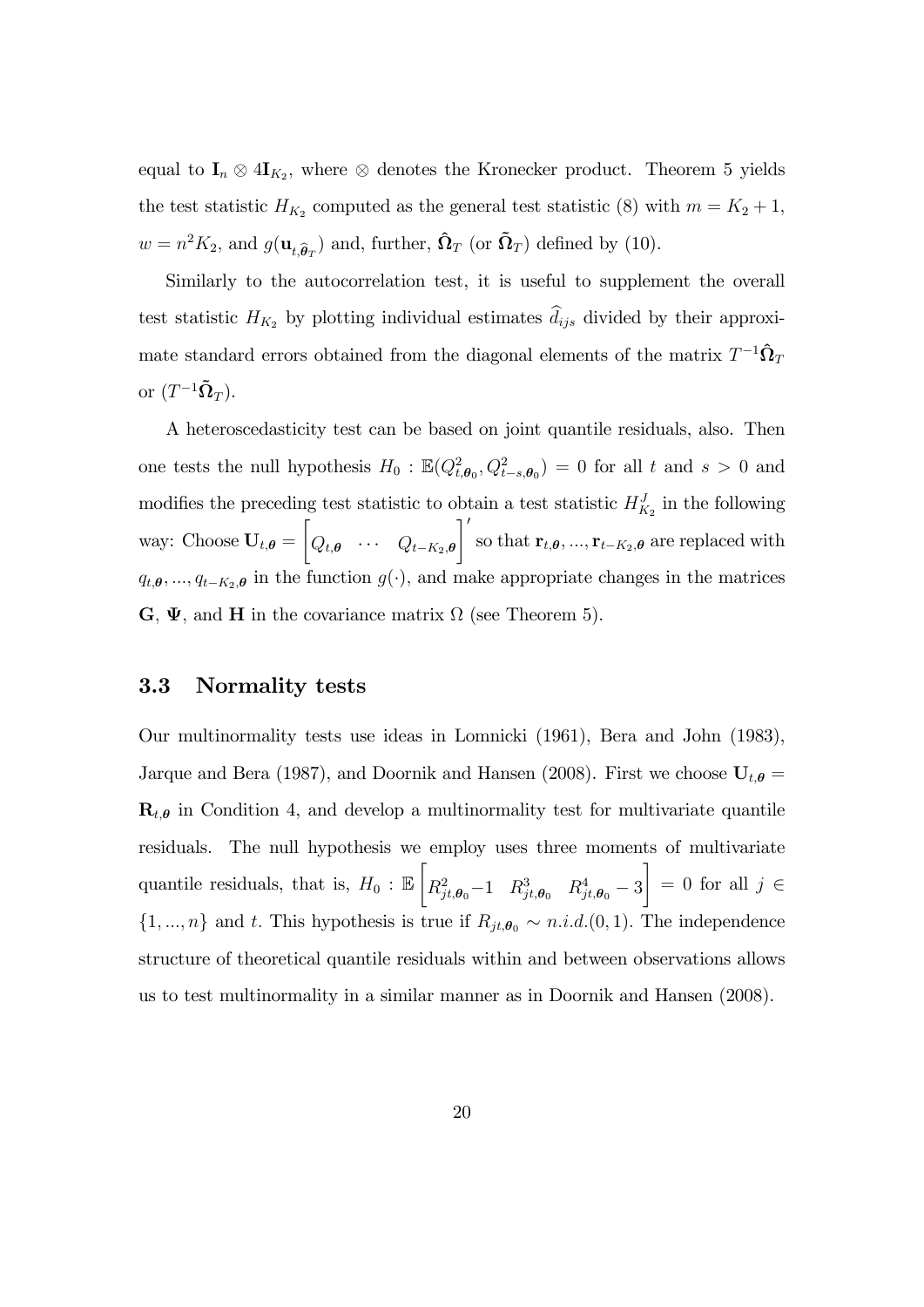Now define the function  $g : \mathbb{R}^n \to \mathbb{R}^{3n}$  as

$$
g(\mathbf{u}_{t,\boldsymbol{\theta}}) = \begin{bmatrix} g_1(r_{1t,\boldsymbol{\theta}}) & \cdots & g_n(r_{nt,\boldsymbol{\theta}})' \end{bmatrix}', \qquad (11)
$$

where  $g_j(r_{jt,\theta}) = \begin{bmatrix} r_{jt,\theta}^2 - 1 & r_{jt,\theta}^3 & r_{jt,\theta}^4 - 3 \end{bmatrix}$  $\mathcal{I}'$ : <sup>5</sup> Properties of the standard multinormal distribution give  $\mathbb{E}(g(\mathbf{U}_{t,\theta_0})) = \mathbf{0}$ . The matrix  $\mathbf{G} = \mathbb{E}(\frac{\partial}{\partial \theta_0})$  $\frac{\partial}{\partial \boldsymbol{\theta}'} g(\mathbf{U}_{t,\boldsymbol{\theta}_0})$  in the covariance matrix  $\Omega$  (see Theorem 5) is given in Derivatives section in Appendix A, whereas

$$
\mathbf{H} = \mathbb{E}(g(\mathbf{U}_{t,\theta_0})g(\mathbf{U}_{t,\theta_0})') = \mathbf{I}_n \otimes \begin{bmatrix} 2 & 0 & 12 \\ 0 & 15 & 0 \\ 12 & 0 & 96 \end{bmatrix}.
$$
 (12)

Theorem 5 yields the test statistic  $N$  computed as the general test statistic  $(8)$ with  $m = 1$ ,  $w = 3n$ , and  $g(\mathbf{u}_{t,\widehat{\boldsymbol{\theta}}_T})$  and, further,  $\widehat{\mathbf{\Omega}}_T$  (or  $\widetilde{\mathbf{\Omega}}_T$ ) defined by (11).

Arguments similar to those in Bera and John (1983) show that test statistic N can be motivated by the LM principle (find details in Appendix B).

We test the normality of the joint quantile residuals by choosing the null hypothesis  $H_0: \mathbb{E}$  $\sqrt{ }$  $Q_{t,\theta_0}^2 - 1 \quad Q_{t,\theta_0}^3 \quad Q_{t,\theta_0}^4 - 3$ 1  $= 0$  for all t. This hypothesis is true if  $Q_{t,\theta_0} \sim n.i.d.$  (0, 1). Therefore, we construct a univariate form of the normality test obtained above and denote the resulting test statistic by  $N<sup>J</sup>$ . Thus, we set  $U_{t,\theta} = Q_{t,\theta}$  in  $g(\mathbf{u}_{t,\widehat{\theta}_T})$ , and we define accordingly the matrices  $\mathbf{G}, \Psi$ , and **H** of Condition 9.

<sup>&</sup>lt;sup>5</sup>Compared to earlier normality tests based on Pearson's residuals, we include the term  $r_{t,\theta}^2 - 1$ . We have found that the addition of this term improves small sample properties of the test for nonlinear models. It has to be removed, however, if the variance of quantile residuals of the estimated model is automatically one. Otherwise, the matrix defined in  $(12)$  is not positive definite and the asymptotic result does not hold. This happens, for example, when models can be estimated using ordinary least squares (OLS).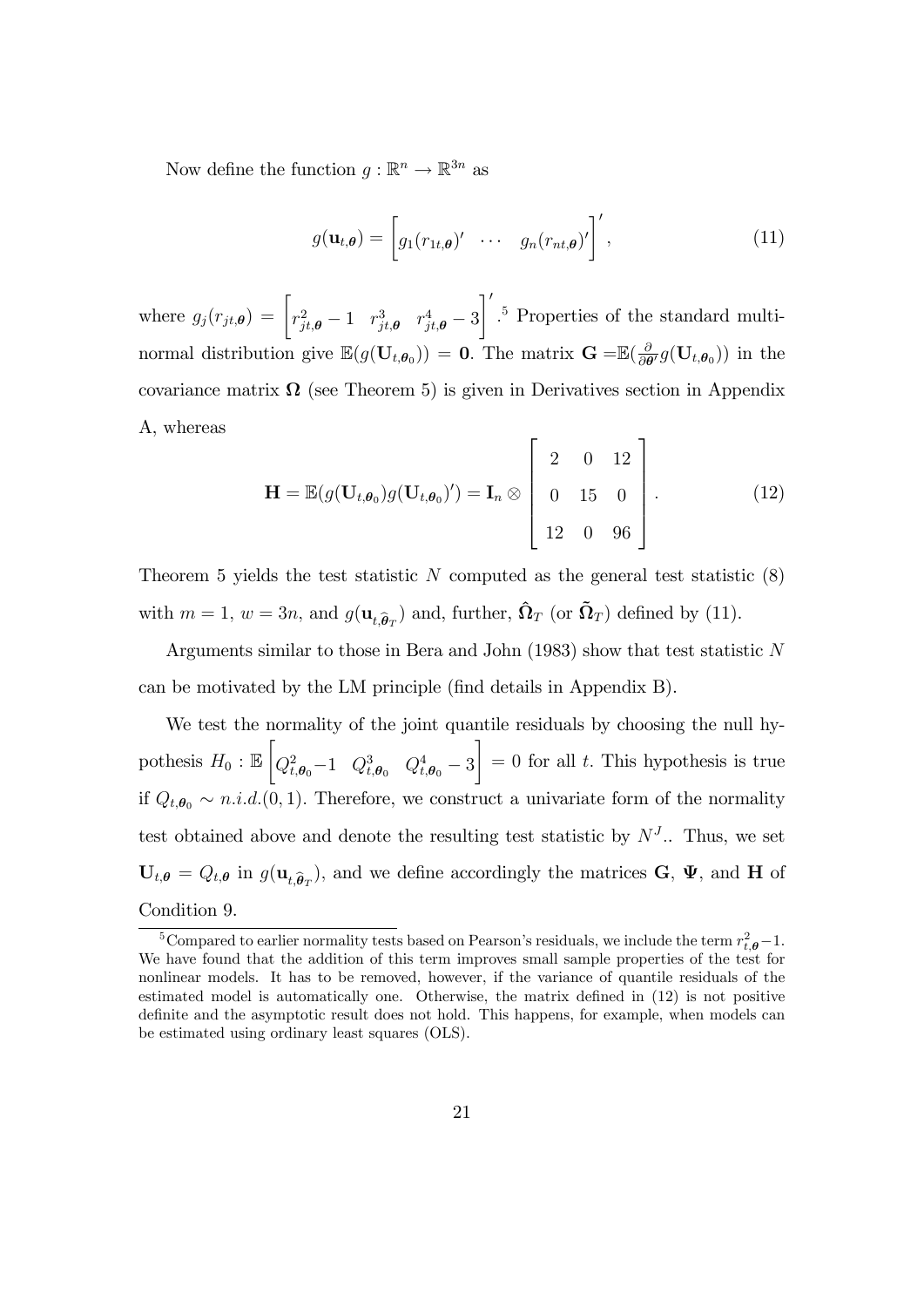# 4 Empirical example

This section analyzes properties of exchange rate series by applying multivariate GARCH models, multivariate and joint quantile residuals, and tests based on them. These considered models employ mixture distributions and, therefore, the interpretation of traditional residuals is unreliable.

# 4.1 The Model

The Multivariate Generalized Orthogonal Factor GARCH model uses generalized orthogonal factors to solve some typical problems encountered in multivariate GARCH models. The aim is to determine a relatively small number of factors that describe the multivariate conditional variance structure of the data adequately. Compared to the model proposed by Lanne and Saikkonen (2007), we consider a slightly generalized version.

Let  $y_t$  be a n dimensional process with a conditional density function of the form

$$
f_{t-1}(\mathbf{y}_t) = p(2\pi)^{-\frac{n}{2}} \det(\mathbf{W} \mathbf{H}_{1t} \mathbf{\Phi}_1^{-1} \mathbf{W}')^{-\frac{1}{2}} \exp\{-\frac{1}{2} \mathbf{y}'_t (\mathbf{W} \mathbf{H}_{1t} \mathbf{\Phi}_1^{-1} \mathbf{W}')^{-1} \mathbf{y}_t\} (13) + (1-p)(2\pi)^{-\frac{n}{2}} \det(\mathbf{W} \mathbf{H}_{2t} \mathbf{\Phi}_2^{-1} \mathbf{W}')^{-\frac{1}{2}} \exp\{-\frac{1}{2} \mathbf{y}'_t (\mathbf{W} \mathbf{H}_{2t} \mathbf{\Phi}_2^{-1} \mathbf{W}')^{-1} \mathbf{y}_t\},
$$

where  $p \in (0, 1)$ , **W**  $(n \times n)$ ,  $\Phi_1 = p\mathbf{I}_n + (1 - p)\Phi$ ,  $\Phi_2 = \Phi_1 \Phi^{-1}$ , and  $\Phi =$  $diag[\phi_1 \cdots \phi_n]$  are parameter matrices with W nonsingular, and  $H_{1t}$  and  $H_{2t}$   $(n \times$ n) are stochastic diagonal matrices defined below. We assume that the matrix  $\Phi$ has positive diagonal elements;  $\phi_i > 0$  for all  $i \in \{1, ..., n\}$ . The stochastic diagonal matrices  $H_{1t}$  and  $H_{2t}$  describe conditional heteroscedasticity in the process  $y_t$ .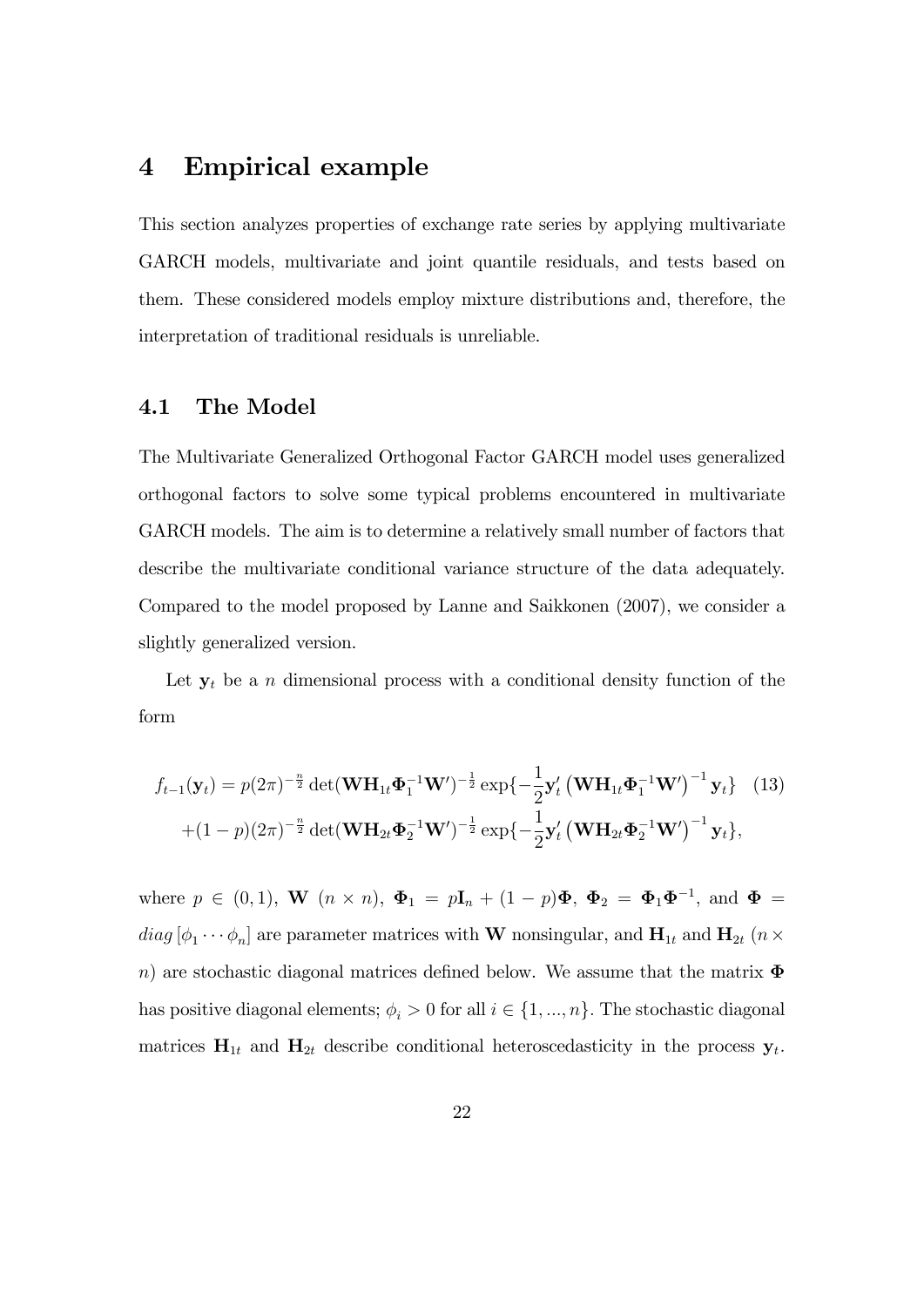They are of the form  $\mathbf{H}_{jt} = diag[\mathbf{V}_{jt} : \mathbf{I}_{n-r}]$  with  $\mathbf{V}_{jt} = diag\left[v_{1t}^{(j)}\right]$  $v_{1t}^{(j)} \cdots v_{rt}^{(j)}$ , where

$$
v_{it}^{(j)} = (1 - \alpha_{ji} - \beta_{ji}) + \beta_{ji} v_{i, t-1}^{(j)} + \alpha_{ji} (\mathbf{b}_i' \mathbf{y}_{t-1})^2, \quad i = 1, ..., r, \text{ and } j = 1, 2, (14)
$$

and  $\mathbf{b}'_i$  is the *i*th row of the parameter matrix  $\mathbf{B}' = \mathbf{W}^{-1}$ . Thus, each of the processes  $v_{it}^{(j)}$  is a conventional (univariate) GARCH(1,1) process except that we normalize the intercept terms so that the components of  $\mathbf{B}'\mathbf{y}_t$  have unit unconditional variance. As in GARCH(1,1) models, the parameters  $\alpha_{1i}, \alpha_{2i}, \beta_{1i}, \beta_{2i}$  in (14) are assumed to satisfy  $\alpha_{ji} > 0$ ,  $\beta_{ji} \geq 0$ , and  $\alpha_{ji} + \beta_{ji} < 1$  for all i and j. Thus, the conditional distribution of  $y_t$  is a mixture of two normal distributions with  $\mathbb{E}_{t-1}(\mathbf{y}_t) = 0$  and  $cov_{t-1}(\mathbf{y}_t) = p\mathbf{W}\mathbf{H}_{1t}\mathbf{\Phi}_1^{-1}\mathbf{W}' + (1-p)\mathbf{W}\mathbf{H}_{2t}\mathbf{\Phi}_2^{-1}\mathbf{W}'$ . The model is identified up to multiplying the columns of  $\bf{B}$  by minus one.

The model has an alternative representation as a function of parameters and two unobservable random variables

$$
\mathbf{y}_t = \mathbf{W} \left( I(s_t = 0) \cdot \mathbf{H}_{1t}^{1/2} \mathbf{\Phi}_1^{-1/2} + I(s_t = 1) \cdot \mathbf{H}_{2t}^{1/2} \mathbf{\Phi}_2^{-1/2} \right) \varepsilon_t, \tag{15}
$$

where  $I(\cdot)$  is the indicator function,  $\varepsilon_t \sim n.i.d. (0, \mathbf{I}_n)$ , and  $s_t$  is an *i.i.d.* random variable with  $Pr(s_t = 0) = p$  and  $Pr(s_t = 1) = 1 - p$ . Moreover, the processes  $\{\varepsilon_t\}$ and  $\{s_t\}$  are independent. From (15) one clearly obtains the conditional density (13) for  $y_t$ . The representation (15) is easily compared with the model in Lanne and Saikkonen (2007), where

$$
\mathbf{y}_t = \mathbf{W} \mathbf{H}_t^{1/2} \left( I(s_t = 0) + I(s_t = 1) \cdot \mathbf{\Phi}^{1/2} \right) \mathbf{\Phi}_1^{-1/2} \boldsymbol{\varepsilon}_t.
$$
 (16)

This model can be obtained from (15) by imposing the parameter restrictions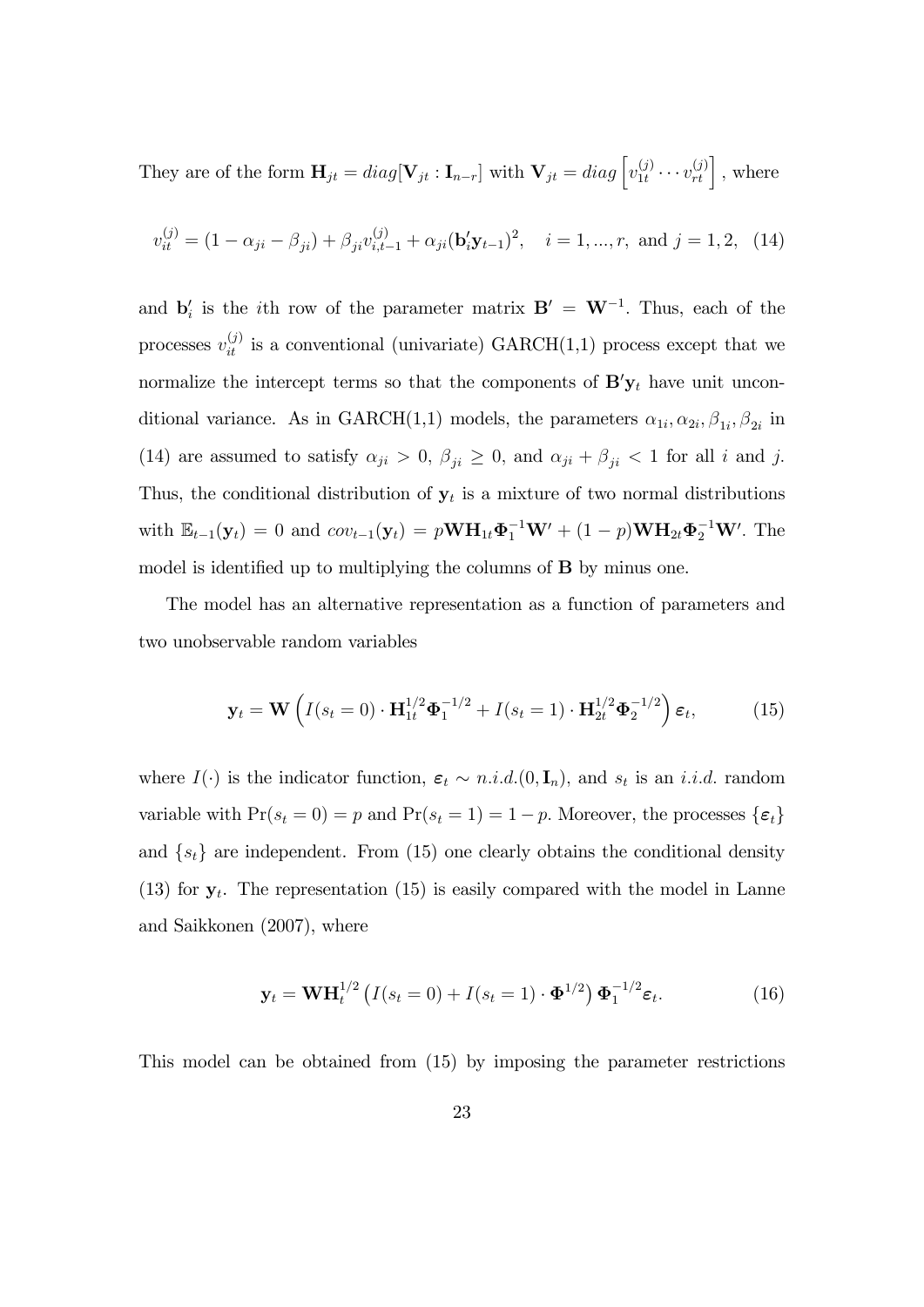$\alpha_{1i} = \alpha_{2i}$  and  $\beta_{1i} = \beta_{2i}$  for all  $i = 1, ..., r$ . Thus, in our model the mixture structure is not limited to the distribution of the error term  $\varepsilon_t$ , it also affects parameters in the conditional covariance matrix.

The restrictions imposed on the parameters in (14), with some further assumptions, imply that the process  $y_t$ , defined by (16), is strictly stationary and ergodic and also second order stationary (see Lanne and Saikkonen (2007) and the references therein). To the best of our knowledge, conditions that guarantee similar results in the more general model (15) are unknown. Therefore, we assume that the model is stationary and ergodic under the assumptions made on the parameters. Then standard limit theorems apply, and verification of the high level conditions imposed in Section 2 becomes possible with  $\xi_T = \sqrt{T} \mathbf{I}_k$  and  $\mathbf{J} = \mathbf{I}_k$ . Due to space constraints, no attempt is made to provide details, however.

We analyze 4 weekly exchange rate series of the French Franc (FRF), Dutch Guilder (NLG), German Mark (DEM) and Swiss Franc (CHF) against the U.S. Dollar (USD) for the years 1984–1997. That makes 782 observations. This data was also employed in Lanne and Saikkonen (2007). We used Gauss 10.0 and the algorithm library cml MT-package to compute maximum likelihood estimates of the parameters. We calculated the initial values of  $\hat{H}_{11}$  and  $\hat{H}_{21}$  using the sample variances of  $\mathbf{b}'_j \mathbf{y}_t$ , thus, the initial values differed at each iteration. Before estimation, we centered the series for the mean to be zero.

### 4.2 Comparison of the estimated models

We use quantile residuals to compare four different Multivariate Generalized Orthogonal Factor GARCH models. Two of them, already estimated in Lanne and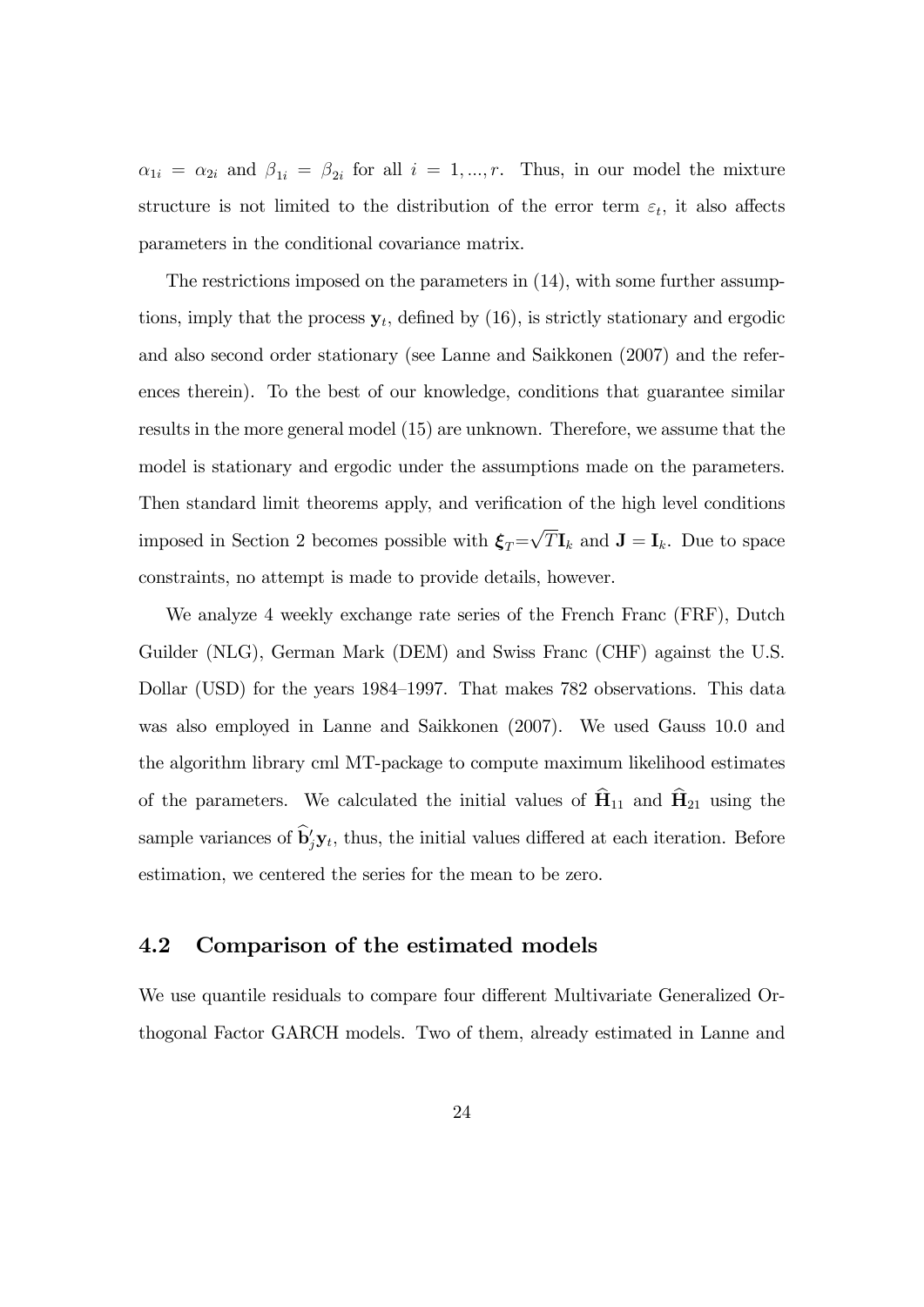Saikkonen (2007), are a two factor model under normality (Model 1) and a one factor mixture-normal model (Model 2), both based on equation (16). The estimation results of these two models of can be found in their paper. Tables 1 and 2 give the estimation results of a one factor mixture-normal model (Model 3) and a two factor mixture-normal model (Model 4) based on equation (15). We estimated these two new models to discover whether we could remove the inadequacies in the previous models (1 and 2) detected by our analysis. We used two factors in Model 4 because, according to the tests derived in Lanne and Saikkonen (2007), the null hypothesis of two conditionally heteroscedastic factors was not rejected at the  $5\%$  significance level.

We computed the quantile residuals according to equations (4) and (5), and chose the conditioning order  $(i_1, i_2, i_3, i_4) = (1, 2, 3, 4)$ . Hence, our observed multivariate quantile residuals are

$$
\mathbf{r}_{t,\widehat{\boldsymbol{\theta}}_T} = \begin{bmatrix} r_{1t,\widehat{\boldsymbol{\theta}}_T} \\ r_{2t,\widehat{\boldsymbol{\theta}}_T} \\ r_{3t,\widehat{\boldsymbol{\theta}}_T} \\ r_{4t,\widehat{\boldsymbol{\theta}}_T} \end{bmatrix} = \begin{bmatrix} \Phi^{-1}(F_{1,t-1}(\widehat{\boldsymbol{\theta}}_T, y_{1t})) \\ \Phi^{-1}(F_{2,1,t-1}(\widehat{\boldsymbol{\theta}}_T, y_{2t})) \\ \Phi^{-1}(F_{3,2,t-1}(\widehat{\boldsymbol{\theta}}_T, y_{3t})) \\ \Phi^{-1}(F_{4,3,t-1}(\widehat{\boldsymbol{\theta}}_T, y_{4t})) \end{bmatrix}
$$

:

The factorization of the joint density into a product of one marginal and three conditional densities was eased by the fact that for the family of mixtures of multinormal distributions the marginal and conditional distributions belong to the same family of distributions. Thus, one can solve the residuals for each observation iteratively by solving the parameters of one marginal and one conditional distribution at a time. For completeness we provide details on this in Appendix C.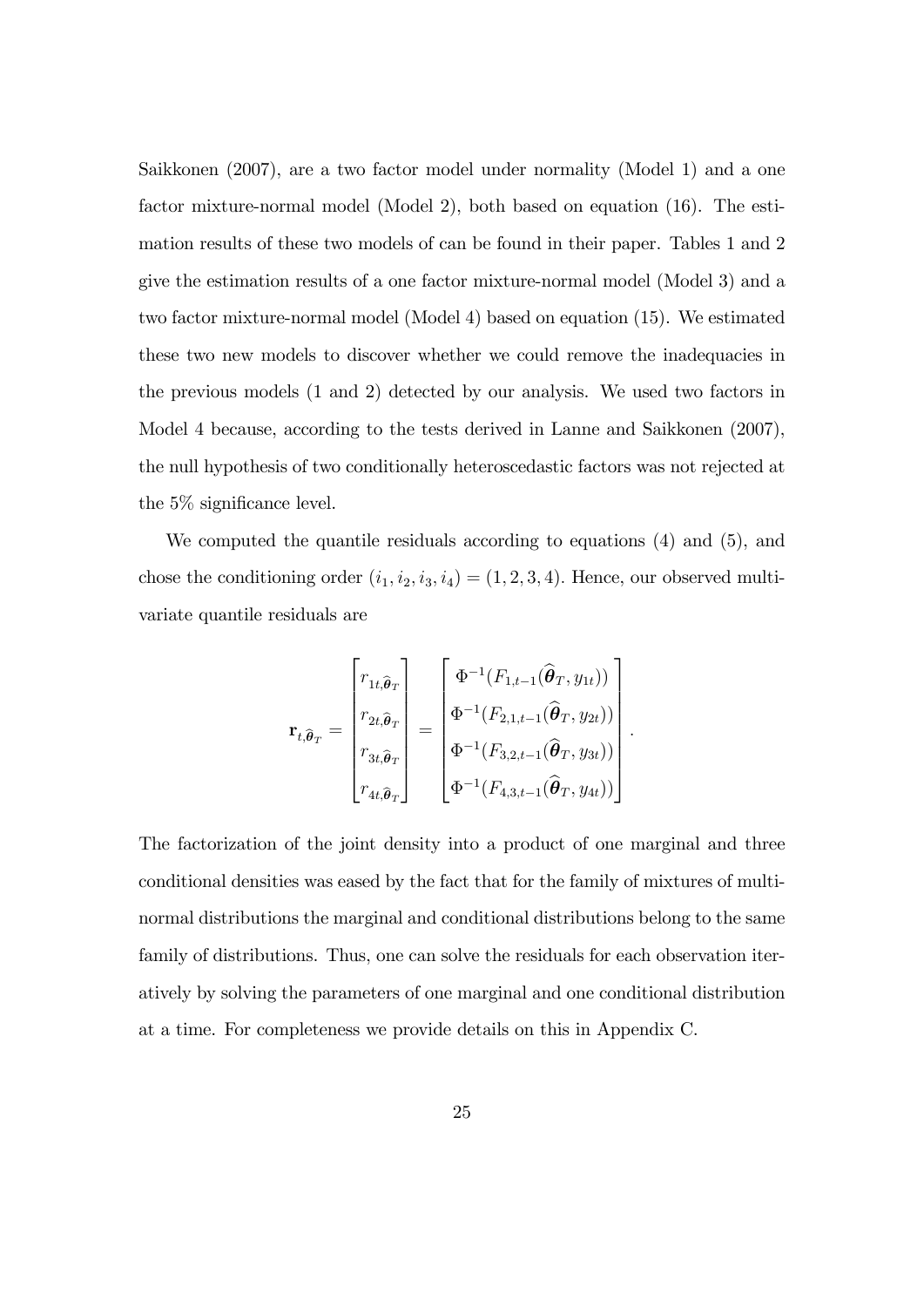Table 3 shows the values of the test statistics, developed in Section 3, for each model along with the values of two information criteria, AIC and BIC. They are computed as  $AIC = 2 \cdot k - 2 \cdot l_T$  and  $BIC = k \cdot \log(T - u) - 2 \cdot l_T$ , where  $l_T$  is the value of the maximized log-likelihood of the sample, k is the dimension of the parameter vector,  $T$  is the sample size, and  $u$  is the number of needed initial values. Similarly to Kalliovirta (2006), we compute the values of the tests statistics in Table 3 with a simulated covariance matrix  $\tilde{\Omega}_T$  (for definition, see Section 2) because, according to simulations in Section 5, they provide more reliable versions of the tests.<sup>6</sup>

Table 3 shows that the autocorrelation test  $A_3^J$  based on three lags of joint quantile residuals is not critical on any of the models. One observes the same by looking at autocorrelation functions based on the joint quantile residuals (reported only for Model 4 in Figure 1). The normality test based on joint quantile residuals  $N<sup>J</sup>$  rejects all models at 1% significance level. This is also the case for the conditional heteroscedasticity test  $H_3^J$  based on three lags of joint quantile residuals with the exception of Model 4, and the  $p$ -value is as small as 1.1% even for this model. Figure 1, that depicts both the autocorrelation graphs of the joint quantile residuals and squared joint quantile residuals of Model 4 along with 99% critical bounds<sup>7</sup> , illustrates this further. Tests based on multivariate quantile residuals reject the models at conventional critical levels. Overall the tests are least critical towards Model 4 that is also favoured by the information criteria.

The third multivariate quantile residual  $r_{3t,\hat{\theta}_T}$  is negatively autocorrelated at

 $6$ The Gauss code to implement our tests is available from the author upon request.

<sup>7</sup>Section 3 explains how these 99% critical bounds are derived. Because we actually test several tests at the same time, we should make the Bonferroni correction. If we use  $99\%$  confindence bounds for 5 tests at the same time, we are, according to the correction, actually basing our inference on 95% confidence bounds.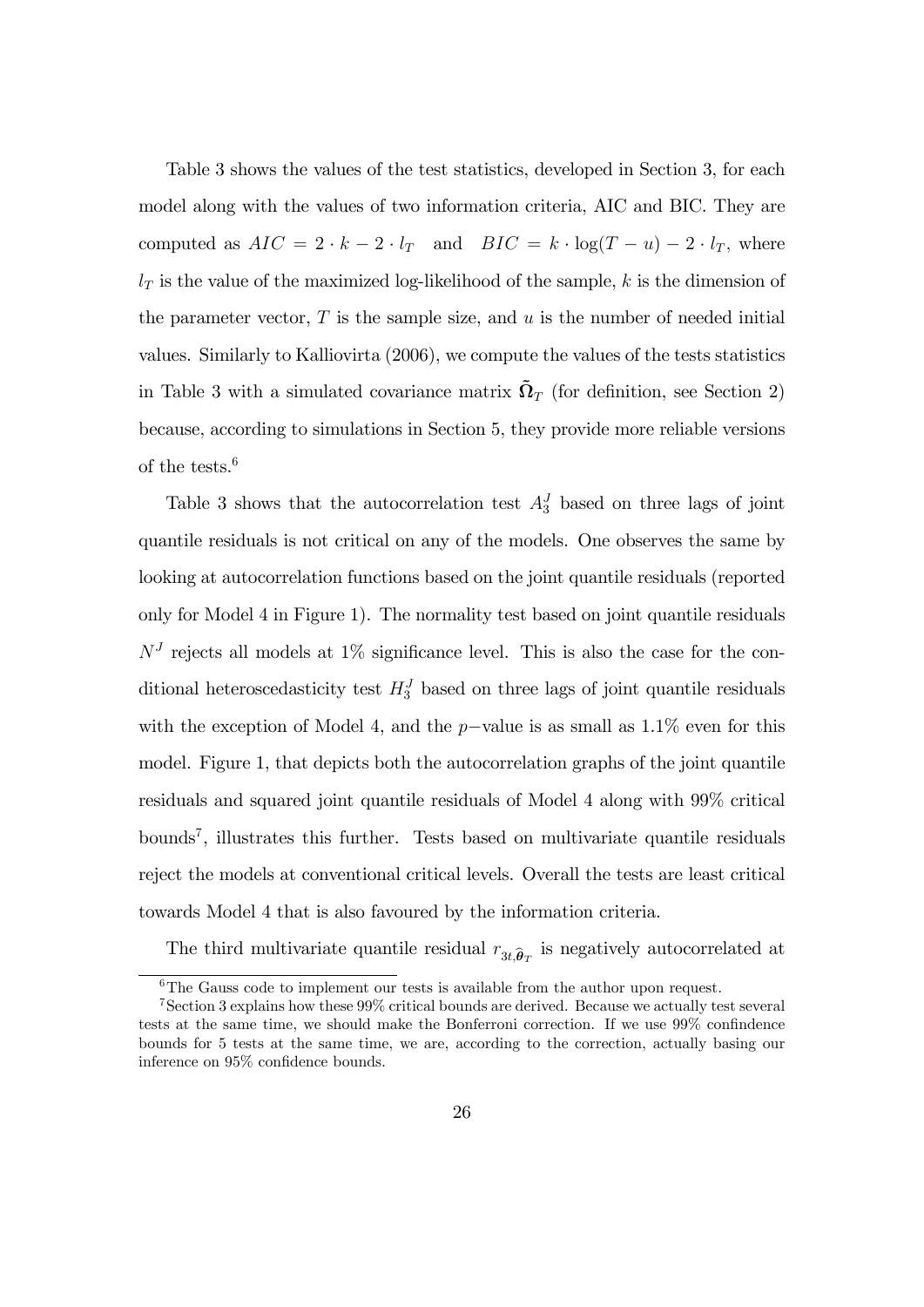lag one with the absolute value around 0.20 in all four models. Figure 1 depicts this for Model 4 along with the 99% critical bounds. This figure explains why the autocorrelation test  $A_3$  rejects all the models, and indicates that the mean might be time-varying. We ignore this problem, but acknowledge that it can cause bias in our analysis. The squared multivariate quantile residuals are autocorrelated especially in Model 1. The autocorrelation is smaller in mixture distribution based models. But even for Model 4, autocorrelation exists in the series of  $r<sub>4</sub><sup>2</sup>$  $a_{t,\widehat{\boldsymbol{\theta}}_T}^2$  and, therefore,  $H_3$  rejects (see Figure 1).

The multivariate quantile residual series of Models 1 and 4, depicted in Figures 2 and 3, show that Model 4 captures the fluctuations of the data much better than Model 1. The same is true when Model 4 is compared with Models 2 and 3 (the graphs not shown). An inspection of the distributional Öt by other methods, like histograms and normal probability plots based on multivariate quantile residuals (not reported), favour Models 3 and 4.

To conclude, the tests and figures are more informative than previously available AIC and BIC. The graphs based on multivariate quantile residuals indicate that the mixture models provide better descriptions for the exchange rate series than the normal distribution based Model 1. A further advantage of the graphs is that they suggest possible reasons of misspecification. We wish to emphasize, however, that our aim has been to illustrate how different models with non-nested structures can be analyzed with the methods proposed in this paper. Therefore, it is beyond the scope of this work to consider new specifications even though the diagnostics accepted none of the examined models.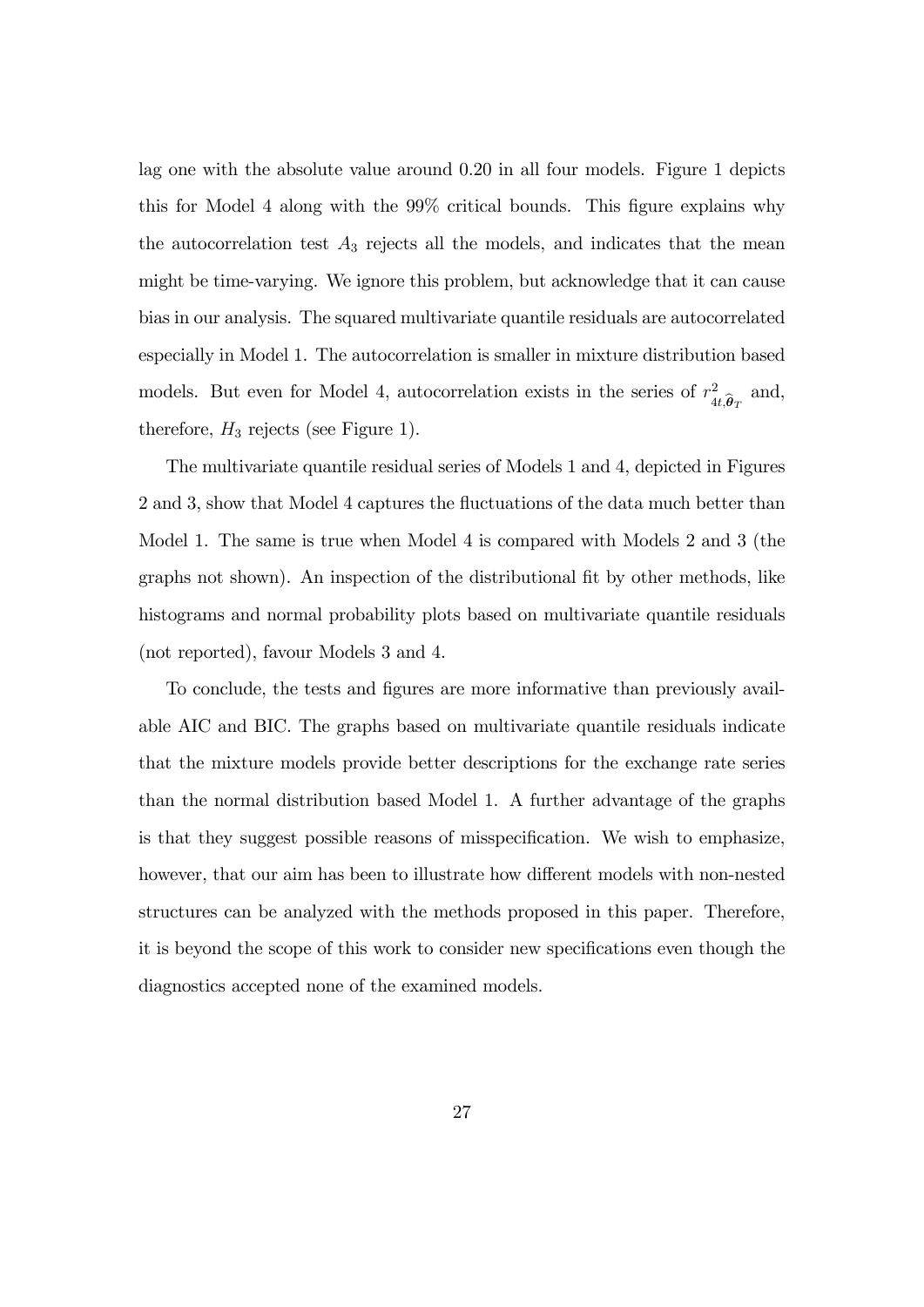# 5 Simulations

This section studies the size and power properties of the proposed tests based on joint and multivariate quantile residuals  $(A_{K_1}^J, H_{K_2}^J, N^J, A_{K_1}, H_{K_2}$ , and N). Our simulations consider the sample sizes 250, 500, 750, and 1000, depending on the model to be estimated. All results are based on 2000 replications. We report empirical rejection frequencies when one considers tests at 5% and 1% significance levels. To avoid the initial value problem, 200 extra observations were simulated and removed from the beginning of every sample. We obtained the MLEs of the parameters of the considered models using the cml MT library in GAUSS Windows Version 10.0. We used the inverse of the cross-product of the first derivatives to compute the approximate covariance matrix of estimators. This procedure guarantees positive semidefinite estimates.

As already mentioned, the size properties of the tests were occasionally unsatisfactory when we used the covariance matrix estimator  $\hat{\Omega}_T$  in models based on mixture distributions. We, therefore, employed the estimate  $\tilde{\Omega}_T$  to compute values of the test statistics.

## 5.1 Models

We study the size properties and the ability of the considered tests to reveal misspecification with simple bivariate models. In power comparisons we do not adjust the tests for size distortions, because the sizes are quite accurate and the adjustment is impossible to do in empirical applications. Thus, our simulation study conforms to actual testing situation.

We use Models S.1, S.3, and S.5 to examine the size properties and Models S.1,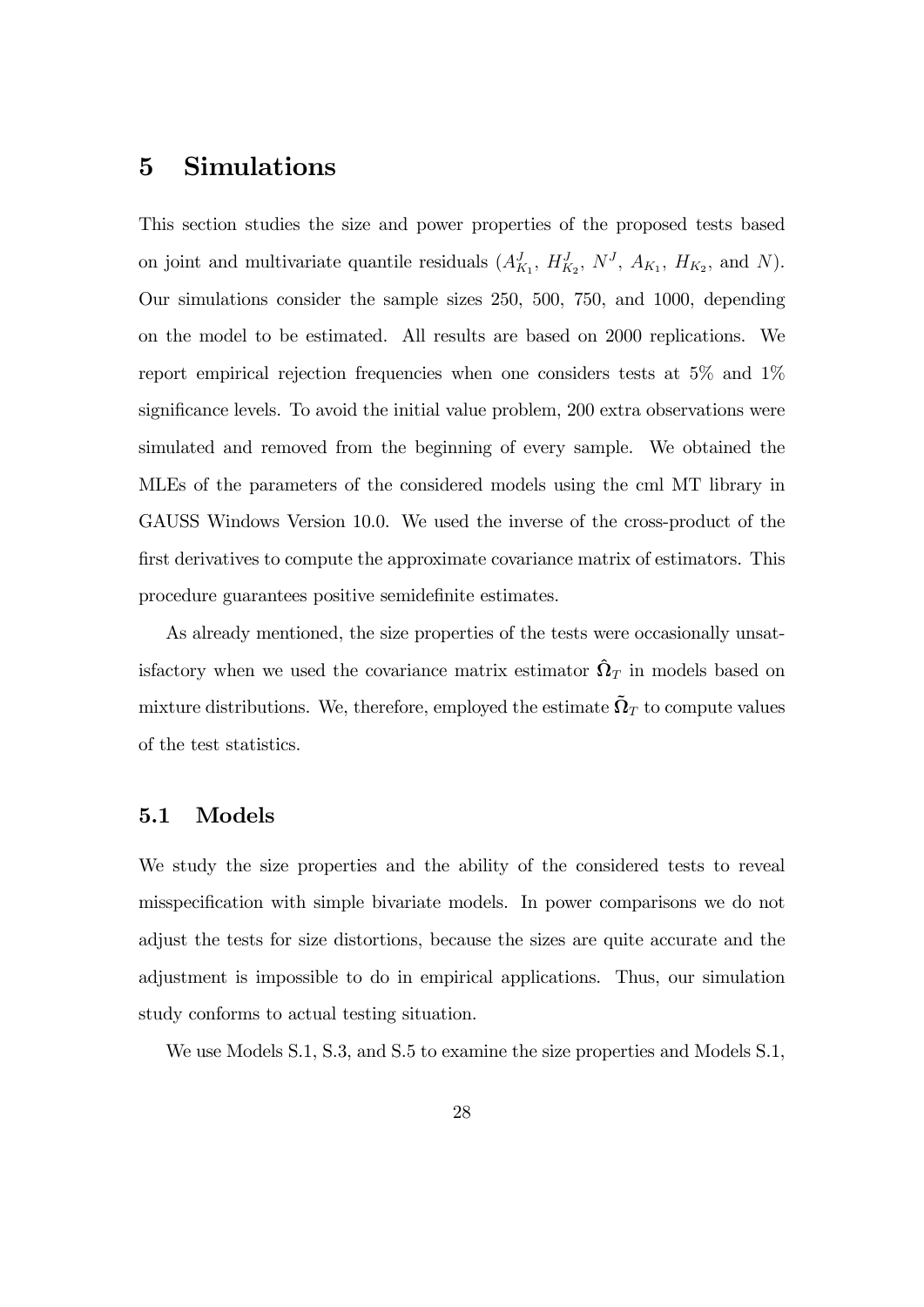S.2, and S.4 to study power. Results are in Tables 4, 5, 6, and 7. Model S.1

$$
\mathbf{y}_t = \boldsymbol{\mu} + \boldsymbol{\varepsilon}_t
$$
, where  $\boldsymbol{\varepsilon}_t \sim n.i.d.$  (**0**, **\Sigma**), and **\Sigma** > **0**.

Model S.2:

$$
\mathbf{y}_t = (\boldsymbol{\mu}_1 + \boldsymbol{\varepsilon}_t) \cdot I(\eta_t \leq c) + (\boldsymbol{\mu}_2 + \boldsymbol{\varepsilon}_t) \cdot I(\eta_t > c),
$$

where  $\eta_t \sim N(0, 1)$ ,  $\varepsilon_t \sim N_2(0, \Sigma_1)$ , and  $\epsilon_t \sim N_2(0, \Sigma_2)$  are mutually independent unobservable i.i.d. random variables with  $\Sigma_1 > 0$  and  $\Sigma_2 > 0$ .

#### Model S.3:

$$
\mathbf{y}_t = \boldsymbol{\mu} + \mathbf{A} \mathbf{y}_{t-1} + \boldsymbol{\varepsilon}_t
$$
, where  $\boldsymbol{\varepsilon}_t \sim n.i.d.$   $(\mathbf{0}, \boldsymbol{\Sigma})$  and  $\boldsymbol{\Sigma} > \mathbf{0}$ .

Model S.4:

$$
\mathbf{y}_t = \boldsymbol{\mu} + I(\eta_t \le c) \cdot \mathbf{A}_1 \mathbf{y}_{t-1} + I(\eta_t > c) \cdot \mathbf{A}_2 \mathbf{y}_{t-1} + \boldsymbol{\varepsilon}_t,
$$

where  $\eta_t \sim n.i.d. (0, 1)$  and  $\varepsilon_t \sim n.i.d. (0, \Sigma)$  are mutually independent with  $\Sigma > 0$ .

#### Model S.5:

$$
\mathbf{y}_t = \boldsymbol{\Sigma}_t^{\frac{1}{2}} \boldsymbol{\varepsilon}_t,
$$

where  $\boldsymbol{\varepsilon}_t \sim n.i.d.(\mathbf{0}, \boldsymbol{\Sigma}_t)$  with  $\boldsymbol{\Sigma}_t = \mathbf{W} \mathbf{H}_t \mathbf{W}' > 0$  for all  $t, \mathbf{H}_t = diag \begin{bmatrix} v_t & 1 \end{bmatrix}$  $\overline{1}$ ; and  $v_t = (1 - \alpha) + \alpha (b_1' y_{t-1})^2$  with **b**<sub>1</sub> being the first row of matrix  $(\mathbf{W}')^{-1}$ .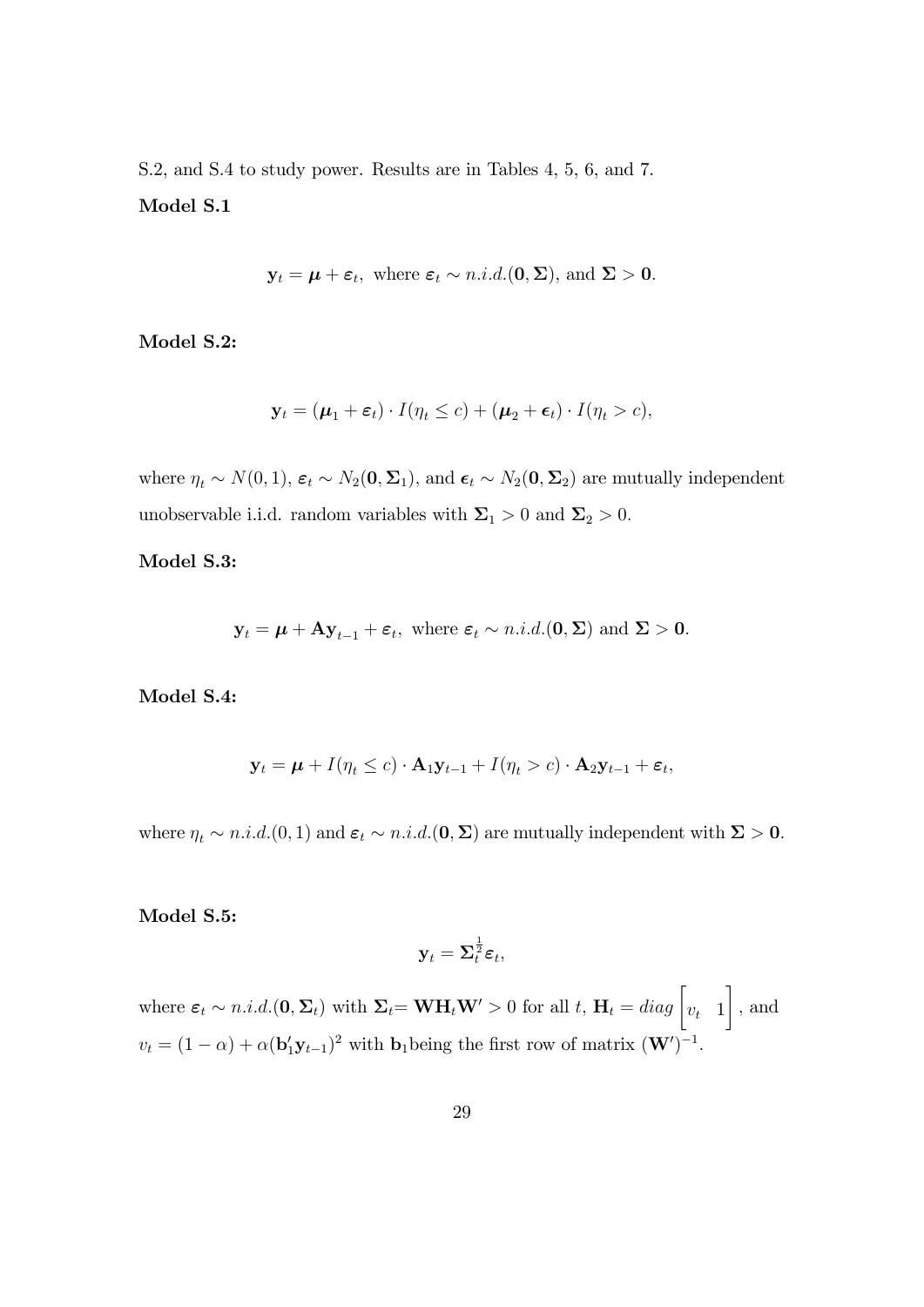# 5.2 Size and power properties

The size properties of the tests are satisfactory, though the conditional heteroscedasticity test based on multivariate quantile residuals  $(H_3)$  is somewhat oversized (Tables 4, 5, and 6). For sample sizes larger than 1000, however, the size properties are quite accurate even for this test (not reported).

We study the power properties of the tests by simulating Models S.2 and S.5, and then estimating Model S.1 (Table 4). Model S.2 is a mixture of two normal distributions with small differences in the means and covariance structures based on i.i.d. innovations. Therefore, it is unsurprising that the tests show only little power. One also expects the normality tests to react, and indeed the multivariate quantile residual based version  $N$  has power in larger samples. When the difference in means increases, the tests become powerful in small samples as well (not reported). When Model S.5 generates the data, one expects that especially the conditional heteroscedasticity tests  $H_3$  and  $H_3^J$  have power. This is the case for the multivariate quantile residual based test  $(H_3)$  even though the value of the parameter  $\alpha$  is relatively small (Table 4). However, the corresponding test based on joint quantile residuals  $(H_3^J)$  shows only little power and is even less powerful than the normality test based on multivariate quantile residuals  $(N)$ . When larger values of  $\alpha$  are used, both of the two conditional heteroscedasticity tests are very powerful, as expected. The autocorrelation tests  $A_3$  and  $A_3^J$  are at their nominal levels. This is unsurprising, because Models S.2 and S.5 contain no time varying conditional mean (Table 4).

The conditional heteroscedasticity test based on multivariate quantile residuals  $(H<sub>3</sub>)$  shows power, when Model S.4 is simulated and Model S.3 is estimated (Table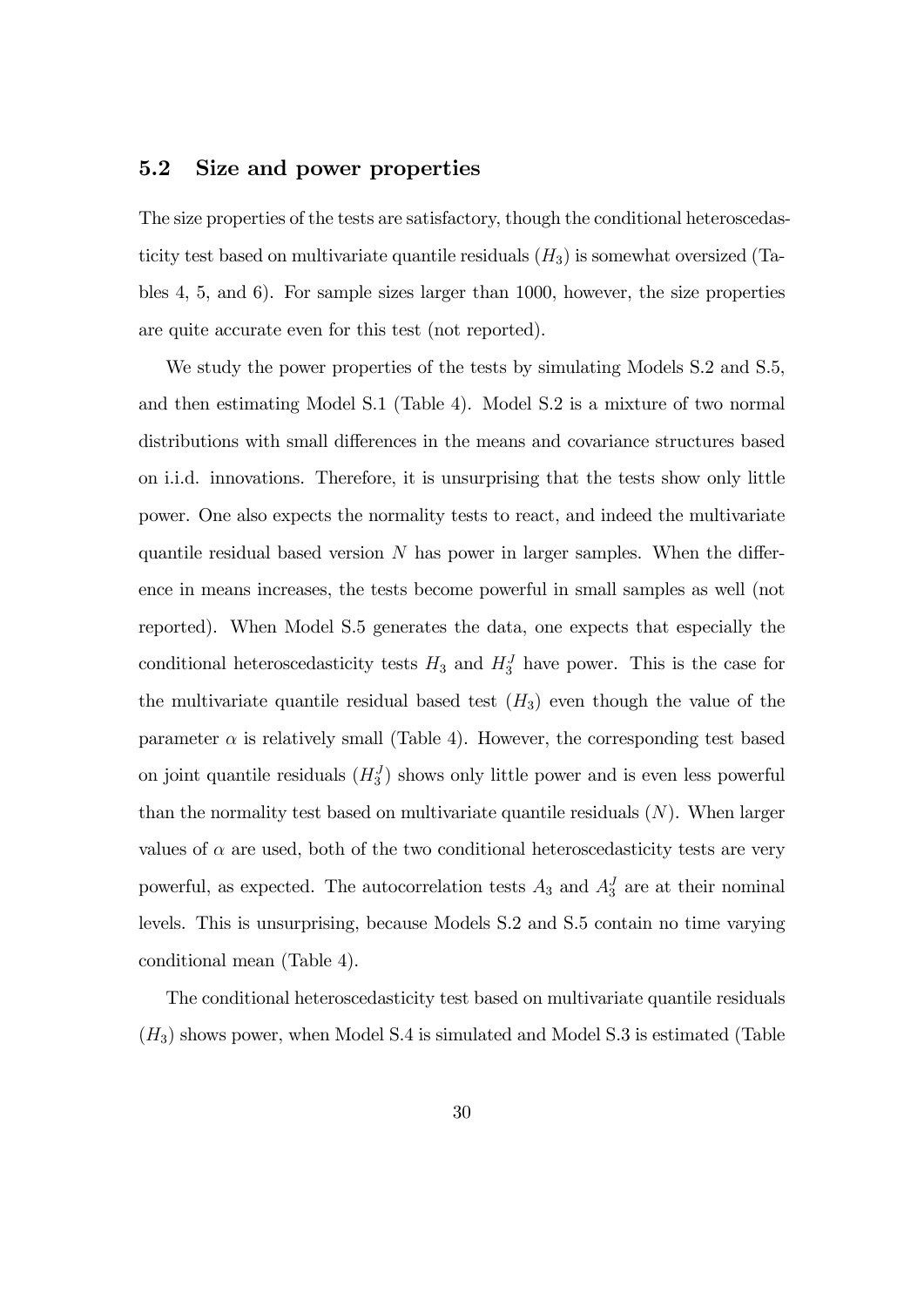5). The corresponding test based on joint quantile residuals  $(H_3^J)$  also has fairly good power compared with the other joint quantile residual based tests. The other tests have low power except the autocorrelation test based on multivariate quantile residuals  $(A_3)$ . However, even the power of this test is rather modest and decreases when the sample size increases. The cause for this may be that, compared to Models S.3, the additional regime is conditionally heteroscedastic, but not autocorrelated in Model S.4.

To conclude, according to our simulations the tests based on multivariate quantile residuals are more powerful than their counterparts based on joint quantile residuals. However, despite their relatively low power, tests based on joint quantile residuals may nevertheless be useful especially when both the dimension and the number of the observations are large.

### 5.3 Comparisons to other tests

Kalliovirta (2006) found in the univariate case that, when a mixture model is simulated and estimated, tests based on Pearson's residuals $^8$  are unreliable. Table 7 illustrates this in the multivariate case using mixture distribution based Model S.2 and the normality test  $BJ^p$  of Bera and John (1983). The size properties of Pearsonís residual based test are unacceptable: the true null hypothesis is rejected with  $100\%$  certainty. If we employ the normality test of Doornik and Hansen (2008), the size properties are exactly the same (not reported).

Kalliovirta (2006) also found that previous tests based on moments can suffer from severe size distortions when employed without taking the uncertainty caused

<sup>&</sup>lt;sup>8</sup>We define Pearson's residual as  $\widehat{Cov_{t-1}(\mathbf{y}_t)}^{-\frac{1}{2}} \cdot (\mathbf{y}_t - \widehat{E_{t-1}\mathbf{y}_t})$ , where  $\widehat{E_{t-1}\mathbf{y}_t}$  is estimated conditional expectation vector and  $\widehat{Cov}_{t-1}(\mathbf{y}_t)$  is estimated conditional covariance matrix.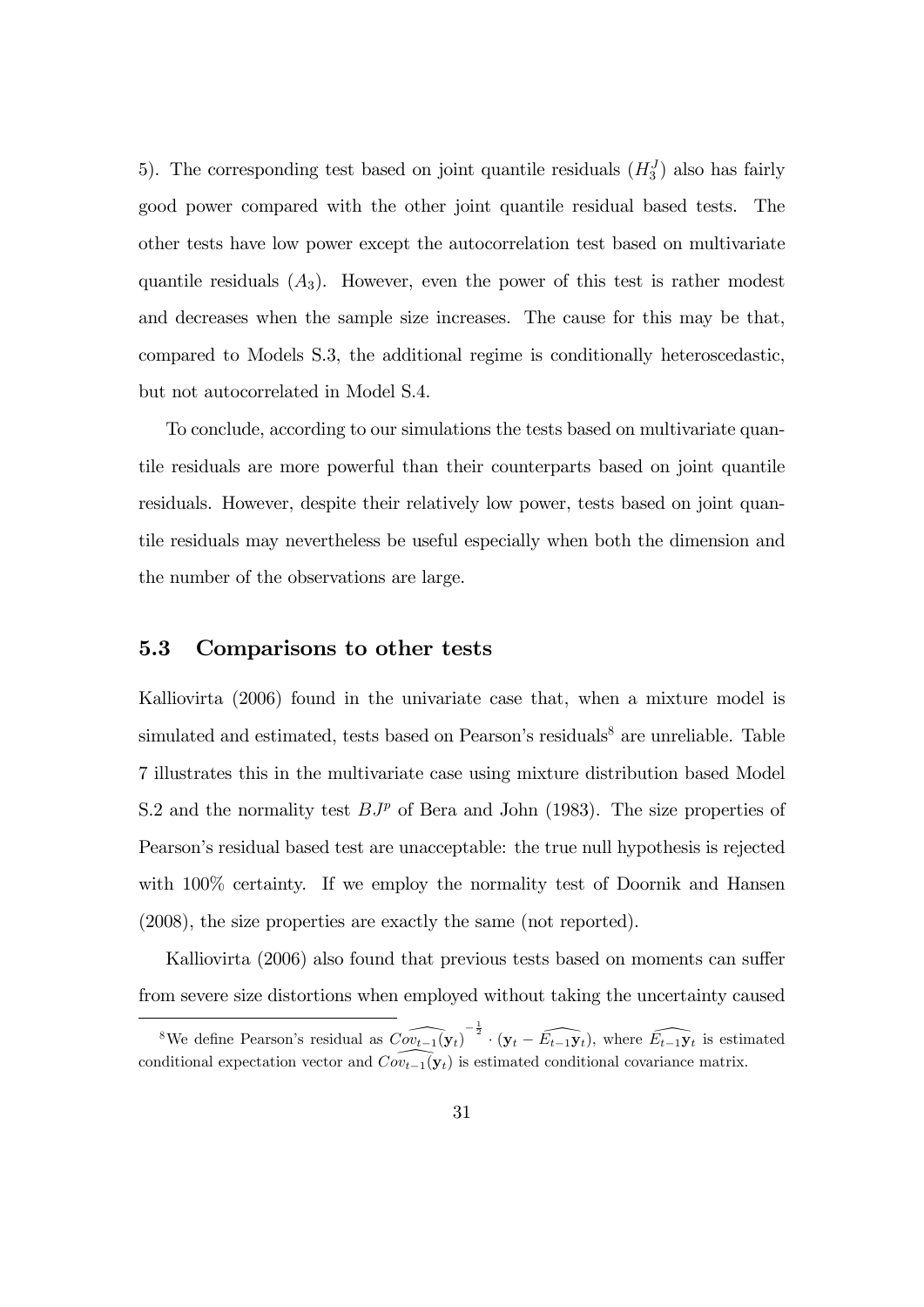by parameter estimation into account. For this reason, we consider in Model S.2 quantile residual based test  $N<sup>q</sup>$ , computed using  $\Omega = H$ . This test is heavily undersized (Table 7). When the effect of parameter estimation is taken into account, the size properties are satisfactory. This is displayed in Table 7 with both our multivariate quantile residual based test  $N$  and joint quantile residual based test  $N<sup>J</sup>$ . To compare our tests with existing uniformly distributed quantile residual based test, we also computed the pooled test statistic of Bai and Chen (2008). This test turned out to be oversized. We tried several different parameter values in Model S.2 (not reported), but our findings were the same as in Table 7.

To conclude, the above results demonstrate that with mixture distribution based models it is important to use quantile residual based tests that properly take the effect of parameter estimation into account. Similar results may occur with other models as well. Especially with such models where no analytic results exist to guarantee that the uncertainty caused by parameter estimation vanishes asymptotically.

# 6 Conclusion

We studied multivariate and joint quantile residuals that are generalizations of traditional residuals. Under regularity conditions, we stated the theoretical properties of quantile residuals, developed a general framework, and used it to obtain misspecification tests based on quantile residuals. Our tests are theoretically sound in that they take the uncertainty caused by parameter estimation into account. We illustrated how to apply our framework by deriving tests for serial correlation, conditional heteroscedasticity, and non-normality in quantile residuals. These tests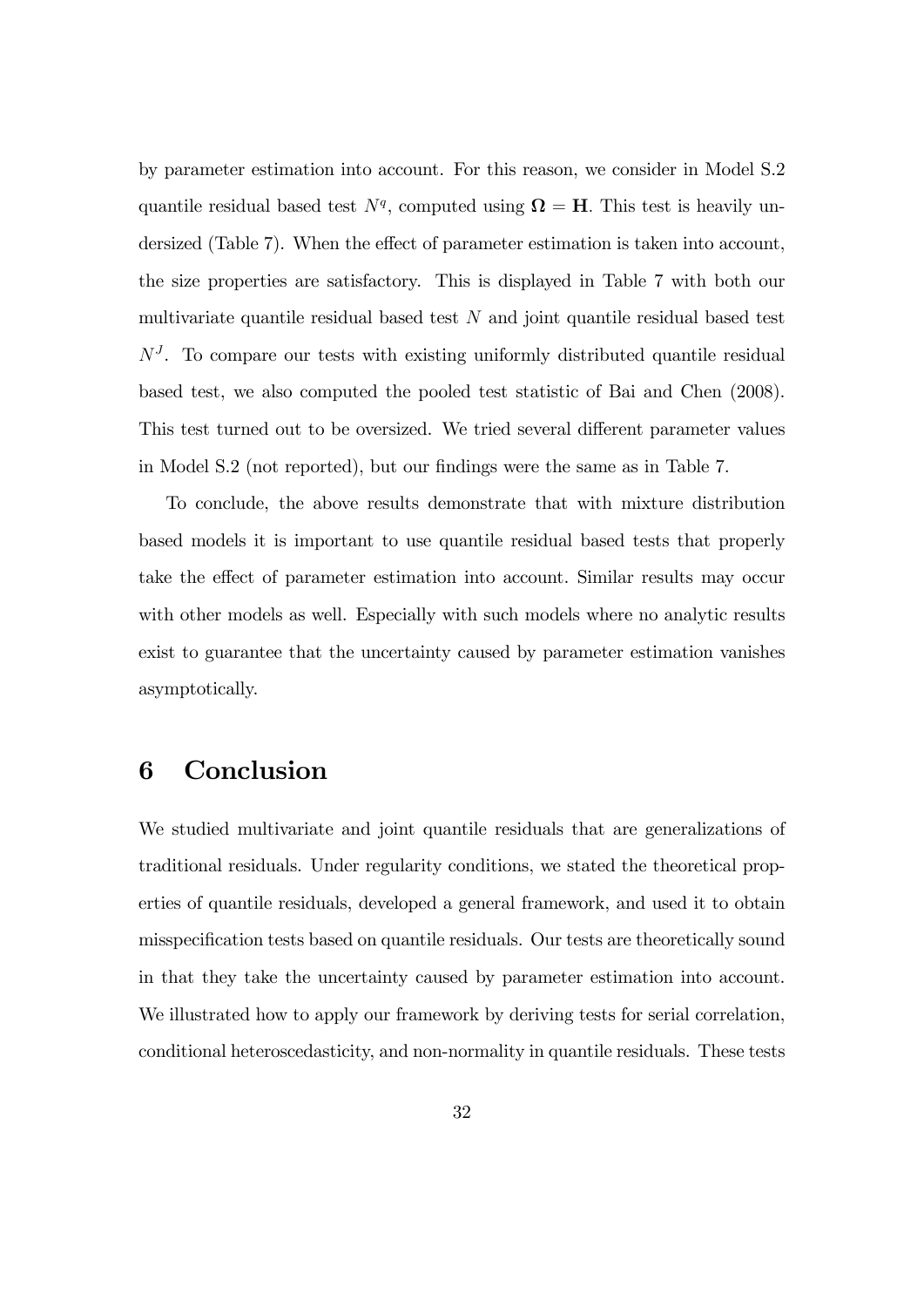are simple to compute once the parameters of the model are estimated, and their application only requires the conventional  $\chi^2$  criterion.

We enlarged the set of models for which traditional graphical diagnostics and related statistical tests are applicable. Examples of models now included in this set are models involving mixture distributions or latent variables that have recently found applications in econometrics. Our simulations showed that for these models diagnostics based on traditional Pearson's residuals can be unreliable. Our misspecification tests are reliable and applicable for all models for which quantile residuals are suited. This includes models for which also traditional residuals work. Because our testing approach properly takes the uncertainty caused by parameter estimation into account, it can even improve size properties of previous tests which ignore the estimation uncertainty. We demonstrated this by using a normality test and simulation. We illustrated the practical usefulness of our approach by an empirical example that applied mixtures of Multivariate Generalized Orthogonal Factor GARCH models.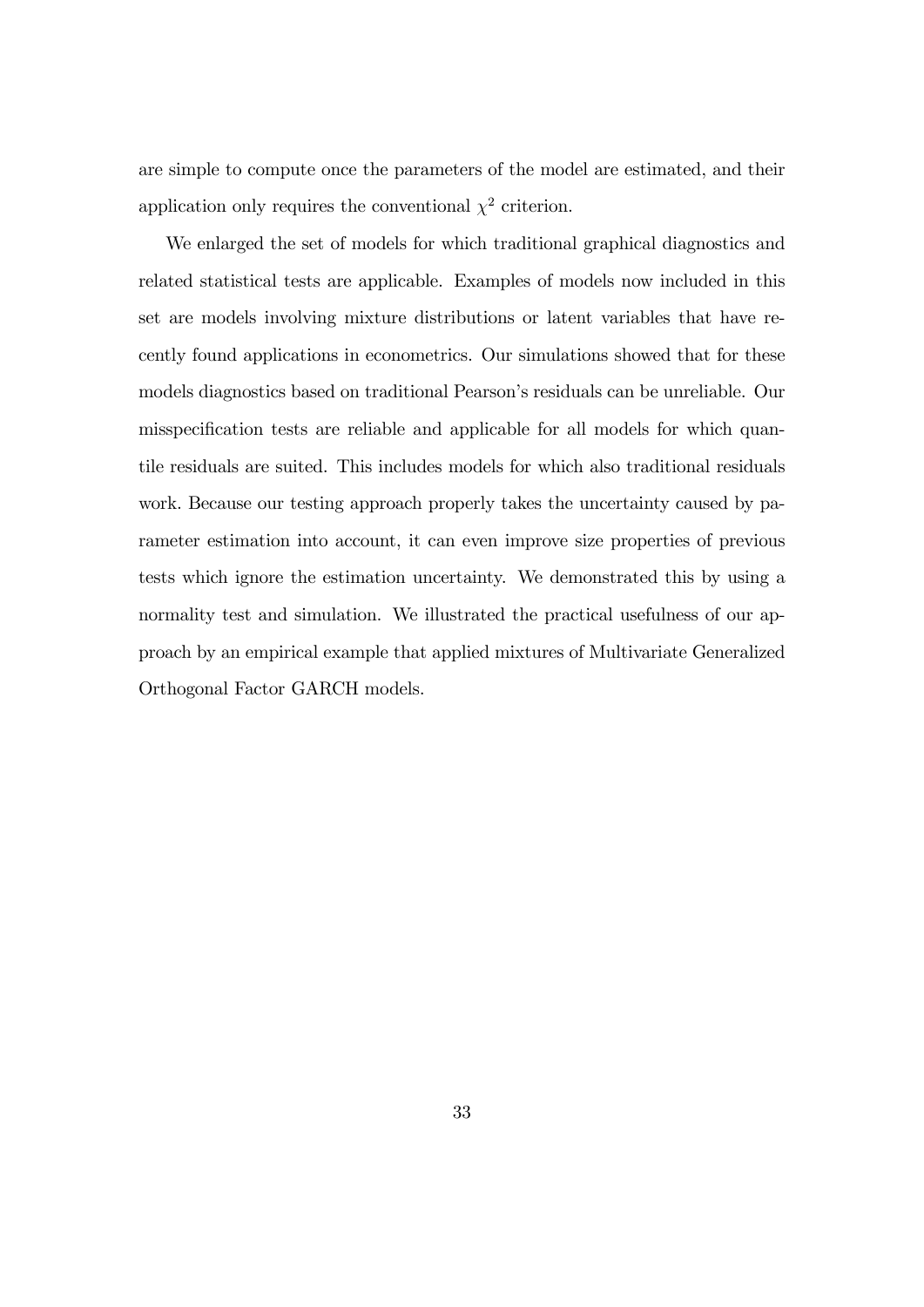# A Appendix: Proofs

We assume the usual framework of a parametric model, where  $(\Omega, \mathfrak{A}, \mathbb{P})$  is a fixed probability space with a complete measure  $\mathbb{P}, \ Y_{\theta} : \Omega \to \mathbb{R}^{n}$  a family of random variables indexed by the parameter  $\boldsymbol{\theta}$  belonging to the set  $\boldsymbol{\Theta} \subset \mathbb{R}^k$ , and  $(\mathbb{R}^{nT}, \mathfrak{B}^{nT}, \mathbb{P}_{\theta})$  the probability space induced by  $\mathbf{Y}_{\theta}$ . Then  $\mathcal{P} = {\mathbb{P}_{\theta} : \theta \in \Theta}$  is a collection of probability measures defined on  $\mathfrak{B}^{nT}$ , the Borel sigma-algebra of  $\mathbb{R}^{nT}$ . The collection  $P$  can equally well be defined by the density functions  $f(\theta, \mathbf{y})$ ,  $\mathcal{P} = \{f(\theta, \mathbf{y}) : \theta \in \Theta, \ \mathbf{y} \in \mathbb{R}^{n} \}$ , the definition we use in the main text.

Proof of Lemma 2. Following the proof of Rosenblatt (1952) and the notation in the main text, we write  $Z_{jt} = F_{i_j,j-1,t-1}(\boldsymbol{\theta}_0, Y_{i_j,t})$  for each  $j = 1, ..., n$  and  $t = 1, ..., T$ . We fix the point  $(\mathbf{z}_1, ..., \mathbf{z}_T) \in (0, 1)^{nT}$ , where  $\mathbf{z}_t = (z_{1t}, ..., z_{nt})$ . Then for each  $z_{jt}$  exists unique  $y_{i_j,t}$  such that  $z_{jt} = F_{i_j,j-1,t-1}(\theta_0, y_{i_j,t})$  for all j and t. This follows from the fact that the distributions  $F_{i_j,j-1,t-1}$  are absolutely continuous w.r.t. Lebesgue measure. We denote

$$
A = \left\{ \prod_{t=1}^{T} \prod_{j=1}^{n} \left( -\infty, F_{i_j, j-1, t-1}^{-1}(\theta_0, z_{jt}) \right); j = 1, ..., n \text{ and } t = 1, ..., T \right\} \subset \mathbb{R}^{nT}
$$
  
and 
$$
B = \left\{ \prod_{t=1}^{T} \prod_{j=1}^{n} \left( 0, z_{jt} \right); j = 1, ..., n \text{ and } t = 1, ..., T \right\} \subset (0, 1)^{nT}. \text{ Now,}
$$

$$
F_{(\mathbf{Z}_1,\ldots,\mathbf{Z}_T|\mathbf{Y}_0)}(\mathbf{z}_1,\ldots,\mathbf{z}_T|\mathcal{G}_0) = \mathbb{P}(\mathbf{Z}_1 \leq \mathbf{z}_1,\ldots,\mathbf{Z}_T \leq \mathbf{z}_T|\mathcal{G}_0)
$$
  
\n
$$
= \mathbb{P}(Y_{i_j,t} \leq F_{i_j,j-1,t-1}^{-1}(\boldsymbol{\theta}_0,z_{jt}) \text{ for all } j \text{ and } t|\mathcal{G}_0)
$$
  
\n
$$
= \int\limits_A \prod_{t=1}^T \prod_{j=1}^n f_{i_j,j-1,t-1}(\boldsymbol{\theta}_0,u_{i_j,t}) du_{i_j,t}
$$
  
\n
$$
= \int\limits_B \prod_{t=1}^T \prod_{j=1}^n dv_{jt} = \prod_{t=1}^T \prod_{j=1}^n z_{jt}.
$$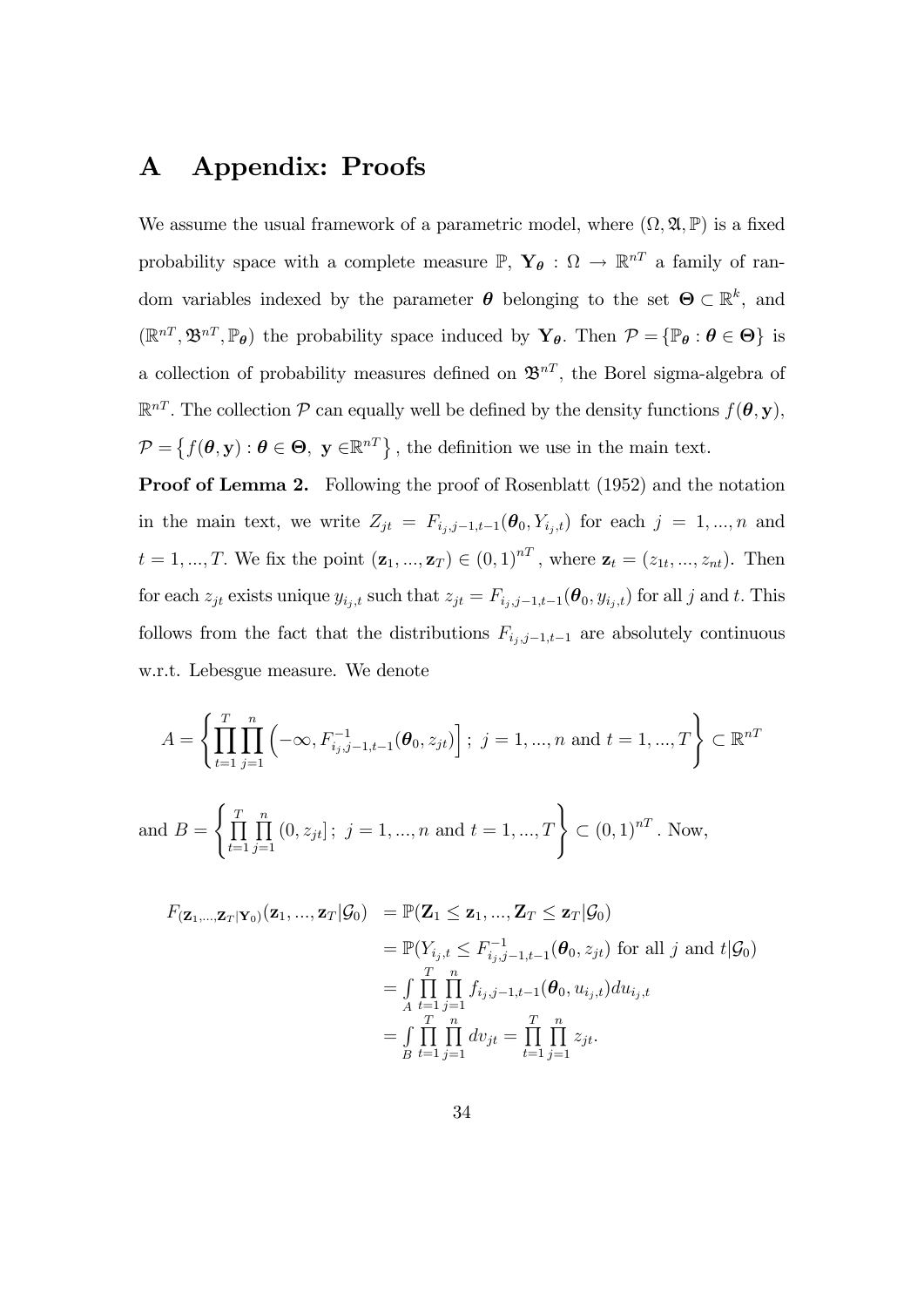The second equality follows from absolute continuity of  $F_{t-1}$ . The third equality uses equations (1) and (3) to rewrite the joint density. The fourth equality follows by change of variable  $v_{jt} = F_{i_j,j-1,t-1}(\theta_0, u_{i_j,t})$ , and the fifth by integration. Therefore,  $Z_{11}, ..., Z_{nT}$  are independent (conditional on  $\mathbf{Y}_0$ )<sup>9</sup>, and each  $Z_{jt} \sim$ Uniform $(0, 1)$ . Because  $\Phi^{-1}$  is continuous, it is measurable. Then  $\mathbf{R}_{1,\theta_0}, ..., \mathbf{R}_{T,\theta_0}$ , where  $\mathbf{R}_{t,\boldsymbol{\theta}_0} =$  $\sqrt{ }$  $\Phi^{-1}(Z_{1t}) \quad \cdots \quad \Phi^{-1}(Z_{nt})$  $\mathcal{I}'$ ; are independent as measurable mappings of independent random variables. Clearly,  $R_{jt,\theta_0} \sim N(0, 1)$  for each j and t, and

$$
\begin{bmatrix} \mathbf{R}'_{1,\boldsymbol{\theta}_0} & \cdots & \mathbf{R}'_{T,\boldsymbol{\theta}_0} \end{bmatrix}' = \begin{bmatrix} R_{11,\boldsymbol{\theta}_0} & \cdots & R_{nT,\boldsymbol{\theta}_0} \end{bmatrix}' \sim N(0,I_{nT}).
$$

Because the mapping  $F_{i_j,j-1,t-1} : \Theta \times \mathbb{R} \to (0,1)$  is continuous with respect to  $\theta$ , the Continuous Mapping Theorem (see for example van der Vaart (1998), page 7) and Condition 1(3) together imply that  $F_{i_j,j-1,t-1}(\widehat{\boldsymbol{\theta}}_T, y_{i_j,t}) \stackrel{P}{\to} F_{i_j,j-1,t-1}(\boldsymbol{\theta}_0, y_{i_j,t})$ whereas the continuity of  $\Phi^{-1} : (0,1) \to \mathbb{R}$  yields

$$
R_{jt,\widehat{\boldsymbol{\theta}}_T} = \Phi^{-1}\left(F_{i_j,j-1,t-1}(\widehat{\boldsymbol{\theta}}_T,y_{i_j,t})\right) \stackrel{P}{\rightarrow} \Phi^{-1}\left(F_{i_j,j-1,t-1}(\boldsymbol{\theta}_0,y_{i_j,t})\right) = R_{jt,\boldsymbol{\theta}_0}
$$

for each j and t. Then  $\left[\mathbf{R}'_{1,\widehat{\boldsymbol{\theta}}_T} \quad \cdots \quad \mathbf{R}'_{H,\widehat{\boldsymbol{\theta}}_T}\right]$  $\bigg\vert \stackrel{\prime}{\rightarrow} N(0,I_{nH})$  for H fixed.

The independence of  $\mathbf{R}_{t+s,\theta_0}$  and  $\{\mathbf{Y}_1,...,\mathbf{Y}_t\}$  for  $s \geq 1$  follows easily using the results above:  $\mathbf{R}_{t+s,\theta_0}$  is independent of  $\{\mathbf{R}_{1,\theta_0},...,\mathbf{R}_{t,\theta_0}\}$ , and  $\{\mathbf{Y}_1,...,\mathbf{Y}_t\}$  is a measurable mapping of  $\{ {\bf R}_{1,\boldsymbol{\theta}_0},..., {\bf R}_{t,\boldsymbol{\theta}_0} \}$ , because  $Y_{i_j,t} = F_{i_j,j}^{-1}$  $i_{j,j-1,t-1}^{-1}(\boldsymbol{\theta}_0,\Phi(R_{jt,\boldsymbol{\theta}_0})).$ 

<sup>&</sup>lt;sup>9</sup>This remark holds for every independence proven in this paper and is hereafter omitted.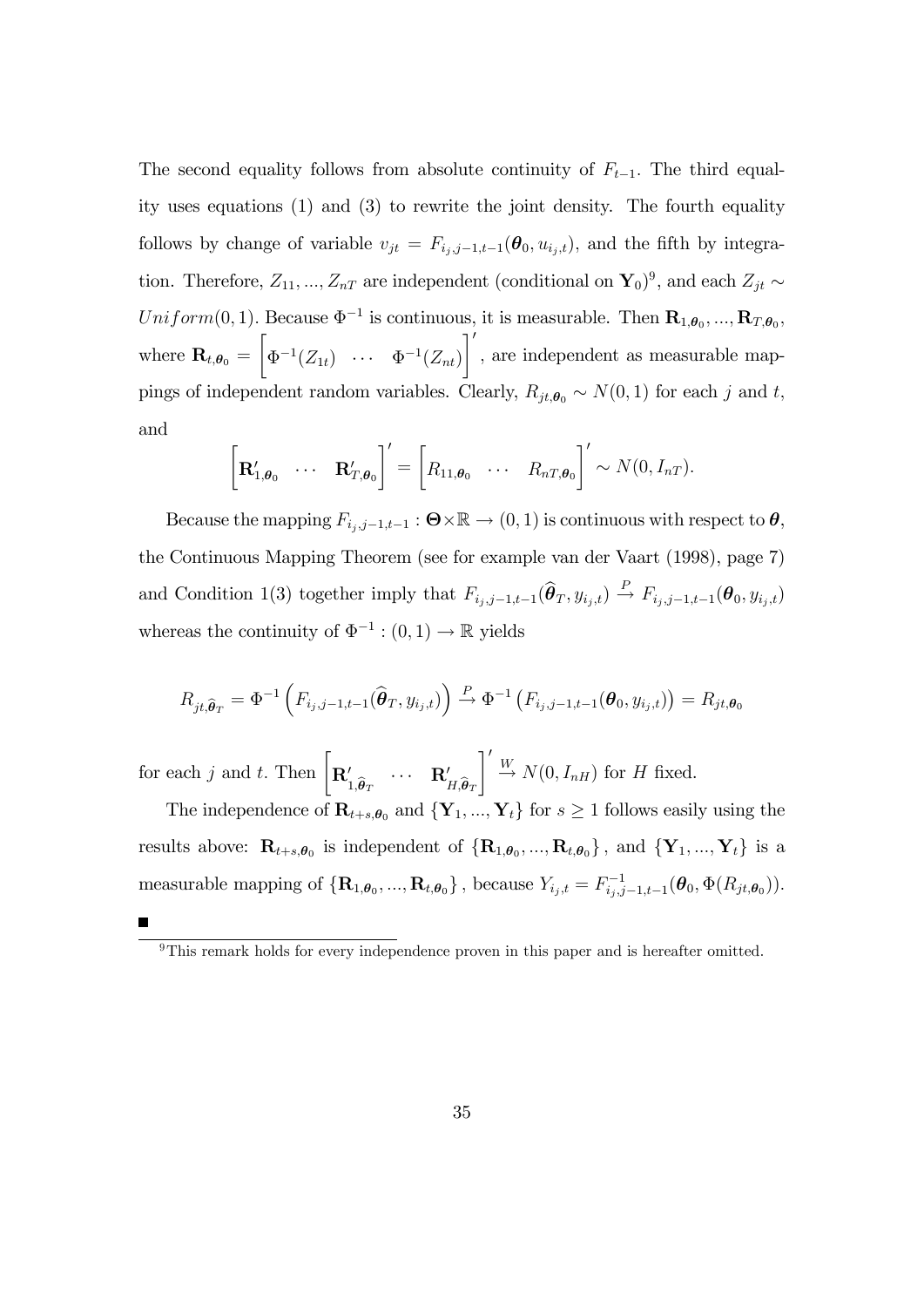# A.1 Proof of Lemma 3

We apply Lemma 6 in the proof of Lemma 3.

**Lemma 6** Let  $X_1, ..., X_n$  be i.i.d. uniform random variables on  $(0, 1)$  and  $X=$  $\prod_{i=1}^{n} X_i$ , then  $f_n(X) \sim Uniform(0, 1)$ , where  $f_n(x) = x \sum_{i=0}^{n-1} \frac{(-1)^i}{i!} (\ln x)^i$ .

**Proof.** Let  $n = 2$ , and denote  $Z_1 = X_1 X_2$  and  $Z_2 = X_2$ . The Jacobian determinant of the inverse transformation is  $\frac{1}{z_2}$ , and hence we get the joint density function  $f_{Z_1,Z_2}(z_1, z_2) = \frac{1}{z_2}$ , when  $0 < z_1 < z_2 < 1$ , and  $f_{Z_1,Z_2}(z_1, z_2) = 0$  otherwise. Integrating with respect to  $z_2$  over the range  $(z_1, 1)$  yields the marginal density function  $f_{Z_1}(z_1) = -\ln z_1$ , and the cumulative distribution function  $F_{Z_1}(z_1) =$  $z_1 - z_1 \ln z_1$ . From the proof of Lemma 2,  $F_{Z_1}(Z_1) \sim Uniform(0, 1)$ , as required.

We make an induction assumption that the result holds for  $n = k - 1$ , and show that it holds for  $n = k$ . Denote  $Z = \prod_{i=1}^{k-1} X_i$ . The induction assumption gives  $F_Z(z) = z \sum_{i=0}^{k-2} \frac{(-1)^i}{i!} (\ln z)^i$ . Therefore, derivation with respect to z yields the density function of the variable Z

$$
f_Z(z) = \frac{(-1)^{k-2}}{(k-2)!} (\ln z)^{k-2}.
$$
 (17)

Denote  $V_1 = Z X_k$  and  $V_2 = X_k$ . Because Z and  $X_k$  are independent, the joint density function of  $V_1$  and  $V_2$  is obtained by calculating the Jacobian determinant for the inverse transformation and applying the standard formula to obtain

$$
f_{V_1,V_2}(v_1,v_2) = f_Z(\frac{v_1}{v_2}) f_{X_k}(v_2) \frac{1}{v_2} = \frac{(-1)^{k-2}}{(k-2)!} (\ln \frac{v_1}{v_2})^{k-2} \frac{1}{v_2},
$$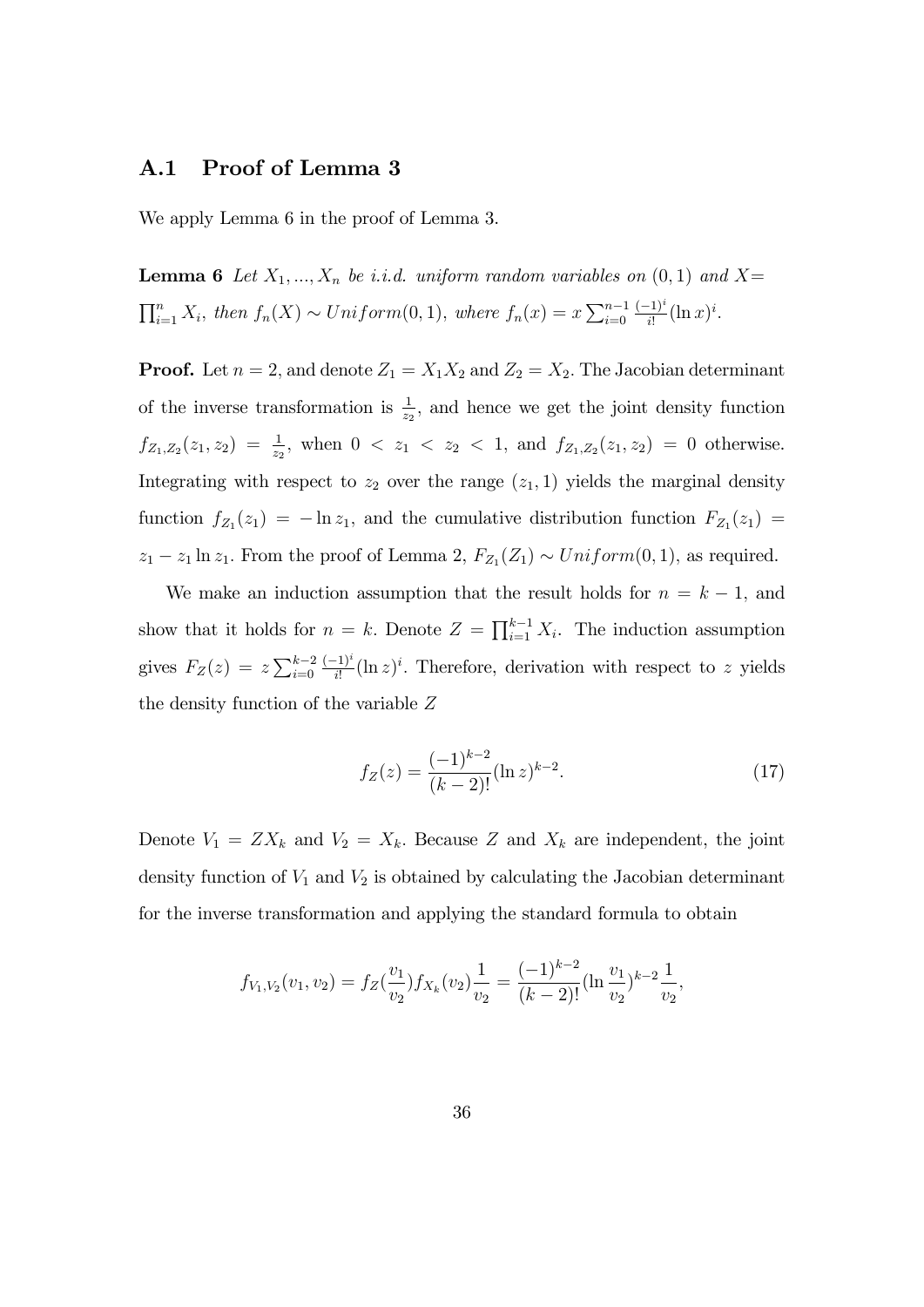when  $0 < v_1 < v_2 < 1$ , and  $f_{V_1, V_2}(v_1, v_2) = 0$  otherwise. Because

$$
\frac{d}{dv_2}(\ln\frac{v_1}{v_2})^{k-1} = (-1)(k-1)(\ln\frac{v_1}{v_2})^{k-2}\frac{1}{v_2}
$$

and  $\ln 1 = 0$ , the density function of  $V_1$  is

$$
f_{V_1}(v_1) = \frac{(-1)^{k-2}}{(k-2)!} \int_{v_1}^1 (\ln \frac{v_1}{v_2})^{k-2} \frac{1}{v_2} dv_2 = \frac{(-1)^{k-1}}{(k-1)!} (\ln v_1)^{k-1}.
$$

Integrating by parts we get the distribution function of  $V_1$ 

$$
F_{V_1}(v_1) = \int_0^{v_1} \frac{(-1)^{k-1}}{(k-1)!} (\ln x)^{k-1} dx
$$
  
=  $v_1 \frac{(-1)^{k-1}}{(k-1)!} (\ln v_1)^{k-1} - \lim_{x \to 0} x \frac{(-1)^{k-1}}{(k-1)!} (\ln x)^{k-1} + \int_0^{v_1} \frac{(-1)^{k-2}}{(k-2)!} (\ln x)^{k-2} dx$ 

for  $0 < v_1 < 1$ . Using (17), we see that  $\int_0^{v_1}$  $\boldsymbol{0}$  $\frac{(-1)^{k-2}}{(k-2)!}(\ln x)^{k-2}dx = F_Z(v_1) = v_1 \sum_{i=0}^{k-2} \frac{(-1)^i}{i!}(\ln v_1)^i$ . An application of L'Hospital's Rule  $(k-1)$  times yields  $\lim_{x\to 0} \frac{(-1)^{k-1}}{(k-1)!}$  $(k-1)!$  $\frac{(\ln x)^{k-1}}{x^{-1}} = \lim_{x \to 0} x =$ 0: Therefore,

$$
F_{V_1}(v_1) = v_1 \sum_{i=0}^{k-1} \frac{(-1)^i}{i!} (\ln v_1)^i,
$$

and, from the proof of Lemma 2,  $F_{V_1}(v_1) \sim Uniform(0, 1)$ . Since  $V_1 = \prod_{i=1}^k X_i$ , the induction principle completes the proof.  $\blacksquare$ 

**Proof of Lemma 3.** Write  $X_{t,\theta} = \prod_{i=1}^{n}$  $\prod_{j=1} F_{i_j,j-1,t-1}(\theta, y_{i_j,t})$  using (3). Lemma 2 shows that  $F_{i_j,j-1,t-1}(\theta_0, Y_{i_j,t})$  are i.i.d. uniform variables, so that by Lemma 6,

$$
Z_{t,\theta_0} \sim Uniform(0,1),
$$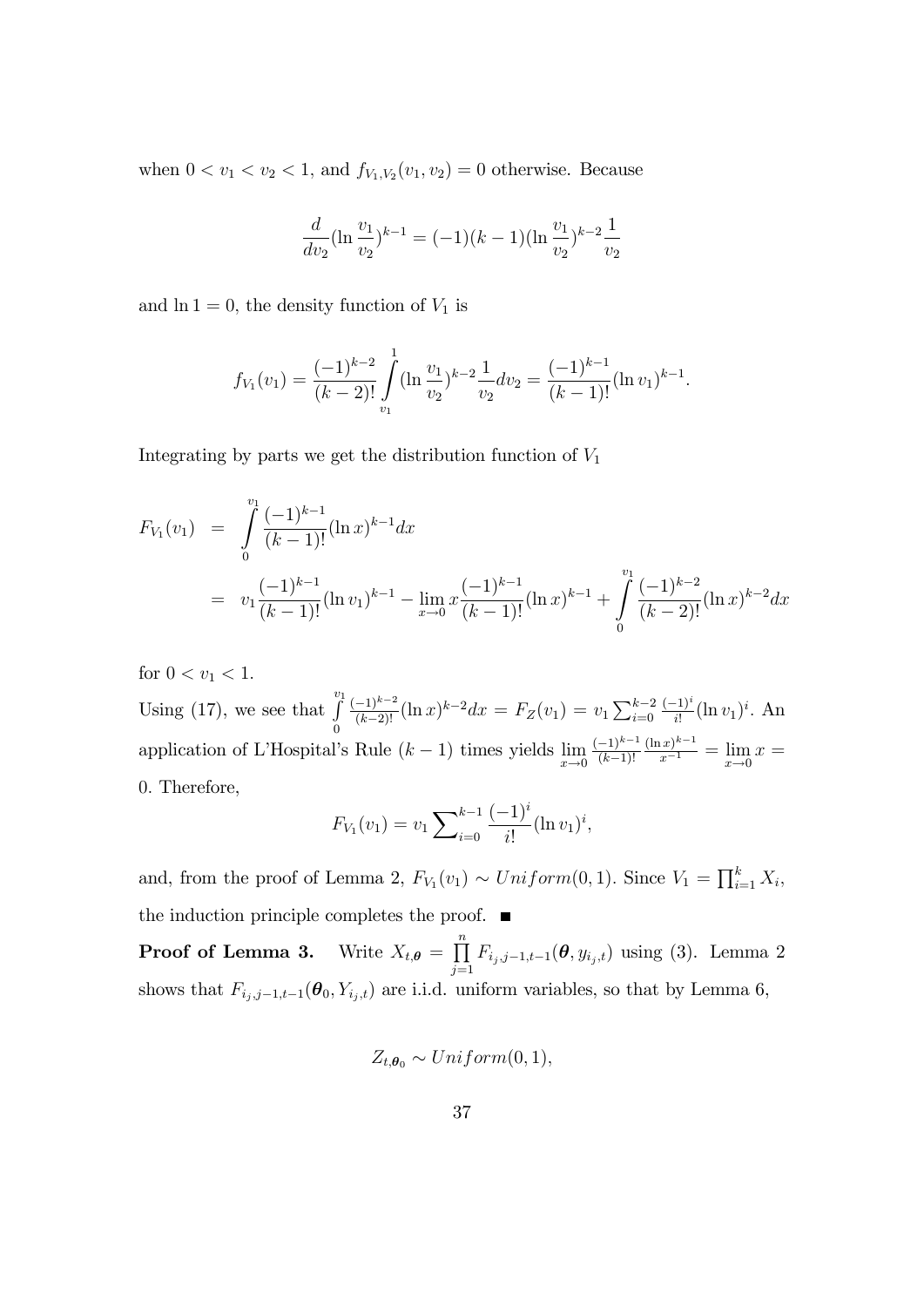where  $Z_{t,\theta_0} = X_{t,\theta} \sum_{i=0}^{n-1} \frac{(-1)^i}{i!} (\ln X_{t,\theta})^i$ . Clearly,  $Q_{t,\theta_0} = \Phi^{-1}(Z_{t,\theta_0}) \sim N(0,1)$ . Because  $\{X_{1,\theta_0},...,X_{T,\theta_0}\}\$  are independent (Lemma 2),  $Z_{t,\theta_0}$  and  $Q_{t,\theta_0}$  are independent as measurable transformations of independent variables. Therefore, part a) of the Lemma follows.

The random variables  $Q_{t,\theta}$  are continuous in  $\theta$  for all t. Then, Condition 1(3), the Continuous Mapping Theorem, and part a) together yield part b).

Lemma 2 c) shows that  $X_{t+s, \theta_0} = \prod^n$  $\prod_{j=1} F_{i_j,j-1,t+s-1}(\boldsymbol{\theta}_0, Y_{i_j,t})$  and  $\{ \mathbf{Y}_1, ..., \mathbf{Y}_t \}$  are independent for  $s \geq 1$ . Hence,  $Q_{t,\theta_0}$  and  $\{Y_1, ..., Y_t\}$  are independent for  $s \geq 1$ .

# A.2 Conditions for Theorem 5

Condition 7 below is a slightly modified version of conditions presented in Sweeting (1980) and Basawa and Scott (1983), and guarantees that the asymptotic distribution of the MLE is mixed normal. We use  $\|\cdot\|$  to signify the Euclidean norm.

Condition 7 Let the following assumptions hold.

- (1)  $\Theta \subset \mathbb{R}^k$  is an open set.
- (2) The model is correctly specified, i.e.,  $f(\theta_0, \mathbf{y}) \in \mathcal{P}$ .
- (3) For every  $(\theta, \mathbf{x}) \in \Theta \times D$ , where  $D \subset \mathbb{R}^n$ , and every  $t = 1, ..., T$ ,  $f_{t-1}(\theta, \mathbf{x}) > 0$ and the second partial derivatives  $\frac{\partial^2}{\partial \theta}$  $\frac{\partial^2}{\partial \theta_i \partial \theta_j} f_{t-1}(\bm{\theta}, \mathbf{x}), \; i,j = 1, ..., k, \textrm{\it exist and are}$ continuous.
- (4) There exist nonrandom nonsingular  $k \times k$  diagonal matrices  $\xi_T$  such that  $\xi_T^{-1} \to 0$  and, for all  $c > 0$ ,

$$
\sup_{\boldsymbol{\theta}\in M_{T,c}}\left\|\boldsymbol{\xi}_T^{-1}\left[B_T(\boldsymbol{\theta})-B_T(\boldsymbol{\theta}_0)\right]\boldsymbol{\xi}_T^{-1}\right\|\overset{P}{\to} 0,
$$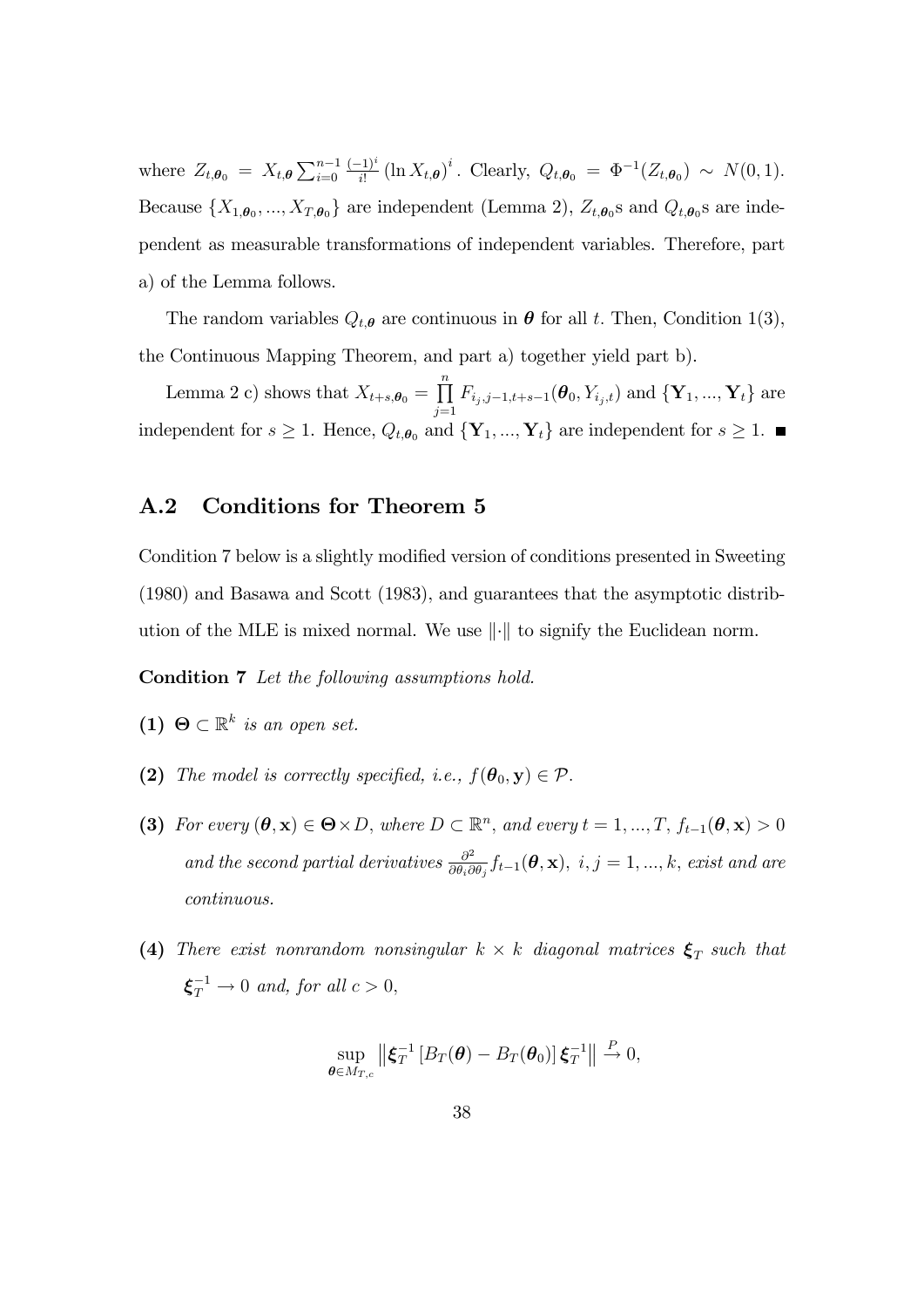where 
$$
M_{T,c} = {\boldsymbol{\theta} \in \Theta : ||\boldsymbol{\xi}_T(\boldsymbol{\theta} - \boldsymbol{\theta}_0)|| \leq c}
$$
 and  
\n
$$
B_T(\boldsymbol{\theta}) = -\frac{\partial^2}{\partial \boldsymbol{\theta} \partial \boldsymbol{\theta}'} l_T(\boldsymbol{\theta}, \mathbf{Y}) = -\left[\sum_{t=1}^T \frac{\partial^2 l_t(\boldsymbol{\theta}, \mathbf{Y}_t)}{\partial \theta_i \partial \theta_j}\right]_{i,j=1}^k
$$

(5) Let  $S_T(\boldsymbol{\theta}) = \frac{\partial}{\partial \boldsymbol{\theta}} l_T(\boldsymbol{\theta}, \mathbf{Y}) = \sum_{t=1}^T$  $\delta$  $\frac{\partial}{\partial \boldsymbol{\theta}}l_t(\boldsymbol{\theta}, \mathbf{Y}_t)$  be the score function and  $W_T(\boldsymbol{\theta}_0) \equiv$  $\pmb{\xi}_T^{-1} B_T(\pmb{\theta}_0) \pmb{\xi}_T^{-1}$  a scaled Hessian matrix. There exists a (possibly) random matrix  $\mathcal{I}(\boldsymbol{\theta}_0)$  such that

$$
\left[W_T(\boldsymbol{\theta}_0) \quad \left[\boldsymbol{\xi}_T^{-1} S_T\left(\boldsymbol{\theta}_0\right)\right]'\right]^{\prime} \xrightarrow{W} \left[\mathcal{I}(\boldsymbol{\theta}_0) \quad \left[\mathcal{I}(\boldsymbol{\theta}_0)^{1/2} \mathbf{Z}\right]'\right]^{\prime},
$$

:

where  $\mathbb{P}_{\theta_0}(\mathcal{I}(\theta_0) > 0) = 1$ , and  $\mathbf{Z} \sim N_k(\mathbf{0}, \mathbf{I}_k)$  is independent of  $\mathcal{I}(\theta_0)$ .

Condition 7(3) imposes fairly standard regularity conditions on the conditional density functions. Combined with Condition 7(1), it implies the applicability of the Mean-Value Theorem for the score function in any convex set  $C \subset \Theta$ . The correct model specification is necessary for Proposition 8 below and for testing purposes. Condition 7(4) is technical and gives a uniform convergence in probability of the Hessian of the log-likelihood on special compact sets that contain the true parameter value  $\theta_0$ . Using the general weight matrices  $\xi_T$  in the condition and allowing the matrix  $\mathcal{I}(\theta_0)$ , the limit of the scaled Hessian  $W_T(\theta_0)$  in Condition 7(5), to be random makes the framework applicable also in the non-ergodic case. Condition 7(5) is a high level assumption needed to obtain asymptotic mixed normality of the MLE. For this, Condition  $7(1)$  is also pertinent because it guarantees that the MLE is an inner point. In standard cases one typically verifies Condition 7(4) using an appropriate uniform law of large numbers and Condition 7(5) using a martingale central limit theorem. In these cases the MLE is asymptotically normally distributed with a constant covariance matrix  $\mathcal{I}(\theta_0)$ . In co-integrated VAR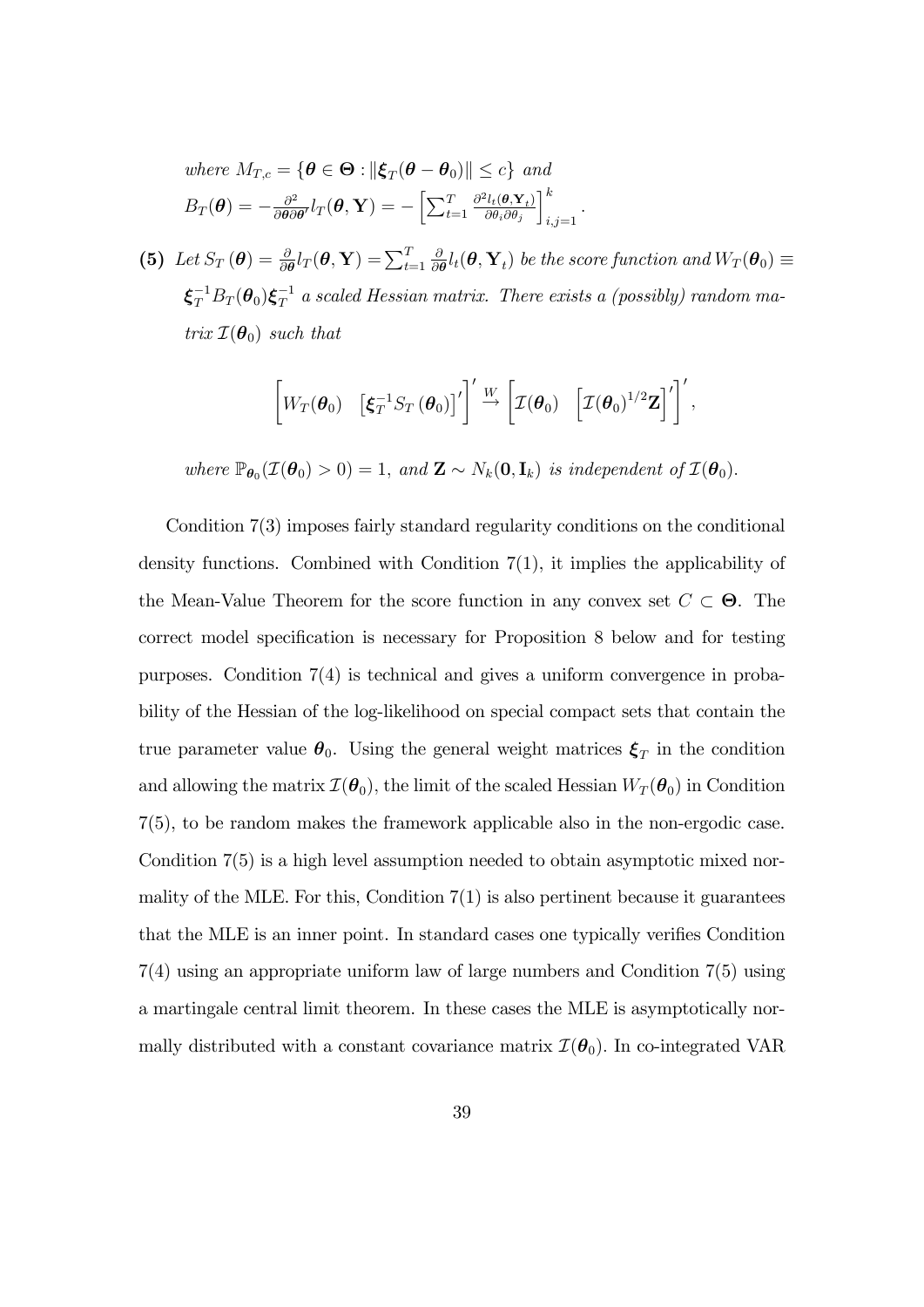models, the most typical multivariate non-ergodic examples in econometrics, one uses a functional central limit theorem instead of its conventional counterpart.

**Proposition 8** Under Condition 7, there exists a sequence of local maximizers  $\widehat{\boldsymbol{\theta}}_T$ such that  $\left\{ \boldsymbol{\xi}_{T}(\widehat{\boldsymbol{\theta}}_{T} - \boldsymbol{\theta}_{0}) \right\}$  $T \in \mathbb{N}$ is bounded in probability and

$$
\boldsymbol{\xi}_T^{-1} S_T \left( \boldsymbol{\theta}_0 \right) - W_T(\boldsymbol{\theta}_0) \boldsymbol{\xi}_T (\widehat{\boldsymbol{\theta}}_T - \boldsymbol{\theta}_0) \stackrel{P}{\rightarrow} 0.
$$

The proof is given in Sweeting (1980). Proposition 8 yields the asymptotic mixed normality of the MLE mentioned in Section 2.4.

Condition 9 below is necessary for the general framework of obtaining tests. Therefore, it contains functions of quantile residuals along with quantities derived from the log-likelihood function.

**Condition 9** Let the vector  $U_{t,\theta_0}$  and the function g be as in Condition 4 and let the following assumptions hold.

(1) For all  $c > 0$ 

$$
\sup_{\boldsymbol{\theta}\in M_{T,c}}\left\|\frac{1}{T}\sum_{t=1}^T\frac{\partial}{\partial\boldsymbol{\theta}'}g(\mathbf{U}_{t,\boldsymbol{\theta}})-\mathbf{G}\right\|\xrightarrow{P}0,\quad\sup_{\boldsymbol{\theta}\in M_{T,c}}\left\|\frac{1}{T}\sum_{t=1}^T g(\mathbf{U}_{t,\boldsymbol{\theta}})g(\mathbf{U}_{t,\boldsymbol{\theta}})'-\mathbf{H}\right\|\xrightarrow{P}0,
$$

and

$$
\sup_{\boldsymbol{\theta}\in M_{T,c}}\left\|\frac{1}{\sqrt{T}}\sum_{t=1}^T g(\mathbf{U}_{t,\boldsymbol{\theta}})\left[\frac{\partial}{\partial\boldsymbol{\theta}}l_t(\boldsymbol{\theta},Y_t)\right]'\boldsymbol{\xi}_T^{-1}-\boldsymbol{\Psi}\right\| \overset{P}{\to} 0,
$$

where  $\mathbf{G} = \mathbb{E}(\frac{\delta}{\partial \theta})$  $\frac{\partial}{\partial \theta'} g(\mathbf{U}_{t,\boldsymbol{\theta}_0}))$  and  $\mathbf{H} = \mathbb{E}(g(\mathbf{U}_{t,\boldsymbol{\theta}_0})g(\mathbf{U}_{t,\boldsymbol{\theta}_0})')$  exist and are finite and  $\Psi$  is a (possibly) random matrix. Moreover, the matrix  $H$  is positive definite.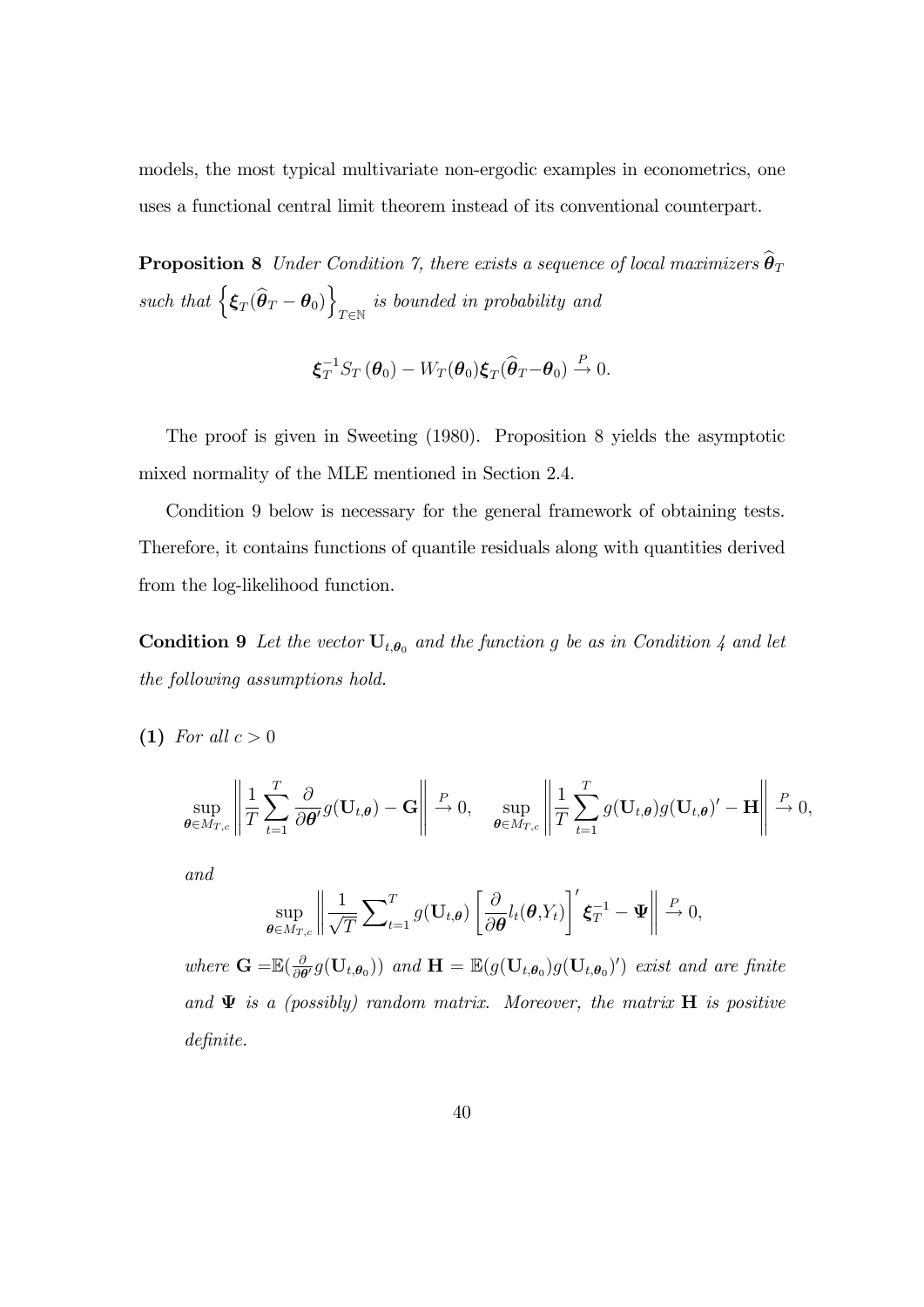(2) There exists a nonrandom  $k \times k$  matrix **J** such that  $\parallel$  $\sqrt{T} \boldsymbol{\xi}_T^{-1} - \mathbf{J} \Big\| \rightarrow 0$ , and

$$
\begin{bmatrix}\nW_T(\boldsymbol{\theta}_0) & \vdots & \left[\xi_T^{-1} S_T(\boldsymbol{\theta}_0)\right]' & \frac{1}{\sqrt{T}} \sum_{t=1}^T g(\mathbf{U}_{t,\boldsymbol{\theta}_0})'\n\end{bmatrix}'\n\overset{W}{\rightarrow}\n\begin{bmatrix}\n\mathcal{I}(\boldsymbol{\theta}_0) & \vdots & \left[\Sigma^{1/2} \mathcal{Z}\right]'\n\end{bmatrix}',
$$

where  $\mathcal{Z} \sim N_{k+w}(\mathbf{0}, \mathbf{I}_{k+w})$  is independent of  $\Sigma =$  $\sqrt{2}$  $\left| \right|$  $\mathcal{I}(\boldsymbol{\theta}_0)$   $\Psi'$  $\Psi$  H 3  $\Big\}$ , a positive definite matrix with (possibly random) elements defined above in  $(1)$  and Condition  $7(5)$ .

(3) The cumulative distribution function  $F_{t-1}$ :  $\Theta \times \mathbb{R}^n \to (0,1)$  is continuously differentiable in  $(\theta, \mathbf{x}) \in \Theta \times \mathbb{R}^n$  for all  $t = 1, ..., T$ .

Condition 9(1) imposes uniform convergence in probability on special compact sets similar to that in Condition  $7(4)$ . Together these two conditions define the matrix  $\Sigma$  in Condition 9(2). One can verify the joint weak convergence in Condition 9(2) by using an appropriate (functional) central limit theorem. Condition 9(2) contains Condition 7(5) as a special case. Condition 9(3) complements Condition 7(3) and guarantees the existence of derivatives of quantile residuals.

**Proof of Theorem 5.** We can assumed that  $\theta_T \neq \infty$ , because  $\lim_{T \to \infty} \mathbb{P}(\theta_T \neq \theta_T)$  $\infty$ ) = 1 by Proposition 8. Here  $\mathbb{P} = \mathbb{P}_{\theta_0}$  is the probability measure induced by the true parameter value  $\theta_0$ . Again by Proposition 8, for every  $\varepsilon > 0$  exists  $c_0$ and  $T_0$  such that  $\mathbb{P}(\theta_T \in M_{T,c_0}) > 1 - \varepsilon$  for all  $T > T_0$ . By the first uniform convergence in Condition 9(1),  $\frac{1}{T} \sum_{n=1}^{T}$  $t=1$  $\delta$  $\frac{\partial}{\partial \theta'} g(\mathbf{U}_{t, \tilde{\boldsymbol{\theta}}_T}) \stackrel{P}{\rightarrow} \mathbf{G}$  for all  $\tilde{\boldsymbol{\theta}}_T \in M_{T,c}$  and  $c > 0$ , thus,  $\frac{1}{T}\sum_{i=1}^{T}$  $t=1$  $\delta$  $\frac{\partial}{\partial \boldsymbol{\theta}'} g(\mathbf{U}_{t,\widehat{\boldsymbol{\theta}}_T}) \stackrel{P}{\rightarrow} \mathbf{G}.$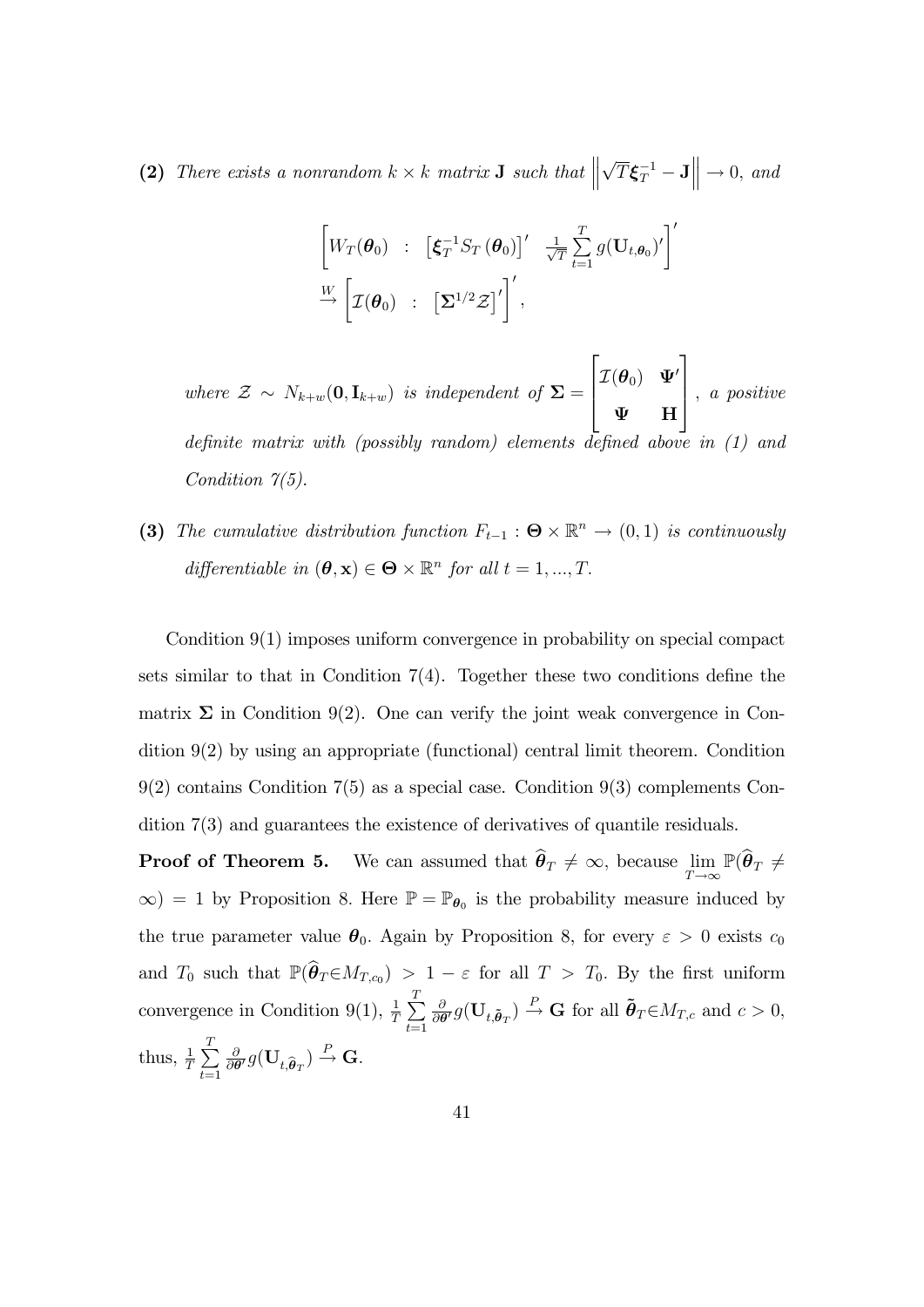The Mean-Value Theorem and Conditions 4 and 9(3) together imply that

$$
\frac{1}{\sqrt{T}}\sum_{t=1}^{T}g(\mathbf{U}_{t,\widehat{\boldsymbol{\theta}}_{T}})=\frac{1}{\sqrt{T}}\sum_{t=1}^{T}\frac{\partial}{\partial\boldsymbol{\theta}'}g(\mathbf{U}_{t,\widetilde{\boldsymbol{\theta}}})(\widehat{\boldsymbol{\theta}}_{T}-\boldsymbol{\theta}_{0})+\frac{1}{\sqrt{T}}\sum_{t=1}^{T}g(\mathbf{U}_{t,\boldsymbol{\theta}_{0}}),
$$
 (18)

where  $\frac{\partial}{\partial \boldsymbol{\theta}'} g(\mathbf{U}_{t,\boldsymbol{\tilde{\theta}}}) = \begin{bmatrix} \frac{\partial}{\partial t} \end{bmatrix}$  $\frac{\partial}{\partial\boldsymbol{\theta}}g_1(\mathbf{U}_{t,\boldsymbol{\tilde{\theta}}}^{\vphantom{\dag}})^{\phantom{\dag}}$  ...  $\frac{\partial}{\partial\boldsymbol{\theta}}$  $\frac{\partial}{\partial\bm{\theta}}g_n(\mathbf{U}_{t,\bm{\tilde \theta}^{(n)}})$  $\mathcal{I}'$ is a  $(n \times k)$  Jacobian-matrix  $\operatorname{with}~\mathbf{U}_{t,\boldsymbol{\tilde \theta}^{(j)}} =$  $\sqrt{ }$  $\mathbf{R}'_{t,\tilde{\boldsymbol\theta}^{(j)}} \quad \cdots \quad \mathbf{R}'_{t-m+1,\tilde{\boldsymbol\theta}^{(j)}}$  $\overline{\phantom{a}}$  $(\text{or } \mathbf{U}_{t,\boldsymbol{\tilde{\theta}}}^{(j)}=$  $\sqrt{ }$  $Q_{t, \tilde{\boldsymbol{\theta}}^{(j)}} \quad \cdots \quad Q_{t-m+1, \tilde{\boldsymbol{\theta}}^{(j)}}$  $\overline{1}'$ depending on the choice in Condition 4),  $\tilde{\boldsymbol{\theta}} = (\tilde{\boldsymbol{\theta}}^{(1)}, \ldots, \tilde{\boldsymbol{\theta}}^{(n)})$ , and  $\left\| \tilde{\boldsymbol{\theta}}^{(j)} - \boldsymbol{\theta}_0 \right\|$  $\left\|\widehat{\boldsymbol{\theta}}_T - \boldsymbol{\theta}_0\right\|$  for each  $j = 1, ..., n$ . Proposition 8 and Condition 7(5) give

$$
\sqrt{T}(\widehat{\boldsymbol{\theta}}_T - \boldsymbol{\theta}_0) = \sqrt{T}\boldsymbol{\xi}_T^{-1}W_T(\boldsymbol{\theta}_0)^{-1}\boldsymbol{\xi}_T^{-1}S_T(\boldsymbol{\theta}_0) + o_P(\mathbf{1}),
$$
\n(19)

because, by Condition 9(2),  $\sqrt{T} \boldsymbol{\xi}_T^{-1} W_T (\boldsymbol{\theta}_0)^{-1} \cdot o_P(\boldsymbol{1}) = o_P(\boldsymbol{1}).$ Because (see Condition 9(1))  $\frac{1}{T} \sum_{n=1}^{T}$  $t=1$  $\delta$  $\frac{\partial}{\partial \theta'} g(\mathbf{U}_{t,\tilde{\boldsymbol{\theta}}}) \cdot o_P(\mathbf{1}) = o_P(\mathbf{1}),$  equations (18) and (19) yield

$$
\frac{1}{\sqrt{T}} \sum_{t=1}^{T} g(\mathbf{U}_{t,\widehat{\boldsymbol{\theta}}_T})
$$
\n
$$
= \left[ \frac{1}{T} \sum_{t=1}^{T} \frac{\partial}{\partial \boldsymbol{\theta}'} g(\mathbf{U}_{t,\widetilde{\boldsymbol{\theta}}}) \sqrt{T} \boldsymbol{\xi}_T^{-1} W_T(\boldsymbol{\theta}_0)^{-1} \ : \ \mathbf{I}_w \right] \left[ \frac{\boldsymbol{\xi}_T^{-1} S_T(\boldsymbol{\theta}_0)}{\sqrt{T} \sum_{t=1}^{T} g(\mathbf{U}_{t,\boldsymbol{\theta}_0})} \right] + o_P(1).
$$

Conditions 9(1), 9(2), and the Continuous Mapping Theorem ensure that

$$
\left[\frac{1}{\sqrt{T}}\sum_{t=1}^{T}\frac{\partial}{\partial\theta'}g(\mathbf{U}_{t,\tilde{\boldsymbol{\theta}}})\boldsymbol{\xi}_T^{-1}W_T(\boldsymbol{\theta}_0)^{-1} \ : \ \mathbf{I}_w\right] \stackrel{W}{\to} \left[\mathbf{GJ}\mathcal{I}(\boldsymbol{\theta}_0)^{-1} \ : \ \mathbf{I}_w\right].\tag{20}
$$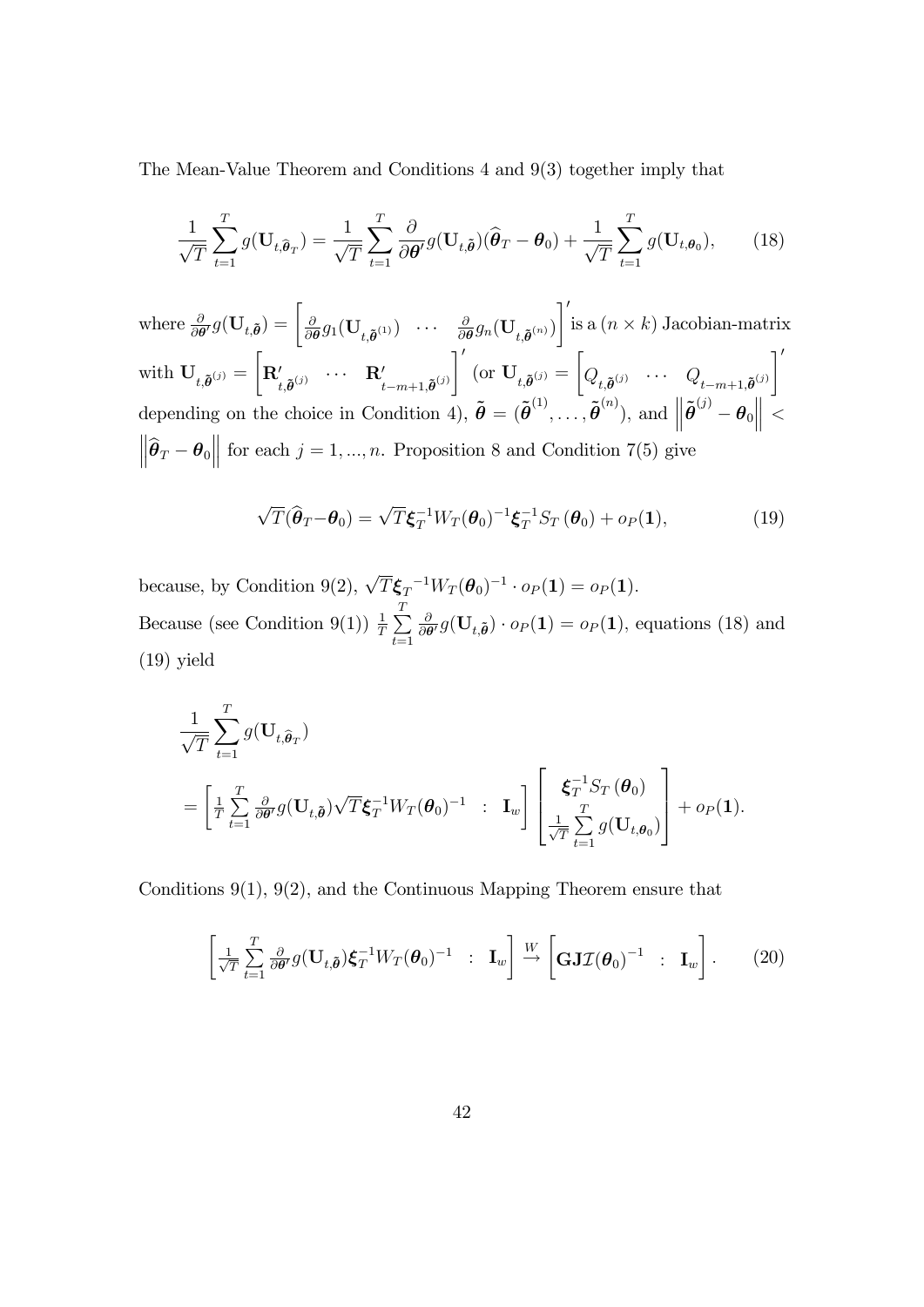Finally, using (20), Condition 9(2), and the Continuous Mapping Theorem

$$
\frac{1}{\sqrt{T}}\sum_{t=1}^T g(\mathbf{U}_{t,\widehat{\boldsymbol{\theta}}_T}) \xrightarrow{W} \left[\mathbf{GJ} \mathcal{I}(\boldsymbol{\theta}_0)^{-1} \ : \ \mathbf{I}_w\right] \cdot \Sigma^{1/2} \mathcal{Z},
$$

where  $\mathcal{Z} \sim N_{k+w}(\mathbf{0}, \mathbf{I}_{k+w})$ . Furthermore, setting

$$
\begin{array}{rcl} \boldsymbol{\Omega} & = & \left[\boldsymbol{\mathrm{GJ}}\mathcal{I}(\boldsymbol{\theta}_0)^{-1} \ : \ \mathbf{I}_w\right] \boldsymbol{\Sigma} \begin{bmatrix} \mathcal{I}(\boldsymbol{\theta}_0)^{-1} \mathbf{J'} \mathbf{G'} \\ & \mathbf{I}_w \end{bmatrix} \\ & = & \mathbf{GJ}\mathcal{I}(\boldsymbol{\theta}_0)^{-1} \mathbf{J'} \mathbf{G'} + \boldsymbol{\Psi} \mathcal{I}(\boldsymbol{\theta}_0)^{-1} \mathbf{J'} \mathbf{G'} + \mathbf{GJ}\mathcal{I}(\boldsymbol{\theta}_0)^{-1} \boldsymbol{\Psi'} + \mathbf{H} \end{array}
$$

we can write

$$
\left[\mathbf{GJ\mathcal{I}(\boldsymbol{\theta}_0)}^{-1} \ : \ \mathbf{I}_w\right] \mathbf{\Sigma}^{1/2} \mathcal{Z} = \mathbf{\Omega}^{1/2} \mathcal{U},
$$

where  $\mathcal{U} \sim N_w(0, \mathbf{I}_w)$ . Independence of  $\mathcal{U}$  and  $\Omega$  follows from that of  $\mathcal{Z}$  and  $\sqrt{ }$  $\mathbf{GJ\mathcal{I}}(\boldsymbol{\theta}_0)^{-1}$  :  $\mathbf{I}_w$ 1  $\mathbf{\Sigma}^{1/2}.$ By Condition 7(4) and Proposition 8,  $\left\| W_T(\widehat{\boldsymbol{\theta}}_T) - W_T(\boldsymbol{\theta}_0) \right\| \stackrel{P}{\to} 0$ . Because  $W_T(\boldsymbol{\theta}_0) \stackrel{W}{\to}$  $\mathcal{I}(\theta_0)$ , by Condition 7(5), then  $W_T(\widehat{\theta}_T) \stackrel{W}{\rightarrow} \mathcal{I}(\theta_0)$ . The Continuous Mapping Theorem yields  $W_T(\hat{\theta}_T)^{-1} \stackrel{W}{\rightarrow} \mathcal{I}(\theta_0)^{-1}$ . Finally, Condition 9(1) together with the Continuous Mapping Theorem yield  $\hat{\Omega}_T \overset{W}{\rightarrow} \Omega$ . The joint convergence follows using  $\left\| W_T(\widehat{\boldsymbol{\theta}}_T) - W_T(\boldsymbol{\theta}_0) \right\| \stackrel{P}{\to} 0$  and Conditions 9(1) and 9(2).  $\blacksquare$ 

## A.3 Derivatives

Lemma 10

$$
\frac{\partial}{\partial \boldsymbol{\theta}} R_{jt, \boldsymbol{\theta}} = \left[ \phi \left( R_{jt, \boldsymbol{\theta}} \right) \right]^{-1} \frac{\partial}{\partial \boldsymbol{\theta}} (F_{i_j, j-1, t-1}(\boldsymbol{\theta}, Y_{i_j, t})),
$$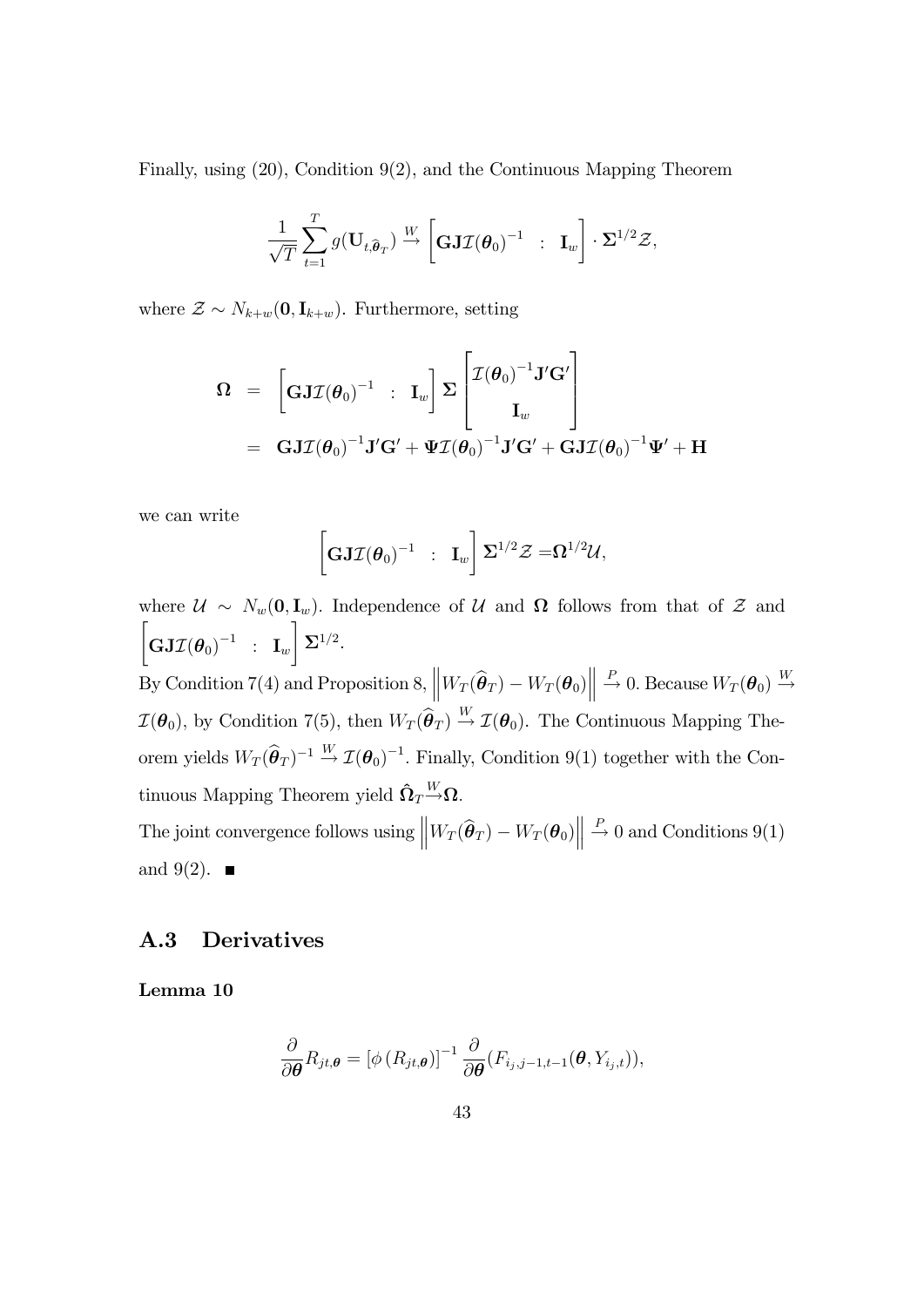and

$$
\frac{\partial}{\partial \boldsymbol{\theta}} Q_{t,\boldsymbol{\theta}} = \left[ \phi \left( Q_{t,\boldsymbol{\theta}} \right) \right]^{-1} \frac{\partial}{\partial \boldsymbol{\theta}} Z_{t,\boldsymbol{\theta}},
$$

where  $\frac{\partial}{\partial \theta} Z_{t,\theta} = \frac{(-1)^{n-1}}{(n-1)!} \left( \log X_{t,\theta} \right)^{n-1} \cdot \frac{\partial}{\partial \theta} X_{t,\theta}$  and  $\frac{\partial}{\partial \theta} X_{t,\theta} = \frac{\partial}{\partial \theta}$  $\frac{\partial}{\partial \theta} \left( \prod^{n} \right)$  $j=1$  $F_{i_j,j-1,t-1}(\boldsymbol{\theta}, Y_{i_j,t})$  $\setminus$ : Here  $\phi$  is the density of the standard normal distribution.

**Proof.** Let  $r_{jt,\theta} = \Phi^{-1}(F_{i_j,j-1,t-1}(\theta, y_{i_j,t}))$ . The fact that  $\phi(x) > 0$  for all  $x \in \mathbb{R}$  ensures that  $\frac{d}{dy}\Phi^{-1}(y) = \frac{1}{(\frac{d}{dx}\Phi)(x)} = \frac{1}{\phi(x)}$  $\frac{1}{\phi(x)}$ , where  $x = \Phi^{-1}(y)$ , exists for each  $y \in (0, 1)$ . This and Condition 9(3) give

$$
\frac{\partial}{\partial \theta_s} r_{jt,\theta} = \frac{\partial}{\partial \theta_s} \Phi^{-1}(F_{i_j,j-1,t-1}(\theta, y_{i_j,t}))
$$
\n
$$
= [(\Phi^{-1})'(F_{i_j,j-1,t-1}(\theta, y_{i_j,t}))] \frac{\partial}{\partial \theta_s} (F_{i_j,j-1,t-1}(\theta, y_{i_j,t}))
$$
\n
$$
= [\Phi' [\Phi^{-1}(F_{i_j,j-1,t-1}(\theta, y_{i_j,t}))]]^{-1} \frac{\partial}{\partial \theta_s} (F_{i_j,j-1,t-1}(\theta, y_{i_j,t}))
$$
\n
$$
= [\phi(r_{jt,\theta})]^{-1} \cdot \frac{\partial}{\partial \theta_s} (F_{i_j,j-1,t-1}(\theta, y_{i_j,t}))
$$

for all  $s = 1, ..., k$ . Since  $\frac{\partial}{\partial \theta_s} r_{jt,\theta}$  is continuous,  $\frac{\partial}{\partial \theta_s} R_{jt,\theta}$  is a well defined random variable.

Similarly, Condition 9(3) implies  $\frac{\partial}{\partial \theta} q_{t,\theta} = [\phi(q_{t,\theta})]^{-1} \frac{\partial}{\partial \theta} z_{t,\theta}$ . Because

$$
\frac{d}{dx}f_n(x) = \frac{d}{dx}\left(x\sum_{i=0}^{n-1}\frac{(-1)^i}{i!}(\log x)^i\right) = \frac{(-1)^{n-1}}{(n-1)!}(\log x)^{n-1},
$$

then  $\frac{\partial}{\partial \theta} z_{t,\theta} = \frac{(-1)^{n-1}}{(n-1)!} (\log x_{t,\theta})^{n-1} \cdot \frac{\partial}{\partial \theta}$  $\frac{\partial}{\partial \boldsymbol{\theta}} x_{t, \boldsymbol{\theta}}, \text{and } \frac{\partial}{\partial \boldsymbol{\theta}} x_{t, \boldsymbol{\theta}} = \frac{\partial}{\partial \boldsymbol{\theta}}$  $\frac{\partial}{\partial \theta} \left( \prod^{n} \right)$  $j=1$  $F_{i_j,j-1,t-1}(\bm{\theta}, y_{i_j,t})$  $\setminus$ : Because  $\frac{\partial}{\partial \theta} q_{t,\theta}$  is continuous,  $\frac{\partial}{\partial \theta} Q_{t,\theta}$  is a well defined random variable.

#### Remark 11 The random variables

(1)  $\frac{\partial}{\partial \theta} R_{i,t-s,\theta_0}$  and  $R_{jt,\theta_0}$  are independent for all  $i, j \in \{1, ..., n\}$  and  $s \ge 1$ ,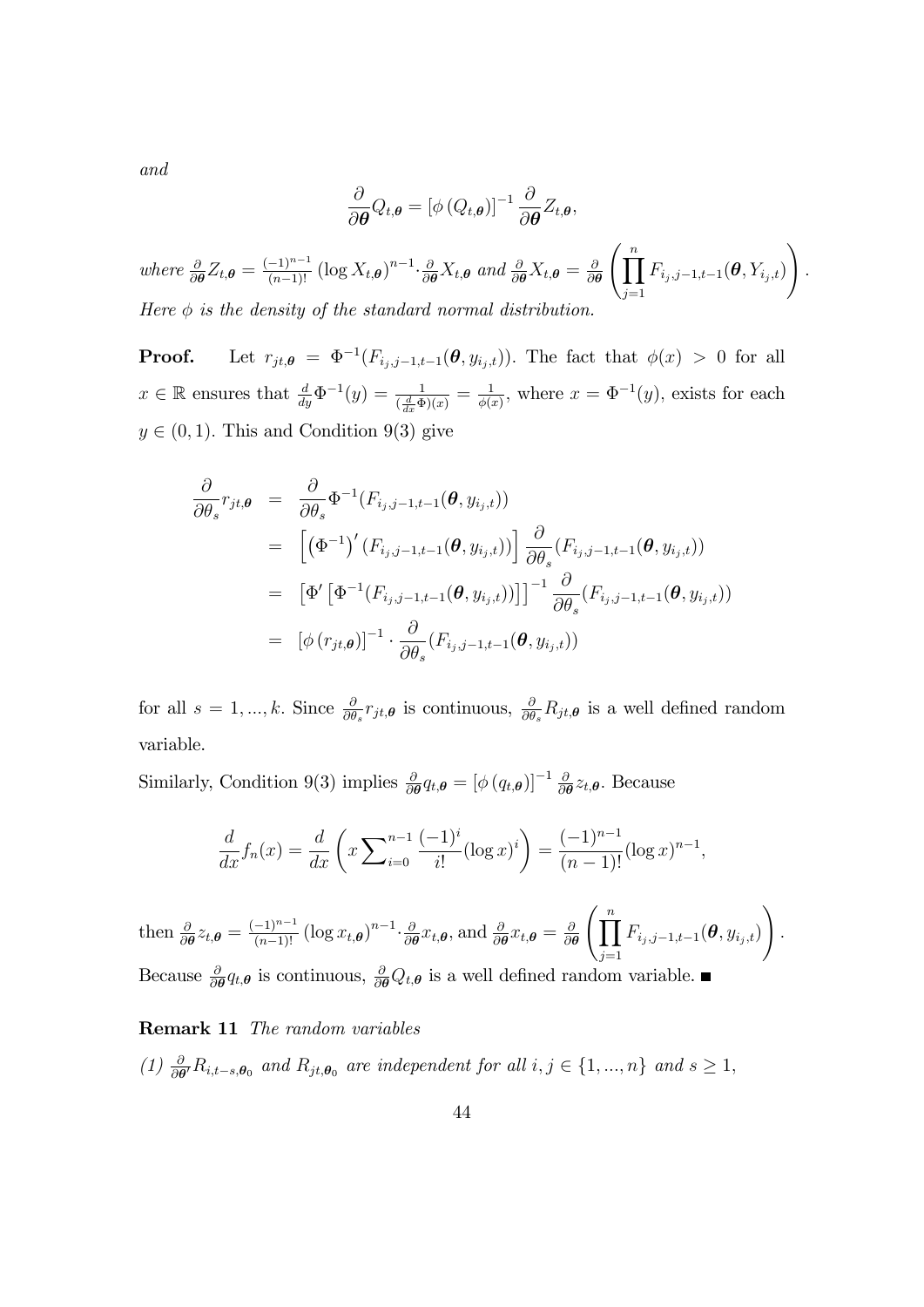(2)  $\frac{\partial}{\partial \theta} Q_{t-s,\theta_0}$  and  $Q_{t,\theta_0}$  are independent for all  $s \geq 1$ .

Proof. According to Lemma 10

and

$$
\frac{\partial}{\partial \boldsymbol{\theta}} R_{i,t-s,\boldsymbol{\theta}_0} = \left[ \phi \left( R_{i,t-s,\boldsymbol{\theta}_0} \right) \right]^{-1} \frac{\partial}{\partial \boldsymbol{\theta}} \left( F_{m_i,i-1,t-s-1}(\boldsymbol{\theta}_0, Y_{m_i,t-s}) \right)
$$

is a measurable function of the random variables  $\{Y_0, Y_1, ..., Y_{t-s}\}$ . Lemma 2 c) shows the independence of  $R_{jt,\theta_0}$  and  $\{Y_0, Y_1, ..., Y_{t-s}\}$  for all  $s \geq 1$ , which implies result (1). Likewise, Lemma 3 c) yields the independence of  $Q_{t,\theta_0}$  and  $\frac{\partial}{\partial \theta'}Q_{t-s,\theta_0}$ for all  $s \geq 1$ .

Using Remark 11(1), we see that a typical row of the matrix  $\mathbf{G} = \mathbb{E}(\frac{\delta}{\partial \theta})$  $\frac{\partial}{\partial \boldsymbol{\theta}'} g(\mathbf{U}_{t, \boldsymbol{\theta}_0}))$ in the *autocorrelation test* with  $U_{t,\theta} =$  $\sqrt{ }$  $\mathbf{R}_{t,\boldsymbol{\theta}}^{\prime} \quad \cdots \quad \mathbf{R}_{t-K_1,\boldsymbol{\theta}}^{\prime}$  $\mathcal{I}'$ is

$$
\mathbb{E}(\frac{\partial}{\partial \theta'}(R_{i,t-s,\theta_0}R_{jt,\theta_0})) = \mathbb{E}(R_{i,t-s,\theta_0}\frac{\partial}{\partial \theta'}R_{jt,\theta_0}) + \mathbb{E}(R_{jt,\theta_0}\frac{\partial}{\partial \theta'}R_{i,t-s,\theta_0})
$$
  

$$
= \mathbb{E}(R_{i,t-s,\theta_0}\frac{\partial}{\partial \theta'}R_{jt,\theta_0}),
$$

where  $\frac{\partial}{\partial \theta'} R_{jt,\theta_0}$  is the vector of derivatives given in Lemma 10,  $i, j \in \{1, ..., n\}$ , and  $s = 1, ..., K_1$ .

If  $\mathbf{U}_{t, \boldsymbol{\theta}} =$  $\sqrt{ }$  $Q_{t,\boldsymbol{\theta}} \quad \cdots \quad Q_{t-K_1,\boldsymbol{\theta}}$  $\mathcal{I}'$ in the autocorrelation test, then using Remark 11(2) we see that the sth row of the matrix  $\mathbf{G} = \mathbb{E}(\frac{\delta}{\partial \theta})$  $\frac{\partial}{\partial \boldsymbol{\theta}'} g(\mathbf{U}_{t,\boldsymbol{\theta}_0}))$  is

$$
\mathbb{E}(\frac{\partial}{\partial \theta'}(Q_{t-s,\theta_0}Q_{t,\theta_0})) = \mathbb{E}(Q_{t-s,\theta_0}\frac{\partial}{\partial \theta'}Q_{t,\theta_0}) + \mathbb{E}(Q_{t,\theta_0}\frac{\partial}{\partial \theta'}Q_{t-s,\theta_0})
$$
  

$$
= \mathbb{E}(Q_{t-s,\theta_0}\frac{\partial}{\partial \theta'}Q_{t,\theta_0}),
$$

where  $\frac{\partial}{\partial \theta} Q_{t,\theta}$  is given in Lemma 10.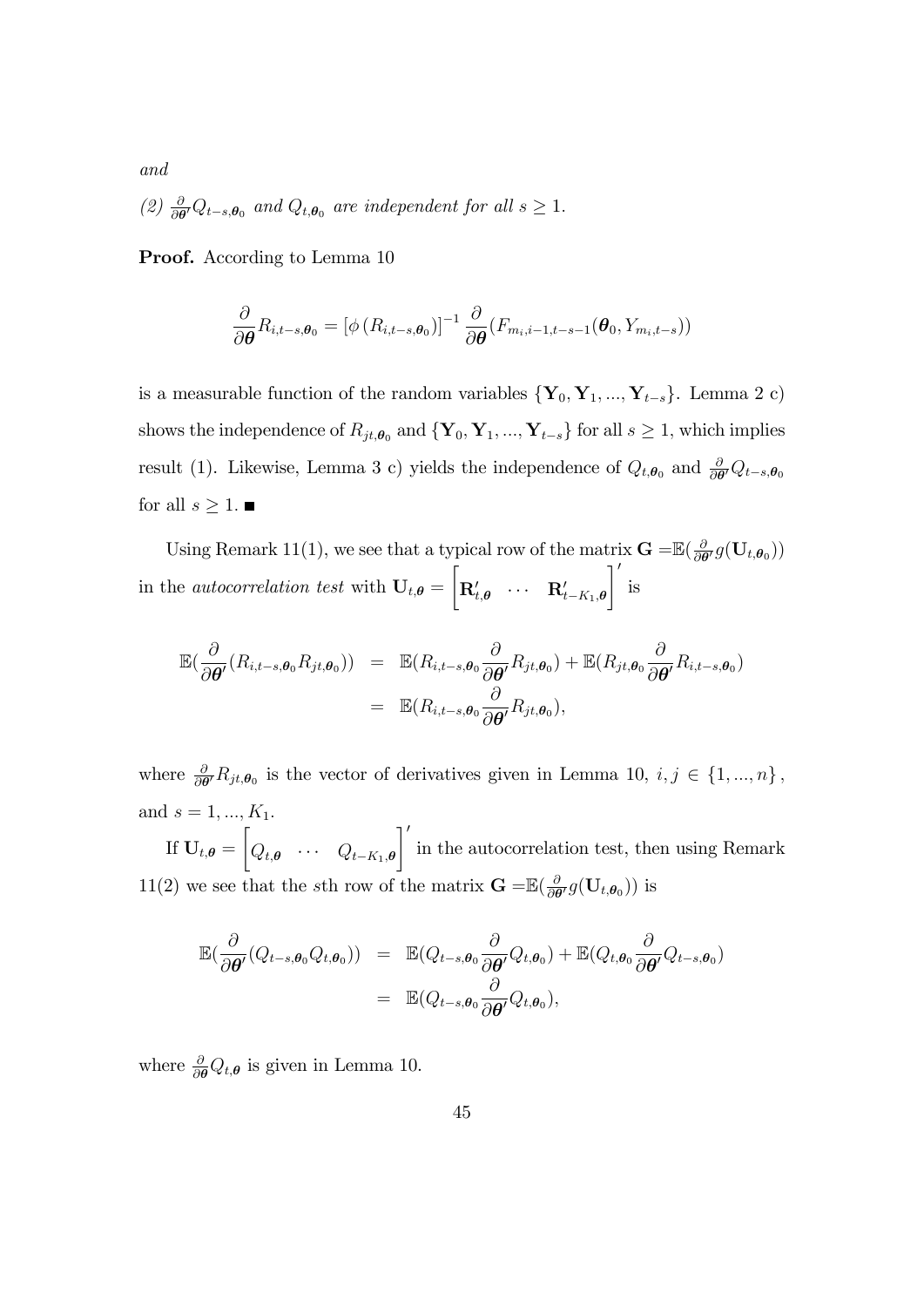Remark 12 The random variables

(1)  $R_{it,\theta_0}^2$  and  $R_{j,t-s,\theta_0} \frac{\partial}{\partial \theta}$  $\frac{\partial}{\partial \theta'} R_{j,t-s,\theta_0}$  are independent for all  $s \geq 1$ , and

(2)  $Q_{t,\theta_0}^2$  and  $Q_{t-s,\theta_0} \frac{\partial}{\partial t}$  $\frac{\partial}{\partial \theta} Q_{t-s,\theta_0}$  are independent for all  $s \geq 1$ .

**Proof.**  $R_{it,\theta_0}^2$  is a measurable function of  $R_{it,\theta_0}$ , and  $\frac{\partial}{\partial \theta}(F_{m_j,j-1,t-s-1}(\theta_0, Y_{m_j,t-s}))$ ,  $\left[\phi\left(R_{j,t-s},\theta_0\right)\right]^{-1}$ , and  $R_{j,t-s},\theta_0$  are measurable functions of  $\{Y_0,Y_1,...,Y_{t-s}\}$ . The independence follows using Lemma 2 c). Similarly, Lemma 3 c) yields the independence of  $Q_{t,\theta_0}^2$  and  $Q_{t-s,\theta_0} \frac{\partial}{\partial \theta}$  $\frac{\partial}{\partial \theta'} Q_{t-s,\theta_0}$  for all  $s \geq 1$ .

Using Remark 12(1), a typical row of the matrix  $\mathbf{G} = \mathbb{E}(\frac{\delta}{\partial \theta})$  $\frac{\partial}{\partial \boldsymbol{\theta}'} g(\mathbf{U}_{t,\boldsymbol{\theta}_0})$  in the conditional heteroscedasticity test based on  $U_{t,\theta} =$  $\sqrt{ }$  $\mathbf{R}_{t,\boldsymbol{\theta}}^{\prime} \quad \cdots \quad \mathbf{R}_{t-K_2,\boldsymbol{\theta}}^{\prime}$  $\overline{1}'$ is

$$
\mathbb{E}\left[\frac{\partial}{\partial \theta'}\left(R_{i,t-s,\theta_0}^2-1\right)\left(R_{jt,\theta_0}^2-1\right)\right]
$$
\n
$$
= 2\mathbb{E}\left[\left(R_{i,t-s,\theta_0}^2-1\right)R_{jt,\theta_0}\frac{\partial}{\partial \theta'}R_{jt,\theta_0}+\left(R_{jt,\theta_0}^2-1\right)R_{i,t-s,\theta_0}\frac{\partial}{\partial \theta'}R_{i,t-s,\theta_0}\right]
$$
\n
$$
= 2\mathbb{E}\left[\left(R_{i,t-s,\theta_0}^2-1\right)R_{jt,\theta_0}\frac{\partial}{\partial \theta'}R_{jt,\theta_0}\right],
$$

where  $\frac{\partial}{\partial \theta'} R_{jt,\theta_0}$  is the vector of derivatives given in Lemma 10,  $i, j \in \{1, ..., n\}$ , and  $s = 1, ..., K_2$ .

If  $\mathbf{U}_{t, \boldsymbol{\theta}} =$  $\sqrt{ }$  $Q_{t,\boldsymbol{\theta}} \quad \cdots \quad Q_{t-K_2,\boldsymbol{\theta}}$  $\mathcal{I}'$ in the conditional heteroscedasticity test, then Remark 12(2) yields

$$
\mathbb{E}\left(\frac{\partial}{\partial \theta'}\left(Q_{t-s,\theta_0}^2 - 1\right)\left(Q_{t,\theta_0}^2 - 1\right)\right)
$$
\n
$$
= 2\mathbb{E}\left(\left(Q_{t-s,\theta_0}^2 - 1\right)Q_{t,\theta_0}\frac{\partial}{\partial \theta'}Q_{t,\theta_0}\right) + \mathbb{E}\left(\left(Q_{t,\theta_0}^2 - 1\right)Q_{t-s,\theta_0}\frac{\partial}{\partial \theta'}Q_{t-s,\theta_0}\right)
$$
\n
$$
= 2\mathbb{E}\left(\left(Q_{t-s,\theta_0}^2 - 1\right)Q_{t,\theta_0}\frac{\partial}{\partial \theta'}Q_{t,\theta_0}\right),
$$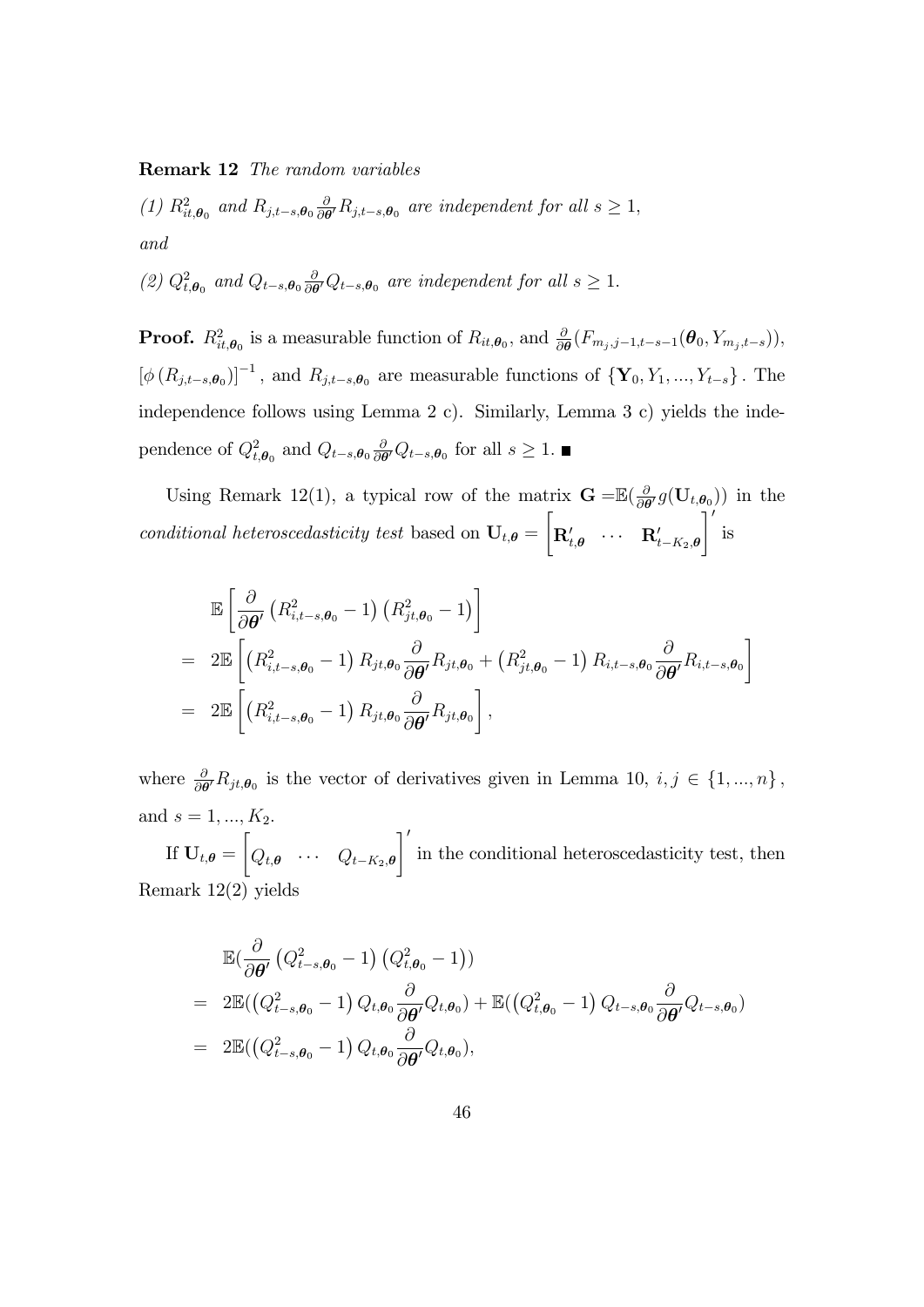as the sth row of matrix  $\mathbf{G} = \mathbb{E}(\frac{\delta}{\partial \theta})$  $\frac{\partial}{\partial \theta'} g(\mathbf{U}_{t,\theta_0})$  and  $\frac{\partial}{\partial \theta} Q_{t,\theta}$  is given in Lemma 10. In the *multinormality test* with  $U_{t,\theta} = \mathbf{R}_{t,\theta}$ , we have

$$
\mathbf{G} = \mathbb{E}(\frac{\partial}{\partial \boldsymbol{\theta}'} g(\mathbf{U}_{t,\boldsymbol{\theta}_0})) = \left[\mathbb{E}(\frac{\partial}{\partial \boldsymbol{\theta}} g_1(R_{1t,\boldsymbol{\theta}_0})) \cdots \mathbb{E}(\frac{\partial}{\partial \boldsymbol{\theta}} g_n(R_{nt,\boldsymbol{\theta}_0}))\right]',
$$

where

$$
\mathbb{E}\left(\frac{\partial}{\partial \theta}g_j(R_{jt,\theta_0})\right) = \mathbb{E}\left[2R_{jt,\theta_0}\frac{\partial}{\partial \theta}R_{jt,\theta_0} 3R_{jt,\theta_0}^2 \frac{\partial}{\partial \theta}R_{jt,\theta_0} 4R_{jt,\theta_0}^3 \frac{\partial}{\partial \theta}R_{jt,\theta_0}\right]
$$

and  $\frac{\partial}{\partial \theta} R_{jt,\theta_0}$  is given in Lemma 10. If  $\mathbf{U}_{t,\theta} = Q_{t,\theta}$ , then

$$
\mathbf{G} = \mathbb{E}(\frac{\partial}{\partial \boldsymbol{\theta}'} g(Q_{t,\boldsymbol{\theta}_{0}})) = \mathbb{E}\left[2Q_{t,\boldsymbol{\theta}_{0}}\frac{\partial}{\partial \boldsymbol{\theta}'}Q_{t,\boldsymbol{\theta}_{0}} 3Q_{t,\boldsymbol{\theta}_{0}}^{2}\frac{\partial}{\partial \boldsymbol{\theta}'}Q_{t,\boldsymbol{\theta}_{0}} 4Q_{t,\boldsymbol{\theta}_{0}}^{3}\frac{\partial}{\partial \boldsymbol{\theta}'}Q_{t,\boldsymbol{\theta}_{0}}\right]
$$

with  $\frac{\partial}{\partial \theta} Q_{t,\theta}$  given in Lemma 10.

# B Appendix: LM interpretations

### B.1 Autocorrelation test

We obtain the LM interpretation of the multivariate autocorrelation test by applying an auxiliary vector autoregressive model. Hosking (1981) used a similar approach and Pearson's residuals.

Consider an auxiliary VAR(p) model for quantile residuals  $\mathbf{R}_{t,\theta} = \sum_{i=1}^{p}$  $\sum\limits_{s=1}\Gamma _{s}\mathbf{R}_{t-s,\boldsymbol{\theta}}+$  $\boldsymbol{\varepsilon}_t$ , where  $\boldsymbol{\varepsilon}_t \sim n.i.d. (0, \mathbf{I}_n)$ ,  $\mathbf{\Gamma}_s = [\gamma_{uv,s}]$ ,  $u, v = 1, ..., n$ , and  $\mathbf{R}_{t-s,\theta} =$  $\sqrt{ }$  $R_{1,t-s,\theta} \quad \cdots \quad R_{n,t-s,\theta}$  $\mathcal{I}'$  $, for s = 1, ..., p, and t = 1, ..., T, with R_{t,\theta} = 0 for$  $t \leq 0$ . The Jacobian is triangular, because  $\frac{\partial r_{mt,\theta}}{\partial y_{i_j}} = 0$  for all  $m < j$ . Therefore,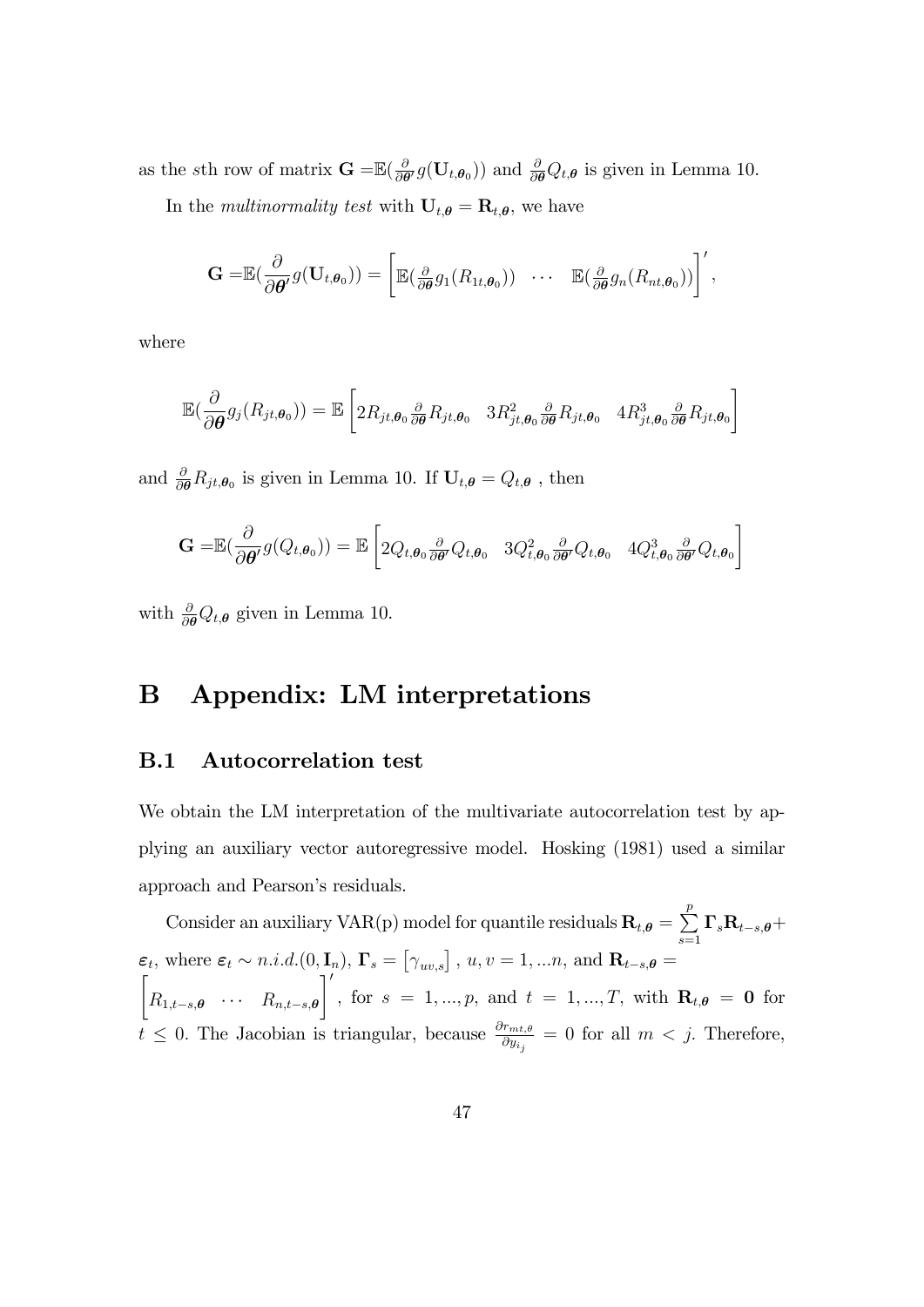the Jacobian determinant is  $\prod^n$  $m=1$  $\partial r_{mt,\theta}$  $\partial y_{i_m}$   $=\prod^{n}$  $m=1$  $\left[ \phi \left( r_{mt,\boldsymbol{\theta}} \right) \right]^{-1} f_{i_m,m-1,t-1}(\boldsymbol{\theta }\text{,}y_{i_m,t}) =$  $[\phi(\mathbf{R}_{t,\theta})]^{-1} f_{t-1}(\theta, \mathbf{y}_t)$ . Thus, the joint density function of the observations is

$$
f(\boldsymbol{\theta},\boldsymbol{\Gamma}_1,...,\boldsymbol{\Gamma}_p,\mathbf{y})=\prod_{t=1}^T\phi\left(\mathbf{R}_{t,\boldsymbol{\theta}}-\sum_{s=1}^p\mathbf{\Gamma}_s\mathbf{R}_{t-s,\boldsymbol{\theta}}\right)\left[\phi\left(\mathbf{R}_{t,\boldsymbol{\theta}}\right)\right]^{-1}f_{t-1}(\boldsymbol{\theta},\mathbf{y}_t),
$$

and the log-likelihood function

$$
\tilde{l}(\boldsymbol{\theta}, \boldsymbol{\Gamma}_1, ..., \boldsymbol{\Gamma}_p, \mathbf{y}) = -\frac{1}{2} \sum_{t=1}^T (\mathbf{R}_{t,\boldsymbol{\theta}} - \sum_{s=1}^p \mathbf{\Gamma}_s \mathbf{R}_{t-s,\boldsymbol{\theta}})'(\mathbf{R}_{t,\boldsymbol{\theta}} - \sum_{s=1}^p \mathbf{\Gamma}_s \mathbf{R}_{t-s,\boldsymbol{\theta}})
$$

$$
+ \frac{1}{2} \sum_{t=1}^T \sum_{i=1}^n R_{it,\boldsymbol{\theta}}^2 + \sum_{t=1}^T \log f_{t-1}(\boldsymbol{\theta}, y_t).
$$

Thus, for each  $u, v = 1, ..., n, s = 1, ..., p$ ,

$$
\frac{\partial \tilde{l}(\boldsymbol{\theta}, \boldsymbol{\Gamma}_1, ..., \boldsymbol{\Gamma}_p, \mathbf{y})}{\partial \gamma_{uv,s}} = \sum_{t=1}^T R_{ut,\boldsymbol{\theta}} R_{v,t-s,\boldsymbol{\theta}} - R_{v,t-s,\boldsymbol{\theta}} \sum_{s=1}^p \sum_{l=1}^n \gamma_{ul,s} R_{l,t-s,\boldsymbol{\theta}}.
$$

The quantile residuals are independent, when  $\Gamma_s = 0$  for all  $s = 1, ..., p$ , and the summands in  $\frac{\partial \tilde{l}(\boldsymbol{\theta}, \mathbf{0},...,\mathbf{0}, \mathbf{y})}{\partial \gamma_{uv,s}} = \sum_{t=1}^{T}$  $\sum_{t=1} R_{ut,\theta} R_{v,t-s,\theta}$  are equal to the function  $g(\mathbf{r}_{t,\theta})$  of our autocorrelation test. Thus,  $\frac{\partial \tilde{l}(\theta,0,...,0,y)}{\partial \theta}$  is equal to the score in the main text, and the score  $\tilde{\mathbf{s}}(\boldsymbol{\theta}, \mathbf{0}) = \begin{bmatrix} \frac{\partial \tilde{l}(\boldsymbol{\theta}, \mathbf{0}, \mathbf{y})}{\partial \boldsymbol{\theta}'} \end{bmatrix}$  $\partial \bm{\theta}'$  $\partial \tilde{l}(\boldsymbol{\theta},\!mathbf{0},\! \mathbf{y})$  $\partial \rho'$  $\lceil$ contains also the function  $g(\mathbf{r}_{t,\theta})$ . The LM test based on  $\frac{\partial \tilde{l}(\theta,0,\mathbf{y})}{\partial \rho}$  is, therefore, identical to our autocorrelation test.

Denote  $\gamma = vec \begin{bmatrix} \Gamma_1 & \cdots & \Gamma_p \end{bmatrix}$ 1 : The well-known regularity of the score function yields

$$
\mathbb{E}\begin{bmatrix}\frac{\partial \tilde{l}(\theta,\gamma_0,\mathbf{y})}{\partial \theta} \frac{\partial \tilde{l}(\theta,\gamma_0,\mathbf{y})}{\partial \theta'} & \frac{\partial \tilde{l}(\theta,\gamma_0,\mathbf{y})}{\partial \theta} \frac{\partial \tilde{l}(\theta,\gamma_0,\mathbf{y})}{\partial \gamma'}\\ \frac{\partial \tilde{l}(\theta,\gamma_0,\mathbf{y})}{\partial \gamma} \frac{\partial \tilde{l}(\theta,\gamma_0,\mathbf{y})}{\partial \theta'} & \frac{\partial \tilde{l}(\theta,\gamma_0,\mathbf{y})}{\partial \gamma} \frac{\partial \tilde{l}(\theta,\gamma_0,\mathbf{y})}{\partial \gamma'} \end{bmatrix} = -\mathbb{E}\begin{bmatrix}\frac{\partial^2 \tilde{l}(\theta_0,\gamma_0,\mathbf{y})}{\partial \theta \partial \theta'} & \frac{\partial^2 \tilde{l}(\theta_0,\gamma_0,\mathbf{y})}{\partial \theta \partial \gamma'}\\ \frac{\partial^2 \tilde{l}(\theta_0,\gamma_0,\mathbf{y})}{\partial \gamma \partial \theta'} & \frac{\partial^2 \tilde{l}(\theta_0,\gamma_0,\mathbf{y})}{\partial \gamma \partial \gamma'}\end{bmatrix}.
$$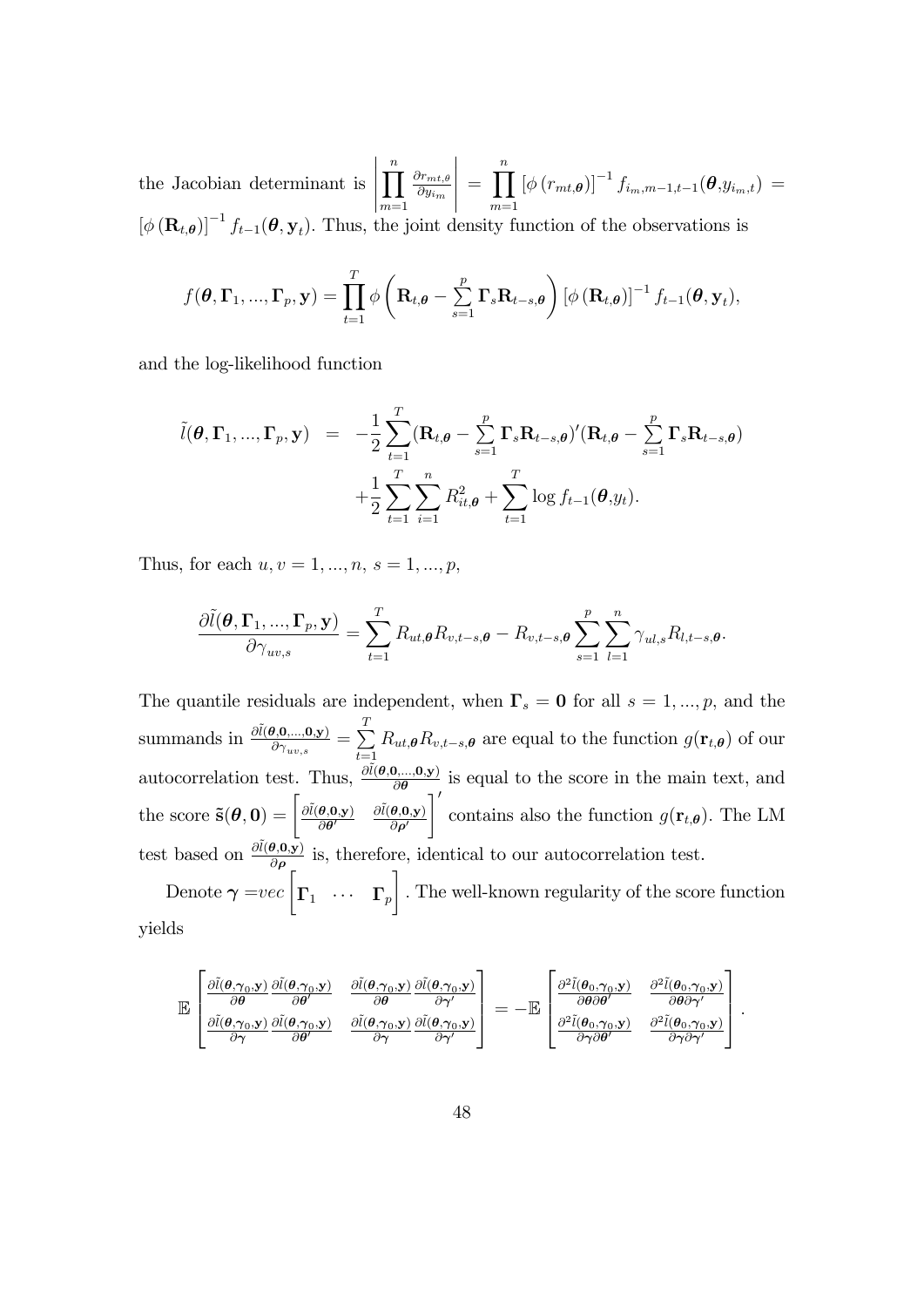Because  $\mathbb{E}\left[\frac{\partial \tilde{l}(\boldsymbol{\theta}_0,\boldsymbol{\gamma}_0,\mathbf{y})}{\partial \boldsymbol{\theta}}\right]$  $\partial \boldsymbol{\theta}$  $\partial \tilde{l}(\bm{\theta}_0, \bm{\gamma}_0, \mathbf{y})$  $\partial \bm{\gamma'}$  $\Big] = \mathbf{\Psi}' \text{ and } \mathbb{E}\left[\frac{\partial^2 \tilde{l}(\boldsymbol{\theta}_0, \boldsymbol{\gamma}_0, \mathbf{y})}{\partial \boldsymbol{\theta} \partial \boldsymbol{\gamma}'}\right]$  $\partial\bm\theta\partial\bm\gamma'$  $\Big] = \mathbf{G}'$ , we have  $\Psi = -\mathbf{G}$ . In finite samples the estimates of the corresponding expectations are naturally different, however. Thus, we estimated both statistics separately from the data.

## B.2 Conditional heteroscedasticity test

We base the LM interpretation of the conditional heteroscedasticity test on an multivariate ARCH model.

Consider an auxiliary multivariate  $ARCH(q)$  model for quantile residuals

$$
\mathbf{R}_{t,\boldsymbol{\theta}} = \mathbf{H}_t^{1/2} \boldsymbol{\varepsilon}_t,
$$

where  $\varepsilon_t \sim n.i.d.$  (0, 1),  $\mathbf{H}_t = diag\left[1 + \sum_{i=1}^{q} \mathbf{H}_i\right]$  $s=1$  $\rho_{1t,s}$  ...  $1+\sum_{ }^{q}$  $s=1$  $\rho_{nt,s}$ ,  $\rho_{it,s}$  =  $\sum_{n=1}^{\infty}$  $j=1$  $\alpha_{ij,s} (R_{j,t-s,\boldsymbol{\theta}}^2 - 1)$  for  $i = 1, ..., n, s = 1, ..., q$ , and  $t = 1, ..., T$ , with  $\mathbf{R}_{t,\boldsymbol{\theta}} = \mathbf{0}$ for  $t \leq 0$ . Denote with **a** the  $n^2q$  -vector of parameters  $\alpha_{ij,s}$ ,  $i, j = 1, ..., n$  and  $s = 1, ..., q.$ 

The Jacobian of the transformation is triangular, because  $\frac{\partial r_{lt,i,\theta}}{\partial y_{ij}} = 0$  for all  $l < j$ . Therefore, the Jacobian determinant is  $\prod^n$  $_{l=1}$  $\partial r_{lt,\theta}$  $\partial y_{i_l}$   $=\prod^{n}$  $_{l=1}$  $\left[\phi(r_{lt},\theta)\right]^{-1} f_{i_l,l-1,t-1}(\theta,y_{i_l,t}) =$  $[\phi(\mathbf{R}_{t,\theta})]^{-1} f_{t-1}(\theta, \mathbf{y}_t)$ . Thus, the joint density function of the observations

$$
f(\boldsymbol{\theta}, \mathbf{a}, \mathbf{y}) = \prod_{t=1}^T \mathbf{H}_t^{-1/2} \cdot \phi \left( \mathbf{H}_t^{-1/2} \mathbf{r}_{t, \boldsymbol{\theta}} \right) \left[ \phi \left( \mathbf{r}_{t, \boldsymbol{\theta}} \right) \right]^{-1} f_{t-1}(\boldsymbol{\theta}, \mathbf{y}_t),
$$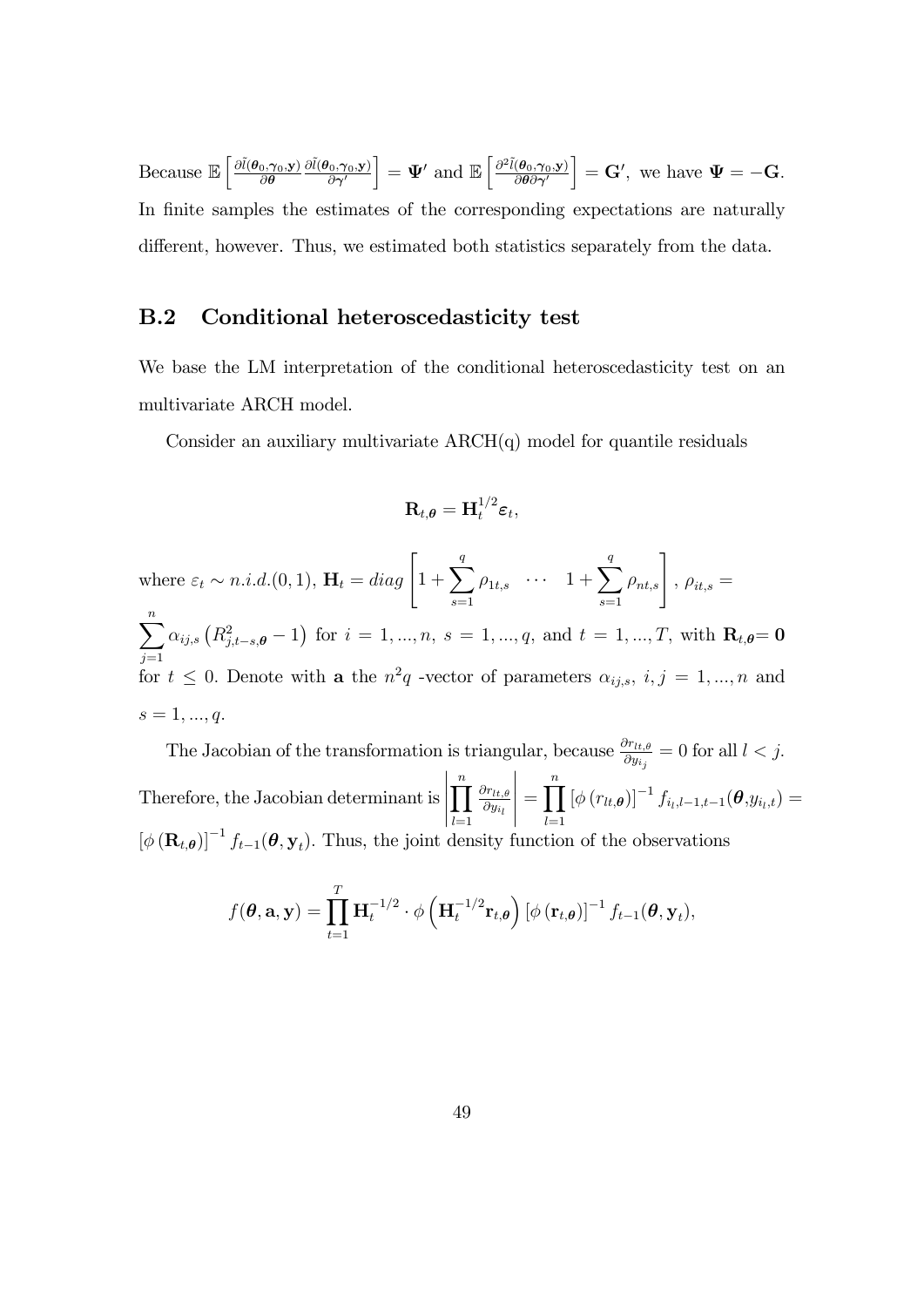and the log-likelihood function

$$
\tilde{l}(\boldsymbol{\theta}, \mathbf{a}, \mathbf{y}) = -\frac{1}{2} \sum_{t=1}^{T} \sum_{i=1}^{n} \log(1 + \sum_{s=1}^{q} \rho_{it,s}) - \frac{1}{2} \sum_{t=1}^{T} \sum_{i=1}^{n} \frac{r_{it,\boldsymbol{\theta}}^2}{1 + \sum_{s=1}^{q} \rho_{it,s}} + \frac{1}{2} \sum_{t=1}^{T} \sum_{i=1}^{n} r_{it,\boldsymbol{\theta}}^2 + \sum_{t=1}^{T} \log f_{t-1}(\boldsymbol{\theta}, y_t).
$$

Thus, for each  $i, j = 1, ..., n$  and  $s = 1, ..., q$ ,

$$
\frac{\partial \tilde{l}(\boldsymbol{\theta}, \mathbf{a}, \mathbf{y})}{\partial \alpha_{ij,s}} = \frac{1}{2} \sum_{t=1}^{T} \left[ \frac{r_{j,t-s,\boldsymbol{\theta}}^2 - 1}{1 + \sum_{s=1}^q \rho_{it,s}} \left( \frac{r_{it,\boldsymbol{\theta}}^2}{1 + \sum_{s=1}^q \rho_{it,s}} - 1 \right) \right].
$$

Quantile residuals are homoscedastic when  $\mathbf{a} = \mathbf{0}$ , and the summands in  $\frac{\partial \tilde{l}(\theta, \mathbf{0}, \mathbf{y})}{\partial \alpha_{ij,s}} =$ 1  $\frac{1}{2}$  $\sum$  $t=1$  $\left(r_{j,t-s,\theta}^2-1\right)\left(r_{it,\theta}^2-1\right)$  are equal to the components of the function  $g(\mathbf{r}_{t,\theta})$  of our conditional heteroscedasticity test. Under the null hypothesis,  $\frac{\partial \tilde{l}(\theta,0,y)}{\partial \theta}$  is equal to the score in the main text, and the score function  $\tilde{\mathbf{s}}(\theta, 0) = \begin{bmatrix} \frac{\partial \tilde{l}(\theta, 0, y)}{\partial \theta} \end{bmatrix}$  $\partial\bm\theta'$  $\partial \tilde{l}(\boldsymbol{\theta},\mathbf{0},\mathbf{y})$  $\partial a'$  $\overline{1}'$ contains also the function  $g(\mathbf{r}_{t,\theta})$ . Thus, the LM test based on  $\frac{\partial \tilde{l}(\theta,0,\mathbf{y})}{\partial \mathbf{a}}$  is identical to our conditional heteroscedasticity test.

### B.3 Normality test

We obtain the LM interpretation of the normality test as in Jarque and Bera (1987) and Kalliovirta (2006). Thus, consider the Pearson family of univariate distributions characterized by the differential equation  $\frac{d \log(f(u))}{du} = -\frac{u}{b_0 + b_1 u}$  $\frac{u}{b_0+b_1u+b_2u^2}$  $-\infty < u < \infty$ , where  $f(u)$  is the density of the random variable U, and  $\beta =$  $(b_0, b_1, b_2)$  is a parameter vector. When  $\boldsymbol{\beta} = (1, 0, 0) \equiv \boldsymbol{\beta}_0$ ,  $f(u)$  is the density of a standard normal distribution. Denote  $q(t) = -\int \frac{t}{b_0 + b_1 t}$  $\frac{t}{b_0+b_1t+b_2t^2}dt$ , so that  $\log f(t) =$  $q(t)$  + C, where C is such that  $\int_{1}^{\infty}$  $-\infty$  $f(u)du = 1.$  Then the above differential equation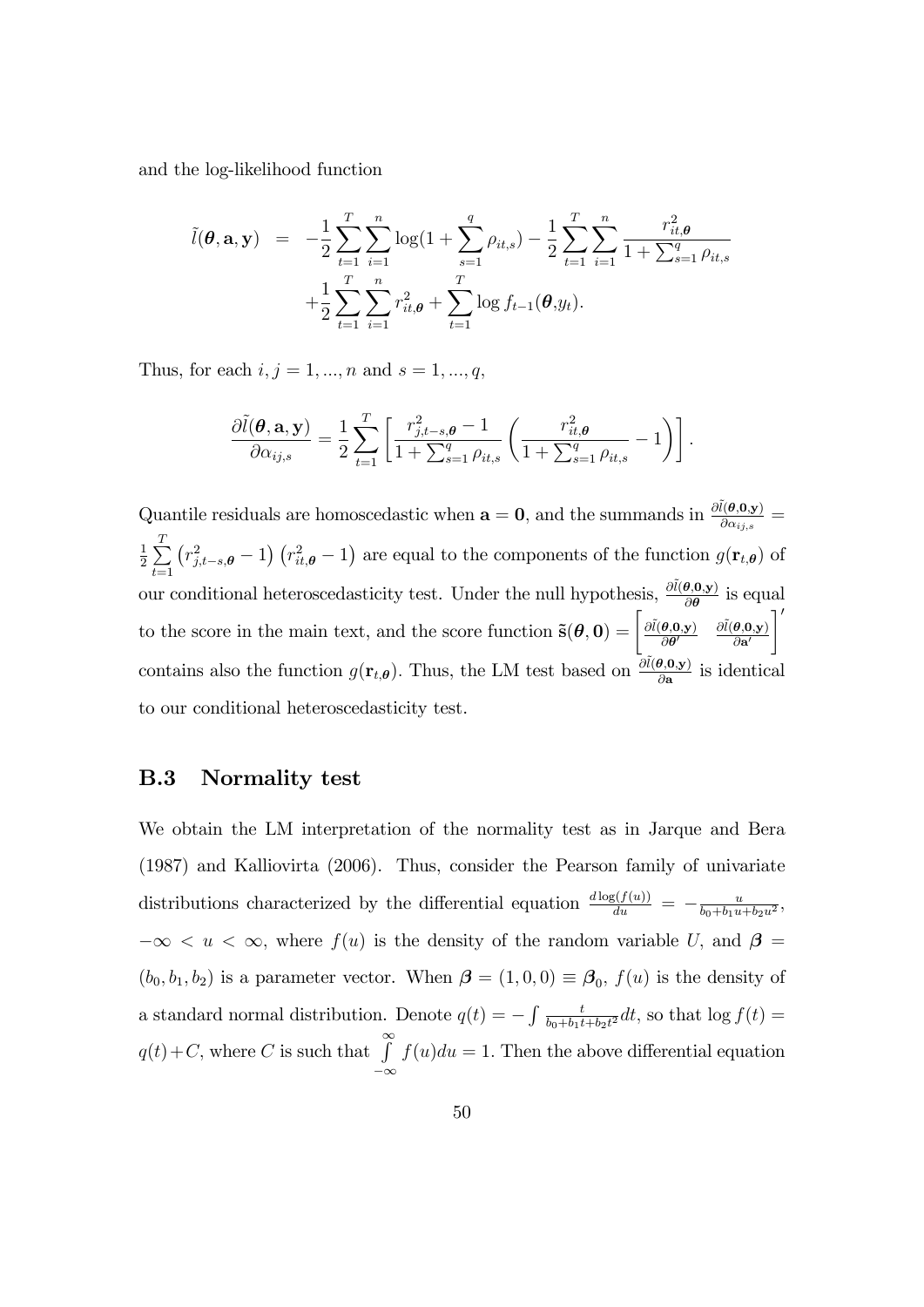has a solution  $f(u) = \exp\{q(u)\} / \int_0^\infty \exp\{q(t)\} dt$ .

For simplicity, we now assume that the components of multivariate quantile residuals  $R_{jt,\theta} = \Phi^{-1}(F_{i_j,j-1,t-1}(\theta, Y_{i_j,t}))$  are *independent* and have densities  $f_j(u)$ with parameters  $\boldsymbol{\beta}_j = [b_{j0}, b_{j1}, b_{j2}]'$  for each  $j = 1, ..., n$ . The same results follow, if we relax this assumption and use the more general definition for the Pearson family given in Bera and John (1983).

The Jacobian is triangular, because  $\frac{\partial r_{lt,\theta}}{\partial y_{ij}} = 0$  for all  $l < j$ . Thus, the Jacobian determinant is  $\begin{array}{c} \begin{array}{c} \begin{array}{c} \end{array} \\ \begin{array}{c} \end{array} \end{array} \end{array}$  $\prod^n$  $_{l=1}$  $\partial r_{lt,\theta}$  $\partial y_{i_l}$  $\begin{picture}(20,20) \put(0,0){\vector(1,0){10}} \put(10,0){\vector(1,0){10}} \put(10,0){\vector(1,0){10}} \put(10,0){\vector(1,0){10}} \put(10,0){\vector(1,0){10}} \put(10,0){\vector(1,0){10}} \put(10,0){\vector(1,0){10}} \put(10,0){\vector(1,0){10}} \put(10,0){\vector(1,0){10}} \put(10,0){\vector(1,0){10}} \put(10,0){\vector(1,0){10}} \put(10,0){\vector(1$  $=\prod^{n}$  $_{l=1}$  $\left[\phi\left(r_{lt,\theta}\right)\right]^{-1}f_{i_l,l-1,t-1}(\theta,y_{i_l,t})=\left[\phi\left(\mathbf{R}_{t,\theta}\right)\right]^{-1}f_{t-1}(\theta,\mathbf{y}_t).$ Therefore, the joint density function of the observations is  $f(\theta, \beta_1, ..., \beta_n, \mathbf{y}) =$  $\frac{T}{\prod}$  $t=1$  $\prod^n$  $j=1$  $f_j(r_{jt},\boldsymbol{\theta}) [\phi(\mathbf{R}_{t},\boldsymbol{\theta})]^{-1} f_{t-1}(\boldsymbol{\theta}, \mathbf{y}_t),$  and the log-likelihood function

$$
\tilde{l}(\theta, \beta_1, ..., \beta_n, \mathbf{y}) = -\sum_{t=1}^T \sum_{j=1}^n \int \frac{r_{jt,\theta}}{b_{j0} + b_{j1}r_{jt,\theta} + b_{j2}r_{jt,\theta}^2} dr_{jt,\theta}
$$

$$
-T \sum_{j=1}^n \log \int_{-\infty}^{\infty} \exp\{-\int \frac{u}{b_{j0} + b_{j1}u + b_{j2}u^2} du\} du + \frac{1}{2} \sum_{t=1}^T \sum_{i=1}^n R_{it,\theta}^2 + \sum_{t=1}^T \log f_{t-1}(\theta, Y_t).
$$

Thus, under the null hypothesis (i.e.  $\beta_j = \beta_0$  for all  $j = 1, ..., n$ )

$$
\frac{\partial \tilde{l}(\boldsymbol{\theta}, \boldsymbol{\beta}_0, ..., \boldsymbol{\beta}_0, \mathbf{y})}{\partial \boldsymbol{\beta}_j} = -\sum_{t=1}^T \left[ \frac{1}{2} \left( r_{jt,\boldsymbol{\theta}}^2 - 1 \right) \frac{1}{3} r_{jt,\boldsymbol{\theta}}^3 \frac{1}{4} \left( r_{jt,\boldsymbol{\theta}}^4 - 3 \right) \right]'
$$

for each  $j = 1, ..., n$ . The summands are, apart from constants, equal to the function  $g(\mathbf{r}_{t,\theta})$  of our normality test. Under the null hypothesis,  $\frac{\partial \tilde{l}(\theta,\beta_0,...,\beta_0,\mathbf{y})}{\partial \theta}$  $\frac{\partial \mathbf{y},...,\mathbf{p}_0,\mathbf{y}}{\partial \theta}$  is equal to the score in the main text, and the score

$$
\tilde{\mathbf{s}}(\boldsymbol{\theta},\boldsymbol{\beta}_0,...,\boldsymbol{\beta}_0)=\begin{bmatrix}\frac{\partial \tilde{l}(\boldsymbol{\theta},\boldsymbol{\beta}_0,...,\boldsymbol{\beta}_0,\mathbf{y})}{\partial \boldsymbol{\theta}'} & \frac{\partial \tilde{l}(\boldsymbol{\theta},\boldsymbol{\beta}_0,...,\boldsymbol{\beta}_0,\mathbf{y})}{\partial {(\boldsymbol{\beta}_1',...,\boldsymbol{\beta}_n')}'}\end{bmatrix}'
$$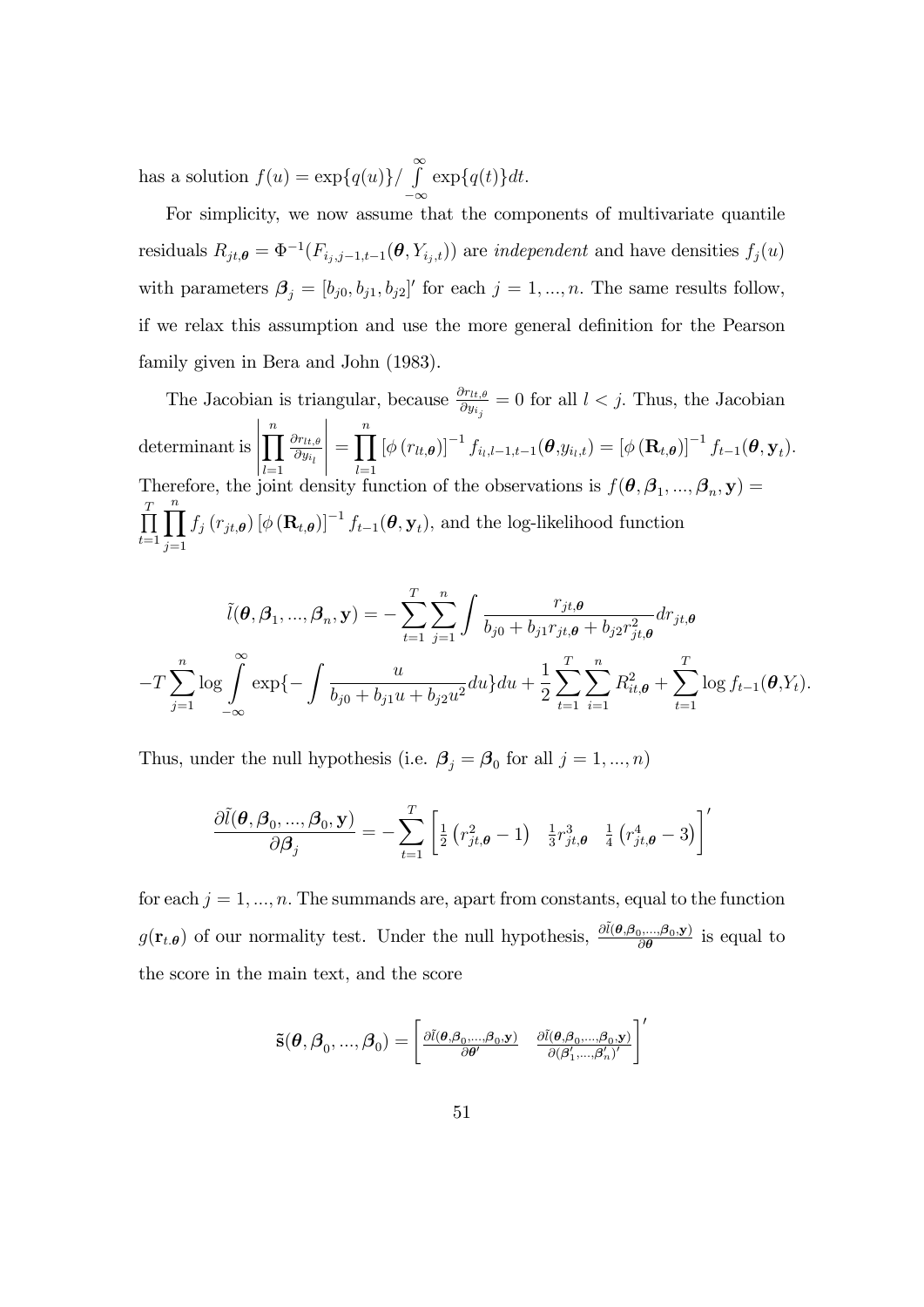contains also function  $g(\mathbf{r}_{t,\theta})$ . Thus, the LM test based on the component  $\frac{\partial \tilde{l}(\theta,\beta_0,...,\beta_0,\mathbf{y})}{\partial (\theta'_t-\theta'_t)'}$  $\partial(\boldsymbol{\beta}_1',...,\!\boldsymbol{\beta}_n')'$ is equal to our normality test.

# C Appendix: Factorization of the joint density

We show that for the family of mixtures of multinormal distributions the marginal and conditional distributions belong to the same family of distributions.

Denote with **X** ( $n \times 1$ ) a random vector that follows a mixture of two<sup>10</sup> multinormal distributions. The density of  $X$  is

$$
f_{\mathbf{X}}(\mathbf{x}) = p(2\pi)^{-n/2} \det(\mathbf{\Sigma})^{-1/2} \exp\left\{-\frac{1}{2}(\mathbf{x} - \boldsymbol{\mu})' \mathbf{\Sigma}^{-1}(\mathbf{x} - \boldsymbol{\mu})\right\}
$$

$$
+ (1-p) (2\pi)^{-n/2} \det(\Omega)^{-1/2} \exp\left\{-\frac{1}{2}(\mathbf{x} - \boldsymbol{\nu})' \Omega^{-1}(\mathbf{x} - \boldsymbol{\nu})\right\}
$$

$$
= p \cdot M N_n(\boldsymbol{\mu}, \boldsymbol{\Sigma}) + (1-p) \cdot M N_n(\boldsymbol{\nu}, \Omega),
$$

where  $MN_n(\mu, \Sigma)$  and  $MN_n(\nu, \Omega)$  denote the densities of multinormal distribution with expectations  $\mu$  and  $\nu$ , and covariance matrices  $\Sigma$  and  $\Omega$ , respectively. Make a partition on  $X =$  $\sqrt{ }$  $\mathbf{X}^{(1)\prime}$   $\mathbf{X}^{(2)\prime}$  $\mathcal{I}'$ and conformable partitions on the expectations  $\mu =$  $\sqrt{ }$  $\boldsymbol{\mu}_1' \quad \boldsymbol{\mu}_2'$  $\lceil$  $, \nu =$  $\sqrt{ }$  $\boldsymbol{\nu}_1' \quad \boldsymbol{\nu}_2'$  $\overline{\phantom{a}}$ and covariance matrices

$$
\Sigma = \left[\begin{array}{cc} \Sigma_{11} & \Sigma_{12} \\ \Sigma_{21} & \Sigma_{22} \end{array}\right] \ \ \text{and} \ \ \Omega = \left[\begin{array}{cc} \Omega_{11} & \Omega_{12} \\ \Omega_{21} & \Omega_{22} \end{array}\right].
$$

If the dimensions of the random vectors  $\mathbf{X}^{(1)}$  and  $\mathbf{X}^{(2)}$  are k and  $n-k$ , respectively,

 $10$ The following applies also to mixtures of multinormal distributions with three or even more components.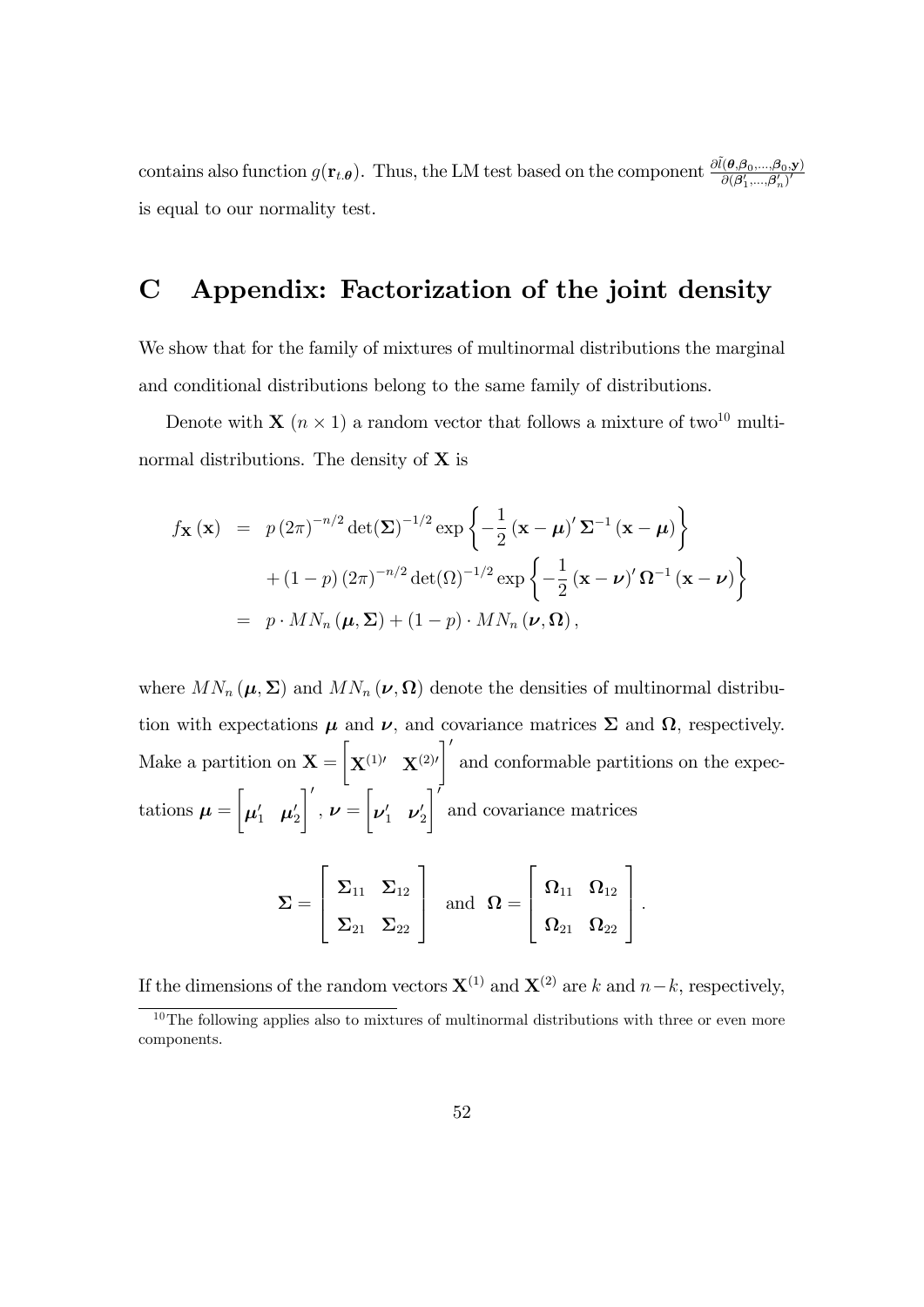then the marginal distribution of  $X^{(2)}$  is a mixture of two normal distributions with density

$$
f_{\mathbf{X}^{(2)}}\left(\mathbf{x}^{(2)}\right) = p(2\pi)^{-(n-k)/2} \det(\mathbf{\Sigma}_{22})^{-1/2} \exp\left\{-\frac{1}{2}\left(\mathbf{x}^{(2)} - \boldsymbol{\mu}_2\right)' \mathbf{\Sigma}_{22}^{-1}\left(\mathbf{x}^{(2)} - \boldsymbol{\mu}_2\right)\right\}
$$
  
+  $(1-p)(2\pi)^{-(n-k)/2} \det(\mathbf{\Omega}_{22})^{-1/2} \exp\left\{-\frac{1}{2}\left(\mathbf{x}^{(2)} - \boldsymbol{\nu}_2\right)' \mathbf{\Omega}_{22}^{-1}\left(\mathbf{x}^{(2)} - \boldsymbol{\nu}_2\right)\right\}$   
=  $p \cdot M N_{n-k} \left(\boldsymbol{\mu}_2, \mathbf{\Sigma}_{22}\right) + (1-p) \cdot M N_{n-k} \left(\boldsymbol{\nu}_2, \mathbf{\Omega}_{22}\right).$ 

This can be seen by integrating the joint density with respect to  $\mathbf{x}^{(1)}$  and using well-known properties of the normal distribution.

In order to obtain the conditional distribution of  $X^{(1)}$  given  $X^{(2)} = X^{(2)}$  we define  $\Sigma_{11\cdot 2} = \Sigma_{11} - \Sigma_{12} \Sigma_{22}^{-1} \Sigma_{21}$ , the Schur complement of  $\Sigma_{22}$ . From the identity

$$
\left[\begin{array}{cc} \mathbf{I}_k & -\boldsymbol{\Sigma}_{12}\boldsymbol{\Sigma}_{22}^{-1} \\ \mathbf{0} & \mathbf{I}_{n-k} \end{array}\right] \left[\begin{array}{cc} \boldsymbol{\Sigma}_{11} & \boldsymbol{\Sigma}_{12} \\ \boldsymbol{\Sigma}_{21} & \boldsymbol{\Sigma}_{22} \end{array}\right] \left[\begin{array}{cc} \mathbf{I}_k & \mathbf{0} \\ -\boldsymbol{\Sigma}_{22}^{-1}\boldsymbol{\Sigma}_{21} & \mathbf{I}_{n-k} \end{array}\right] = \left[\begin{array}{cc} \boldsymbol{\Sigma}_{11\cdot 2} & \mathbf{0} \\ \mathbf{0} & \boldsymbol{\Sigma}_{22} \end{array}\right],
$$

it follows that

$$
\pmb{\Sigma}^{-1} = \left[\begin{array}{cc} \mathbf{I}_k & \mathbf{0} \\ -\pmb{\Sigma}_{22}^{-1}\pmb{\Sigma}_{21} & \mathbf{I}_{n-k} \end{array}\right] \left[\begin{array}{cc} \pmb{\Sigma}_{11\cdot 2}^{-1} & \mathbf{0} \\ \mathbf{0} & \pmb{\Sigma}_{22}^{-1} \end{array}\right] \left[\begin{array}{cc} \mathbf{I}_k & -\pmb{\Sigma}_{12}\pmb{\Sigma}_{22}^{-1} \\ \mathbf{0} & \mathbf{I}_{n-k} \end{array}\right].
$$

Thus, det  $(\Sigma) = \det(\Sigma_{11\cdot2}) \det(\Sigma_{22})$ . This and the notation  $\mathbf{x}^{(1)} - \boldsymbol{\mu}_1 - \boldsymbol{\Sigma}_{12} \boldsymbol{\Sigma}_{22}^{-1} (\mathbf{x}^{(2)} - \boldsymbol{\mu}_2) = \mathbf{x}^{(1)} - a (\mathbf{x}^{(2)})$  together give

$$
(\mathbf{x} - \boldsymbol{\mu})' \Sigma^{-1} (\mathbf{x} - \boldsymbol{\mu}) = (\mathbf{x}^{(1)} - a (\mathbf{x}^{(2)}))^{\prime} \Sigma_{11\cdot 2}^{-1} (\mathbf{x}^{(1)} - a (\mathbf{x}^{(2)})) + (\mathbf{x}^{(2)} - \boldsymbol{\mu}_{2})' \Sigma_{22}^{-1} (\mathbf{x}^{(2)} - \boldsymbol{\mu}_{2}).
$$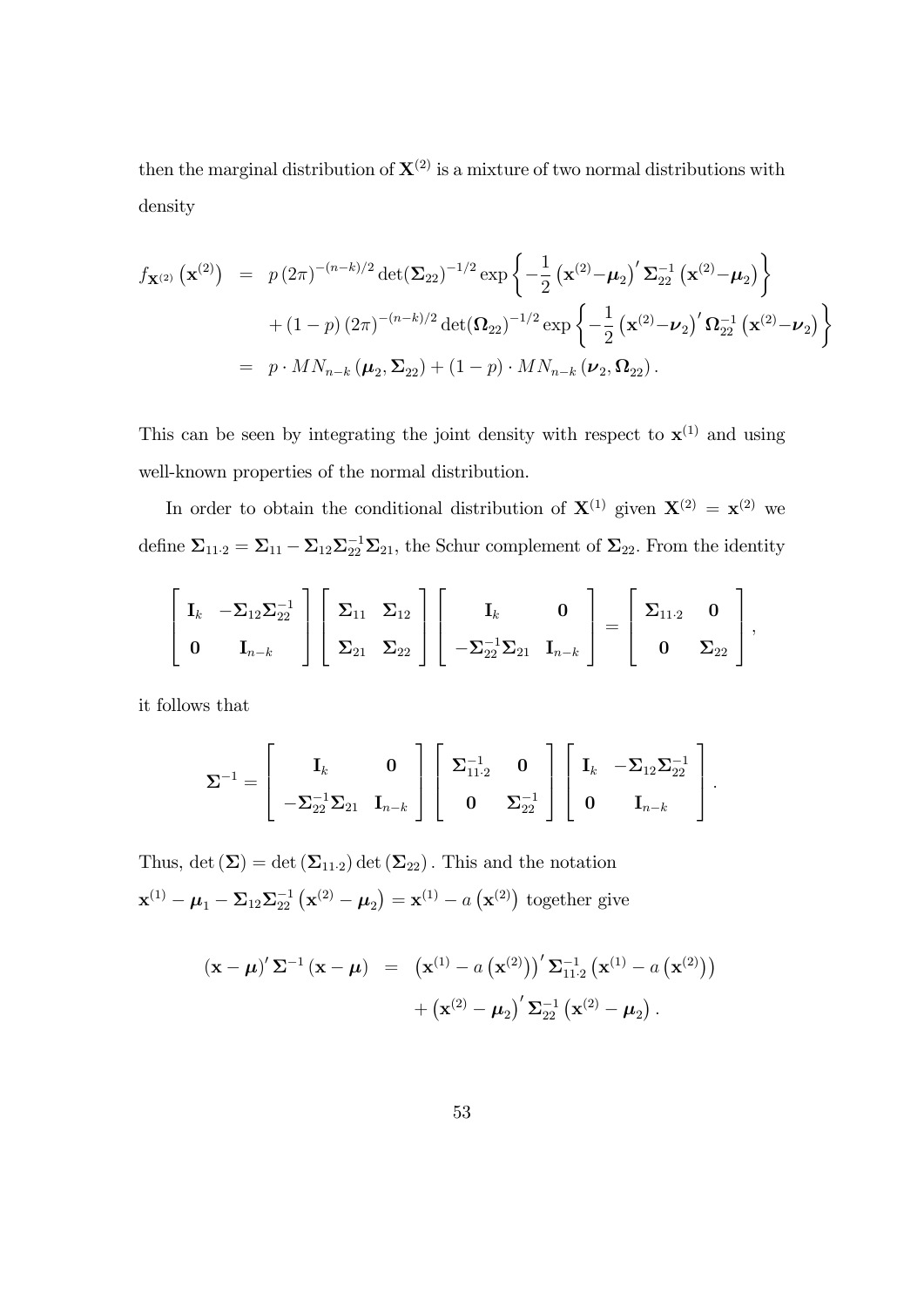The same holds, when we replace  $\Sigma$  and  $(\mathbf{x}^{(1)} - a(\mathbf{x}^{(2)}))$  with  $\Omega$  and  $\mathbf{x}^{(1)}$   $b\left(\mathbf{x}^{(2)}\right) = \mathbf{x}^{(1)} - \boldsymbol{\nu}_1 - \boldsymbol{\Omega}_{12}\boldsymbol{\Omega}_{22}^{-1}\left(\mathbf{x}^{(2)} - \boldsymbol{\nu}_2\right)$ . Therefore, we can write the joint density function of  $X$  as

$$
f_{\mathbf{X}}(\mathbf{x}) = p \cdot MN_k(\mathbf{x}^{(1)} - a(\mathbf{x}^{(2)}), \Sigma_{11\cdot 2}) \cdot MN_{n-k}(\boldsymbol{\mu}_2, \Sigma_{22})
$$

$$
+ (1-p) \cdot MN_k(\mathbf{x}^{(1)} - b(\mathbf{x}^{(2)}), \Omega_{11\cdot 2}) \cdot MN_{n-k}(\boldsymbol{\nu}_2, \Omega_{22}).
$$

The conditional distribution of  $X^{(1)}$  given  $X^{(2)} = x^{(2)}$  is

$$
f_{\mathbf{X}^{(1)}|\mathbf{X}^{(2)}}(\mathbf{x}^{(1)}|\mathbf{X}^{(2)} = \mathbf{x}^{(2)}) = \frac{f_{\mathbf{X}}(\mathbf{x})}{f_{\mathbf{X}^{(2)}}(\mathbf{x}^{(2)})} = p(\mathbf{x}^{(2)}) \cdot MN_k(\mathbf{x}^{(1)} - a(\mathbf{x}^{(2)}), \Sigma_{11\cdot 2}) + (1 - p(\mathbf{x}^{(2)})) \cdot MN_k(\mathbf{x}^{(1)} - b(\mathbf{x}^{(2)}), \Omega_{11\cdot 2}),
$$

where

$$
p\left(\mathbf{x}^{(2)}\right) = \frac{p \cdot M N_{n-k}\left(\boldsymbol{\mu}_2, \boldsymbol{\Sigma}_{22}\right)}{p \cdot M N_{n-k}\left(\boldsymbol{\mu}_2, \boldsymbol{\Sigma}_{22}\right) + (1-p) \cdot M N_{n-k}\left(\boldsymbol{\nu}_2, \boldsymbol{\Omega}_{22}\right)}
$$

is a function of  $\mathbf{x}^{(2)}$  and the parameters  $p, \mu_2, \nu_2, \Sigma_{22}$ , and  $\Omega_{22}$ .

Thus, one can solve the quantile residuals for each observation iteratively by solving the parameters of one marginal and one conditional distribution at a time. Each iteration involves the computation of the new expectation vectors  $a(\mathbf{x}^{(2)})$  and  $b(\mathbf{x}^{(2)})$ , covariance matrices  $\Sigma_{11\cdot 2}$  and  $\Omega_{11\cdot 2}$ , and the mixing proportion  $p(\mathbf{x}^{(2)})$ . These values form the set of parameters for the new conditional distribution. At the same time we solve one marginal distribution, which we then integrate to solve a desired component of the multivariate quantile residual vector at a fixed time point. One can use this procedure for the models in our empirical example whatever the chosen order of conditioning in the multivariate quantile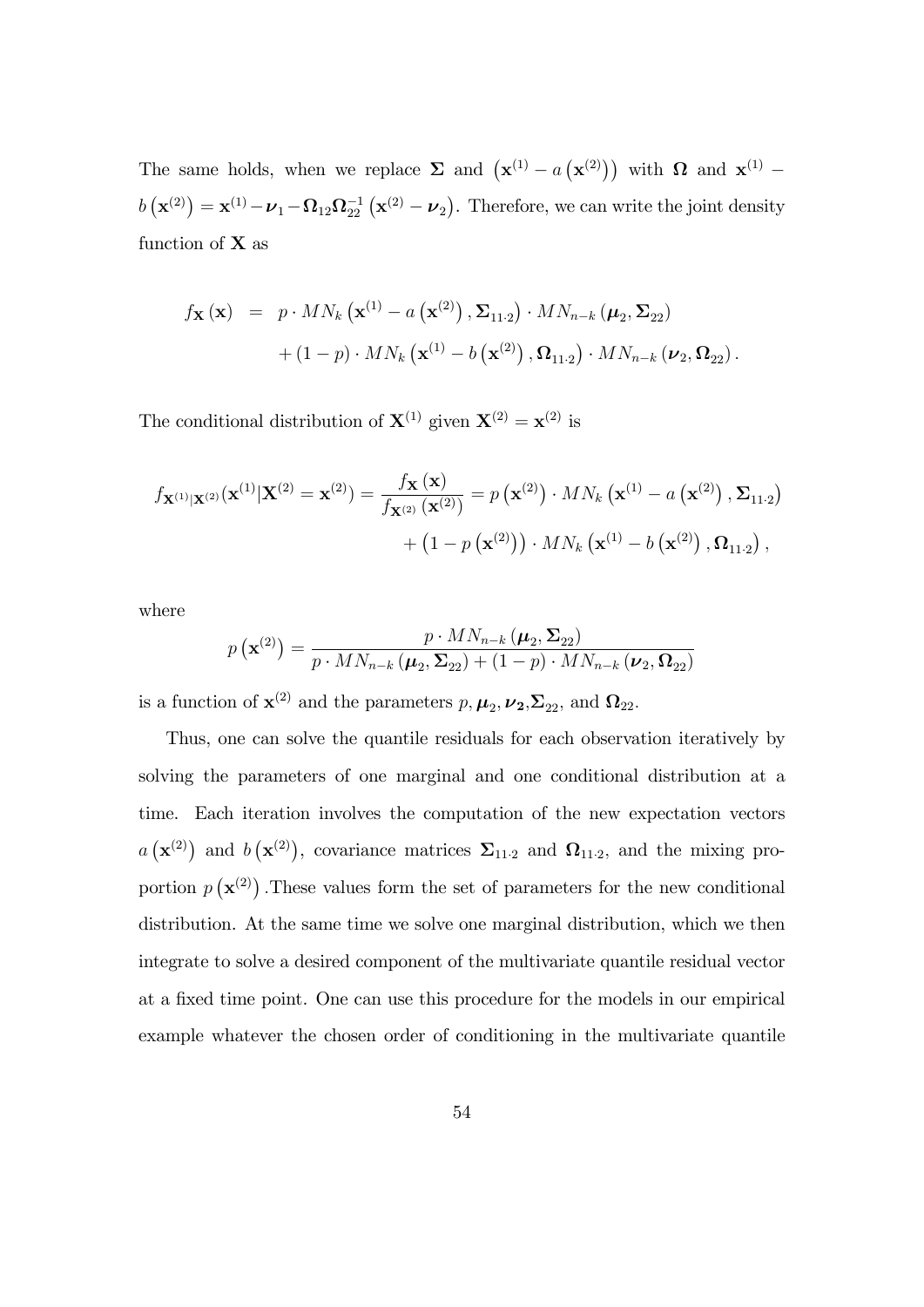residuals.

In general, one can always compute multivariate quantile residuals with numerical integration. This task becomes very burdensome as the dimension of the time series grows. Therefore, any theory that yields analytical results on the solution of the marginal and conditional distributions is useful. Results, similar to those presented here, can be obtained within the families of elliptical and spherical distributions. See Fang et al. (1990) and the references therein for general treatments on these families.

#### Acknowledgements:

We thank Markku Lanne, Jukka Nyblom and Bent Nielsen for comments that improved the presentation of this work. Part of this research was done while the Örst author was visiting the Department of Mathematical Sciences, University of Copenhagen. We are grateful to the Academy of Finland  $(LK$  and PS), the Yrjö Jahnsson foundation (LK), the Okobank Group Research Foundation (LK and PS), and the Finnish Foundation for Advancement of Securities Markets for financial support (LK).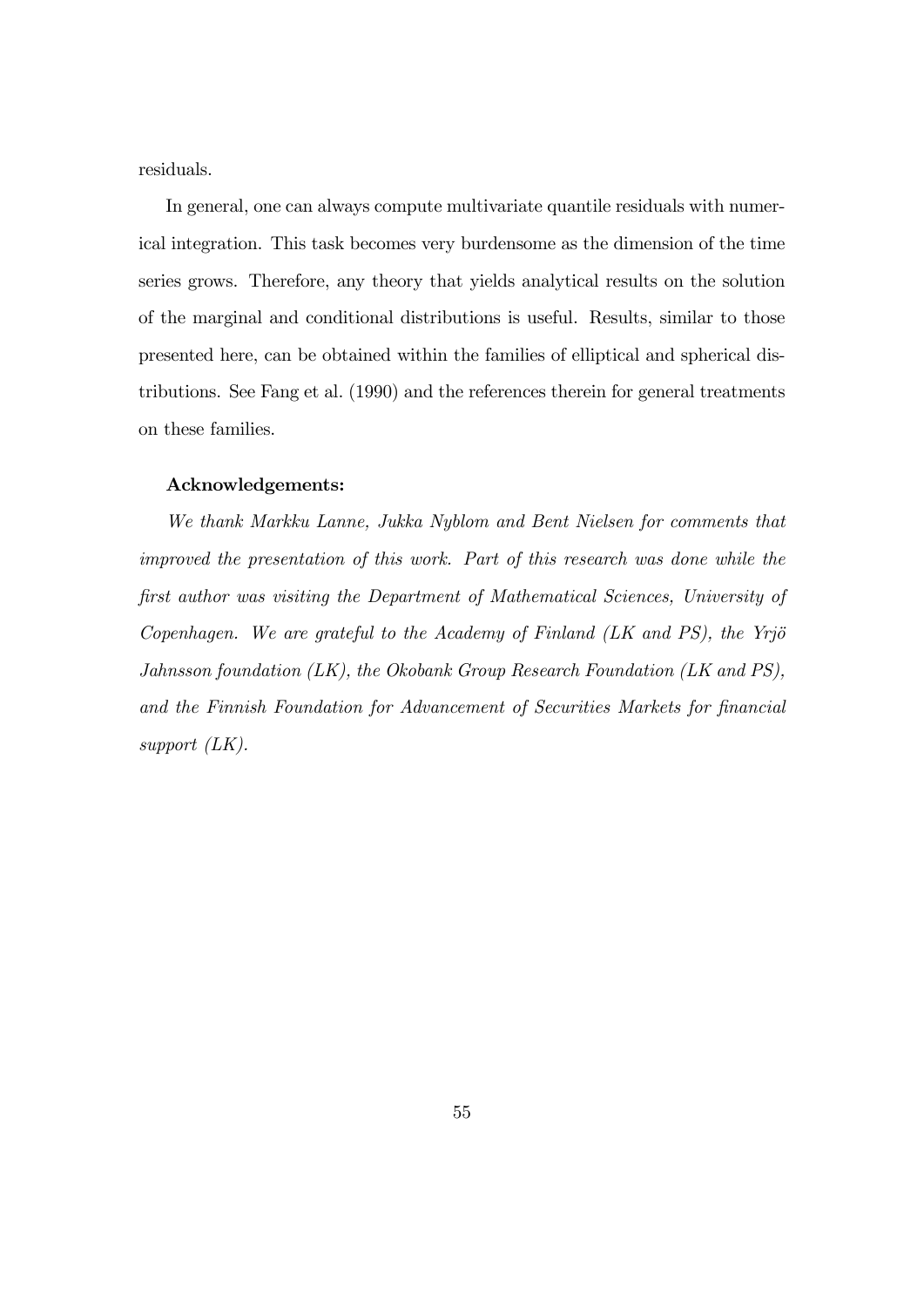# References

Bai, J. and Z. Chen, 2008, Testing multivariate distributions in GARCH models, Journal of Econometrics 143, 19–36.

Basawa, I.V. and D.J. Scott, 1983, Asymptotic Optimal Inference for Non-ergodic Models, Lecture Notes in Statistics, Springer-Verlag, New York.

Bec, F., Rahbek, A. and N. Shephard, 2008, The ACR model: A multivariate dynamic mixture autoregression, Oxford Bulletin of Economics and Statistics 70(5), 583-618.

Bera, A. and S. John, 1983, Tests for multivariate normality with Pearson alternatives, Communications in Statistics - Theory and Methods  $12(1)$ ,  $103-117$ .

Berkowitz, J., 2001, Testing density forecasts, with applications to risk management, Journal of Business and Economic Statistics  $19(4)$ ,  $465-474$ .

Chesher, A. and R.J. Smith, 1997, Likelihood ratio specification tests, Econometrica  $65(3)$ ,  $627-646$ .

Chitturi, R.V., 1974, Distribution of residual autocorrelations in multiple autoregressive schemes, Journal of the American Statistical Association  $69(348)$ ,  $928-934$ . Clements, M.P. and J. Smith, 2000, Evaluating the forecast densities of linear and non-linear models: Application to output growth and unemployment, Journal of Forecasting 19,  $255-276$ .

Clements, M.P. and J. Smith, 2002, Evaluating multivariate forecast densities: a comparison of two approaches, International Journal of Forecasting 18, 397–407. Cox, D.R. and D.V. Hinkley, 1974, Theoretical statistics, Chapman and Hall, London.

Cox, D.R. and E.J. Snell, 1968, A general definition of residuals, Journal of the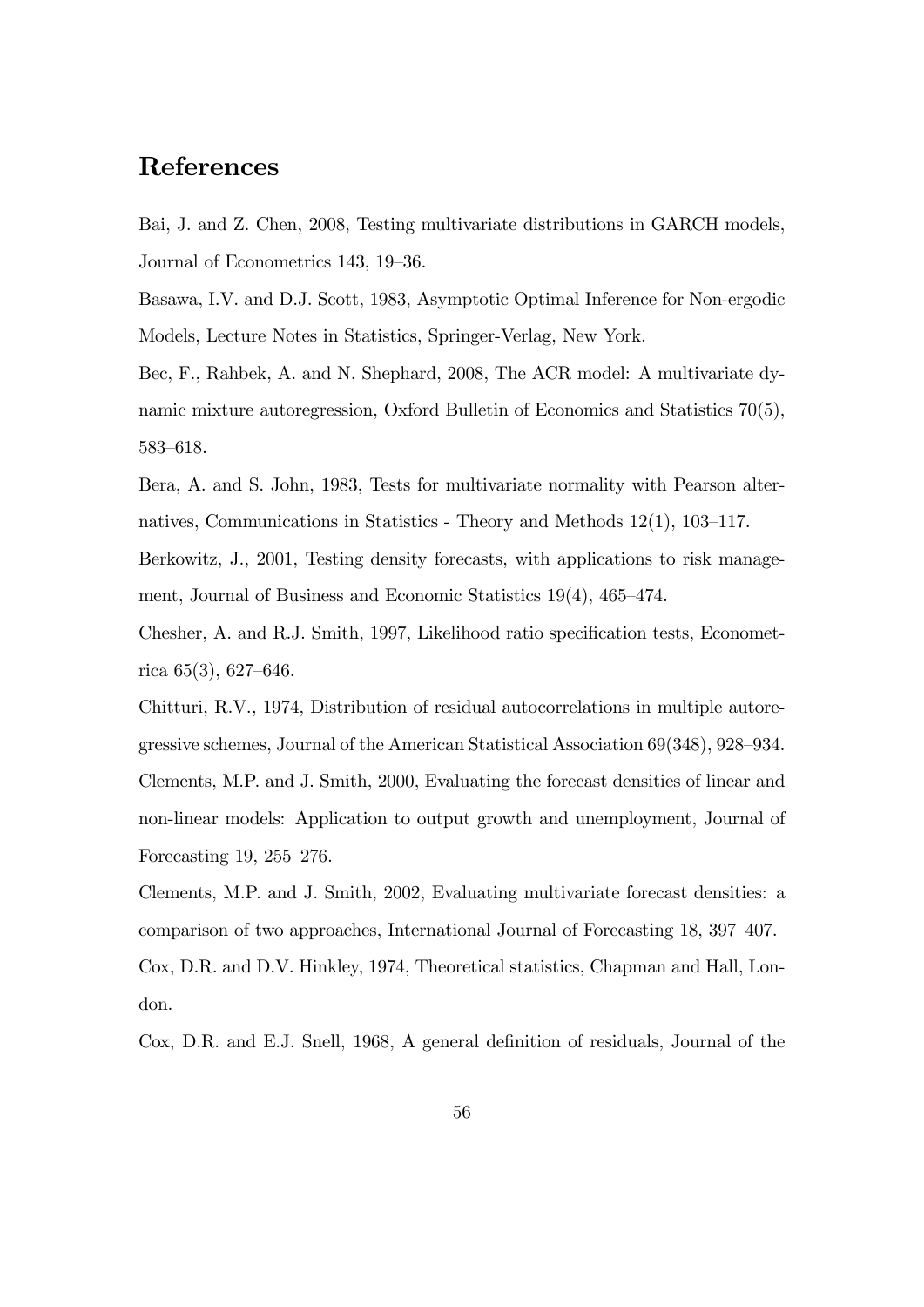Royal Statistical Society, Series B  $30(2)$ , 248–275.

Diebold, F.X., J. Hahn and A.S. Tay, 1999, Multivariate density forecast evaluation and calibration in Önancial risk management: High-frequency returns on foreign exchange, The Review of Economics and Statistics  $81(4)$ ,  $661-673$ .

Doornik, J.A. and H. Hansen, 2008, An omnibus test for univariate and multivariate normality, Oxford Bulletin of Economics and Statistics  $70(s1)$ ,  $927-939$ .

Douc, R., E. Moulines, and T. Rydén, 2004, Asymptotic properties of the maximum likelihood estimator in autoregressive models with Markov regime, The Annals of Statistics  $32(5)$ ,  $2254-2304$ .

Dunn, P.K. and G.K. Smyth, 1996, Randomized quantile residuals, Journal of Computational and Graphical Statistics  $5(3)$ ,  $236-244$ .

Fang, K., S. Kotz, and K. Ng, 1990, Symmetric Multivariate and Related Distributions, Chapman and Hall.

Francq, C. and J.-M. Zakoian, 2010, QML estimation of a class of multivariate GARCH models without moment conditions on the observed process. MPRA Paper No. 20779.

Hong, Y. and H. Li, 2005, Nonparametric specification testing for continuous-time models with applications to term stucture of interest rates, The Review of Financial Studies  $18(1)$ , 37–84.

Hosking, J., 1981, Lagrange-multiplier tests of multivariate time-series models, Journal of the Royal Statistical Society. Series B (Methodological)  $43(2)$ ,  $219$ 230.

Jarque, C.M. and A.K. Bera, 1980, Efficient tests for normality, homoscedasticity and serial independence of regression residuals, Economics Letters  $6, 255-259$ . Jarque, C.M. and A.K. Bera, 1987, A test for normality of observations and re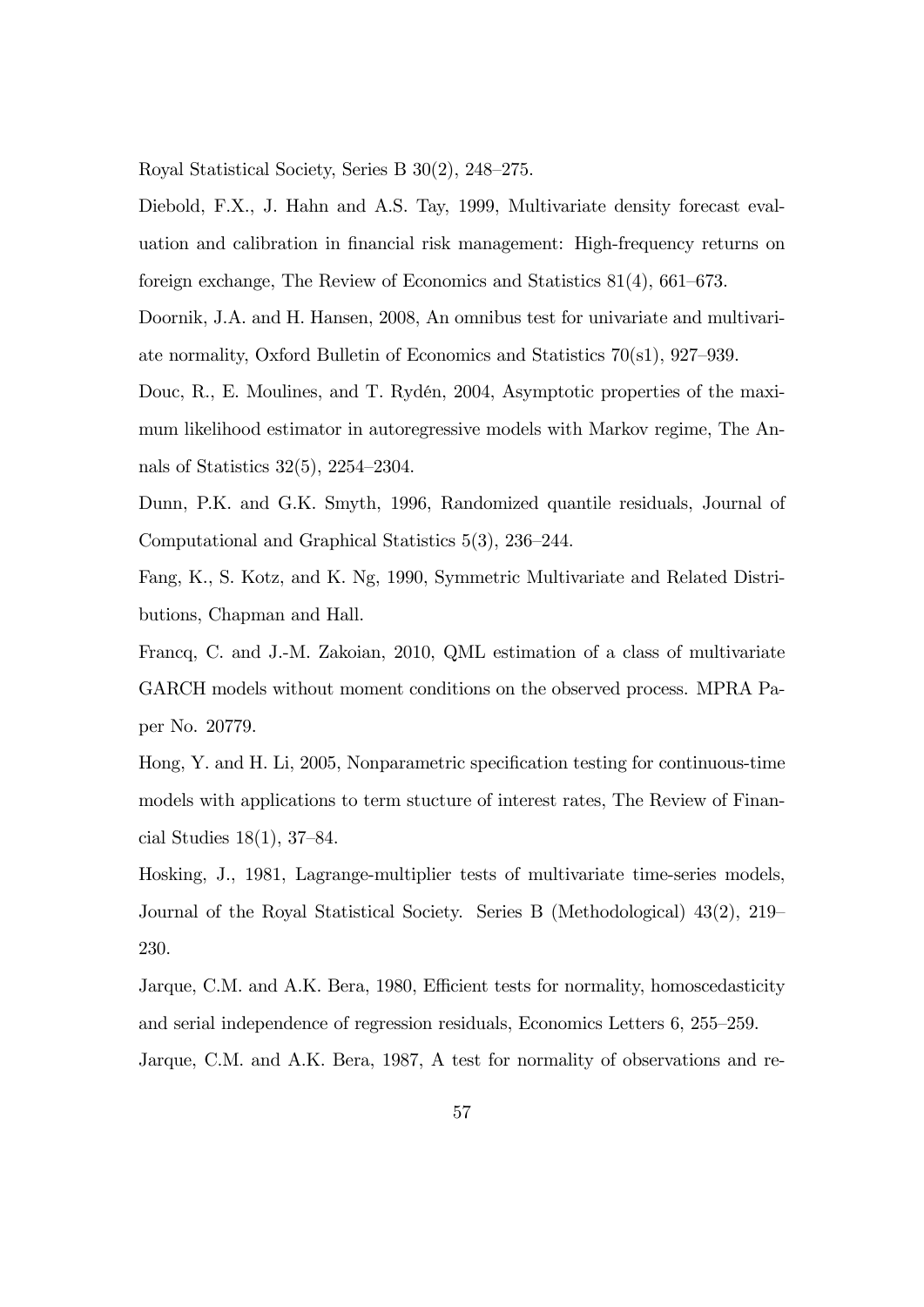gression residuals, International Statistical Review  $55(2)$ ,  $163-172$ .

Johansen, S., 1995, Likelihood-based Inference in Cointegrated Vector Autoregressive Models, Oxford University Press.

Kalliovirta, L., 2006, Misspecification tests based on quantile residuals. HECER Discussion Paper, No 124.

Lanne, M. and H. Lütkepohl, 2010, Structural Vector Autoregressions with nonnormal residuals, Journal of Business and Economic Statistics  $28(1)$ ,  $159-168$ .

Lanne, M., H. Lütkepohl and K. Maciejowska, 2010, Structural Vector Autoregressions with Markov switching, Journal of Economic Dynamics and Control 34(2),  $121 - 131.$ 

Lanne, M. and P. Saikkonen, 2007, A multivariate generalized orthogonal factor GARCH model, Journal of Business and Economic Statistics  $25(1)$ ,  $61-75$ .

Ling, S. and W.K. Li, 1997, Diagnostic checking of nonlinear multivariate time series with multivariate ARCH errors, Journal of Time Series Analysis  $18(5)$ ,  $447<sub>7</sub>$ 464.

Lomnicki, Z.A., 1961, Tests for departure from normality in the case of linear stochastic processes, Metrika 4, 37–62.

McLeod, A.I., 1978, On the distribution of residual autocorrelations in Box-Jenkins models, Journal of the Royal Statistical Society. Series B (Methodological) 40(3), 296-302.

McLeod, A.I. and W.K. Li, 1983, Diagnostic checking ARMA time series models using squared-residual autocorrelations, Journal of Time Series Analysis 4(4), 269-273.

Paap, R., R. Segers and D. van Dijk, 2009, Do leading indicators lead peaks more than troughs?, Journal of Business and Economic Statistics  $27(4)$ ,  $528-543$ .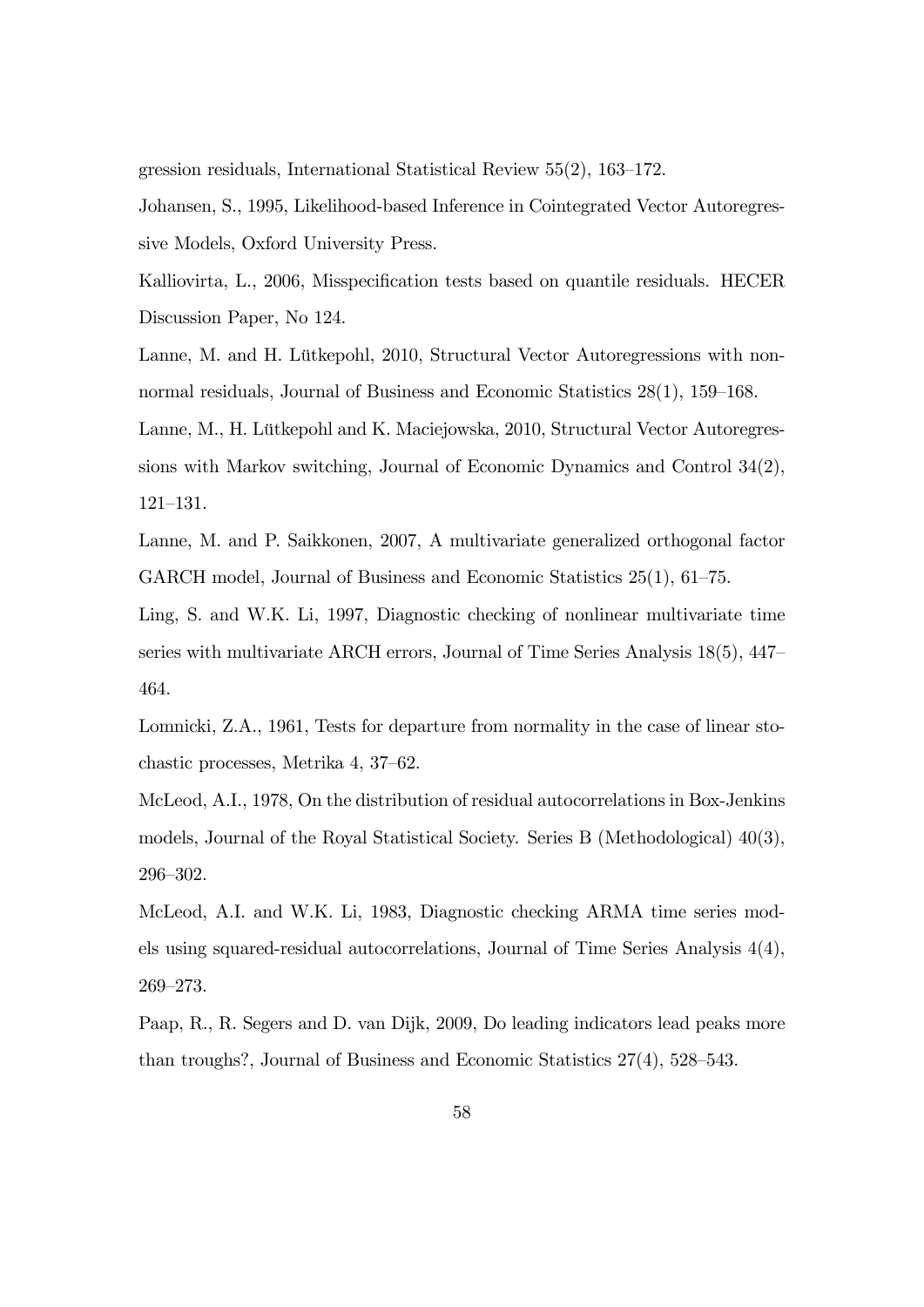Palm, F.C. and P.J.G. Vlaar, 1997, Simple diagnostic procedures for modelling financial time series, Allgemeines Statistisches Archiv 81, 85–101.

Rosenblatt, M., 1952, Remarks on a multivariate transformation, The Annals of Mathematical Statistics  $23(3)$ ,  $470-472$ .

Smith, J.Q., 1985, Diagnostic checks of non-standard time series models, Journal of Forecasting  $4, 283-291$ .

Sweeting, T.J., 1980, Uniform asymptotic normality of the maximum likelihood estimator, The Annals of Statistics  $8(6)$ , 1375–1381.

van der Vaart, A.W., 1998, Asymptotic Statistics, Cambridge University Press.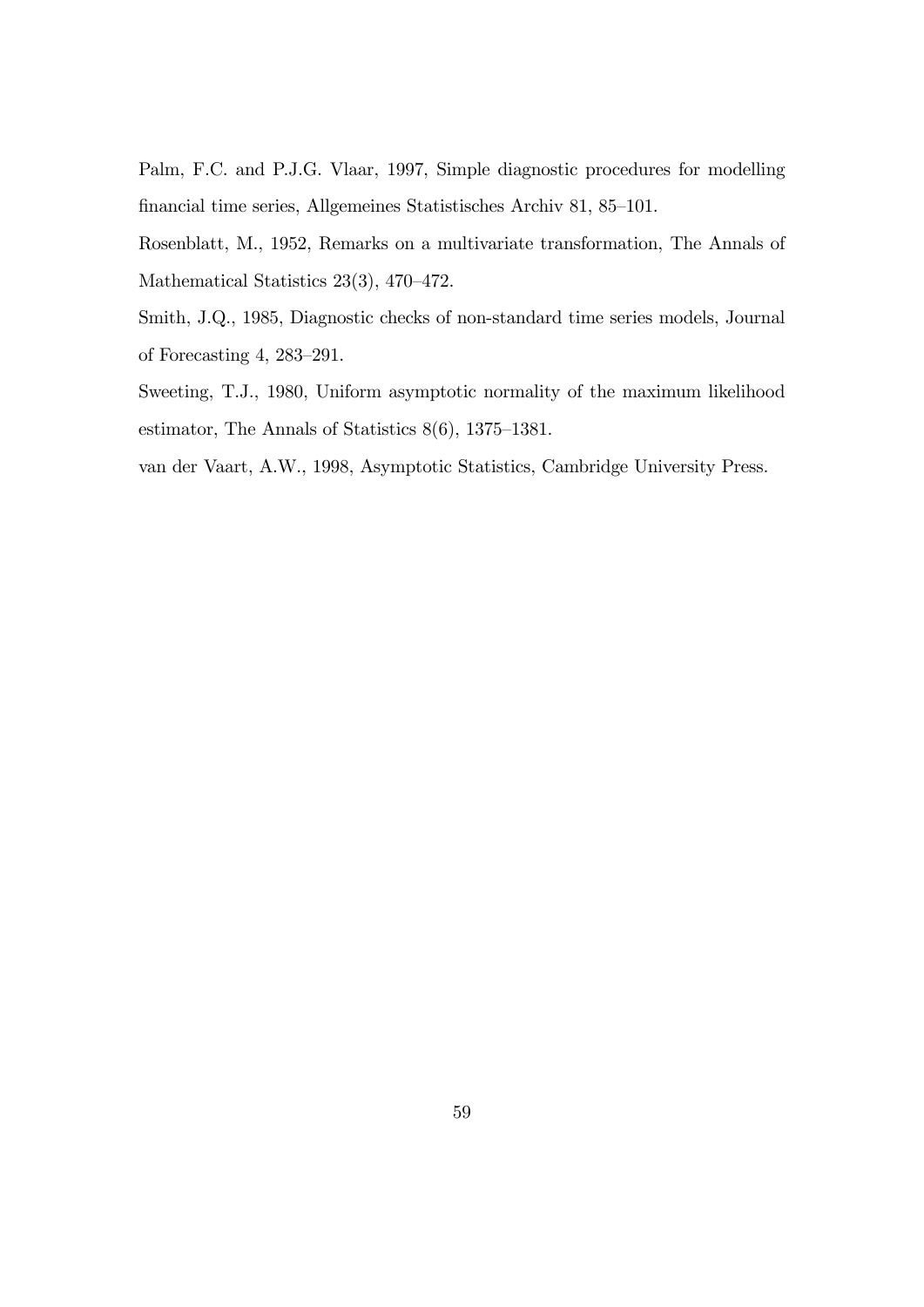| Parameter           |          |          |            |          |
|---------------------|----------|----------|------------|----------|
| $\alpha_1$          | 0.011    |          | $\alpha_2$ | 0.311    |
|                     | (0.007)  |          |            | (0.083)  |
|                     |          |          |            |          |
| $\beta_1$           | 0.986    |          | $\beta_2$  | 0.616    |
|                     | (0.007)  |          |            | (0.082)  |
|                     |          |          |            |          |
| B                   | 0.025    | 3.271    | 0.436      | $-0.090$ |
|                     | (0.205)  | (0.210)  | (0.353)    | (0.286)  |
|                     | $-9.322$ | $-1.329$ | 1.047      | $-1.602$ |
|                     | (3.809)  | (0.405)  | (2.268)    | (0.655)  |
|                     | 9.294    | $-1.867$ | $-0.102$   | 0.437    |
|                     | (3.797)  | (0.423)  | (2.149)    | (0.619)  |
|                     | $-0.072$ | 0.010    | $-0.776$   | 1.509    |
|                     | (0.105)  | (0.056)  | (0.574)    | (0.317)  |
|                     |          |          |            |          |
| $\boldsymbol{\Phi}$ | 0.266    | 0.050    | 0.307      | 0.471    |
|                     | (0.059)  | (0.008)  | (0.057)    | (0.102)  |
|                     |          |          |            |          |
| $\boldsymbol{p}$    | 0.130    |          |            |          |
|                     | (0.021)  |          |            |          |

Table 1: Estimation results of Model 3 based on equation (15).

NOTE: The estimated standard errors are in the parentheses. They are computed using the cross-product of the first derivatives of the log-likelihood function.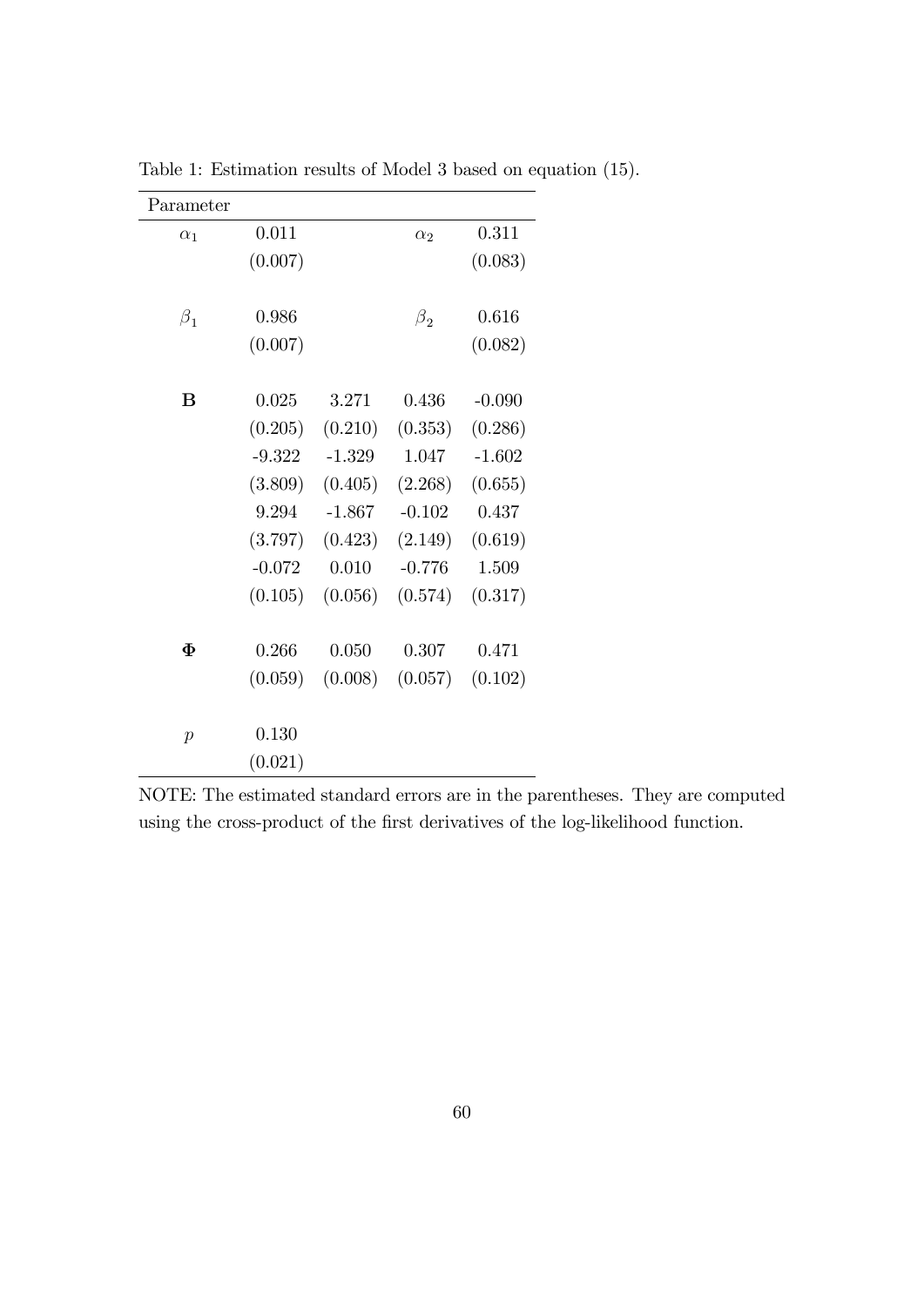| Parameter      |          |          |               |          |
|----------------|----------|----------|---------------|----------|
| $\alpha_{11}$  | 0.020    |          | $\alpha_{21}$ | 0.273    |
|                | (0.012)  |          |               | (0.061)  |
|                |          |          |               |          |
| $\beta_{11}$   | 0.979    |          | $\beta_{21}$  | 0.644    |
|                | (0.014)  |          |               | (0.055)  |
|                |          |          |               |          |
|                |          |          | $\alpha_{22}$ | 0.168    |
|                |          |          |               | (0.022)  |
|                |          |          |               |          |
|                |          |          | $\beta_{22}$  | 0.824    |
|                |          |          |               | (0.022)  |
|                |          |          |               |          |
| $\bf{B}$       | 0.190    | 2.738    | 0.719         | 0.053    |
|                | (0.123)  | (0.308)  | (0.185)       | (0.251)  |
|                | $-8.914$ | $-1.120$ | 1.196         | $-1.827$ |
|                | (2.915)  | (0.252)  | (0.850)       | (0.800)  |
|                | 8.748    | $-1.604$ | $-0.504$      | 0.553    |
|                | (2.856)  | (0.293)  | (0.692)       | (0.718)  |
|                | $-0.092$ | 0.007    | $-0.806$      | 1.490    |
|                | (0.061)  | (0.035)  | (0.373)       | (0.220)  |
|                |          |          |               |          |
| $\Phi$         | 0.111    | 0.139    | 0.201         | 0.388    |
|                | (0.037)  | (0.037)  | (0.047)       | (0.095)  |
|                |          |          |               |          |
| $\overline{p}$ | 0.059    |          |               |          |
|                | (0.012)  |          |               |          |

Table 2: Estimation results of Model 4 based on equation (15).

NOTE: The estimated standard errors are in the parentheses. They are computed using the cross-product of the first derivatives of the log-likelihood function.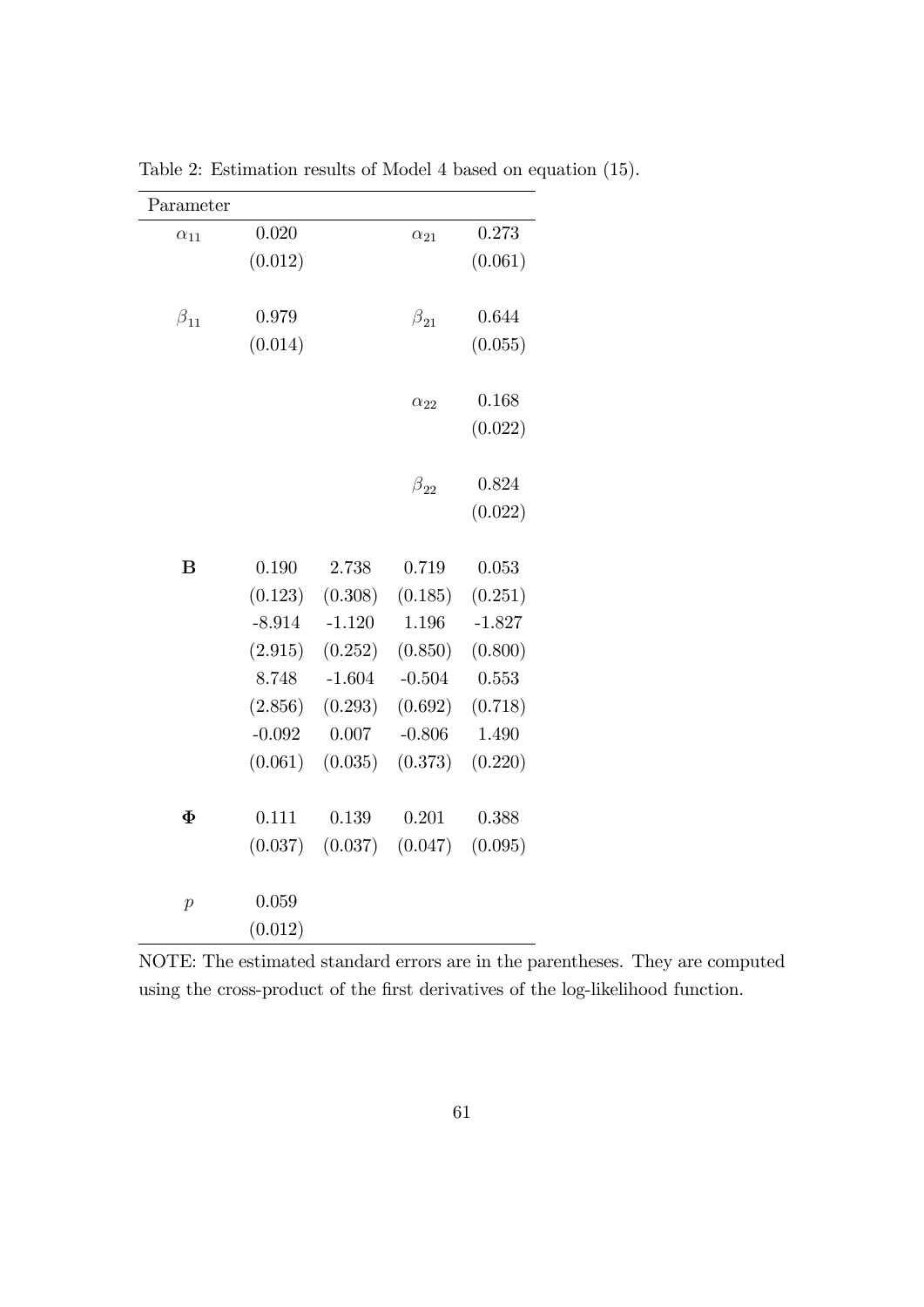| Model $A_3^J$ $H_3^J$ $N^J$ |  |                                                                                                    | $A_3$ |  | $H_3$ N AIC BIC |  |
|-----------------------------|--|----------------------------------------------------------------------------------------------------|-------|--|-----------------|--|
|                             |  |                                                                                                    |       |  |                 |  |
| $1 \quad \blacksquare$      |  | $10 \quad 0 \quad 0$ $3.4 \cdot 10^{-4} \quad 0 \quad 0$ $2789 \quad 2882$                         |       |  |                 |  |
| 2 <sup>1</sup>              |  | 58 0.2 $6.2 \cdot 10^{-3}$ $7.9 \cdot 10^{-3}$ 0 0 2495 2602                                       |       |  |                 |  |
|                             |  |                                                                                                    |       |  |                 |  |
| 3                           |  | 56 0.3 $8.9 \cdot 10^{-4}$ 5.6 $\cdot 10^{-3}$ 0 0 2483 2599                                       |       |  |                 |  |
| $\overline{4}$              |  | $52 \quad 1.1 \quad 1 \cdot 10^{-2} \quad 5.3 \cdot 10^{-4} \quad 0 \quad 0 \quad 2328 \quad 2453$ |       |  |                 |  |

Table 3: P-values of test statistics in percentages and values of the information criteria computed for Models 1-4.

NOTE: We computed the autocorrelation test based on three lags  $(A_3)$ , the conditional heteroscedasticity test based on three lags  $(H_3)$ , and the normality test  $(N)$ with the simulated covariance matrix estimate  $\tilde{\Omega}_T$ . The superscript J indicates tests based on *joint* quantile residuals. P-value 0 means a value  $\lt 1.10^{-5}$ .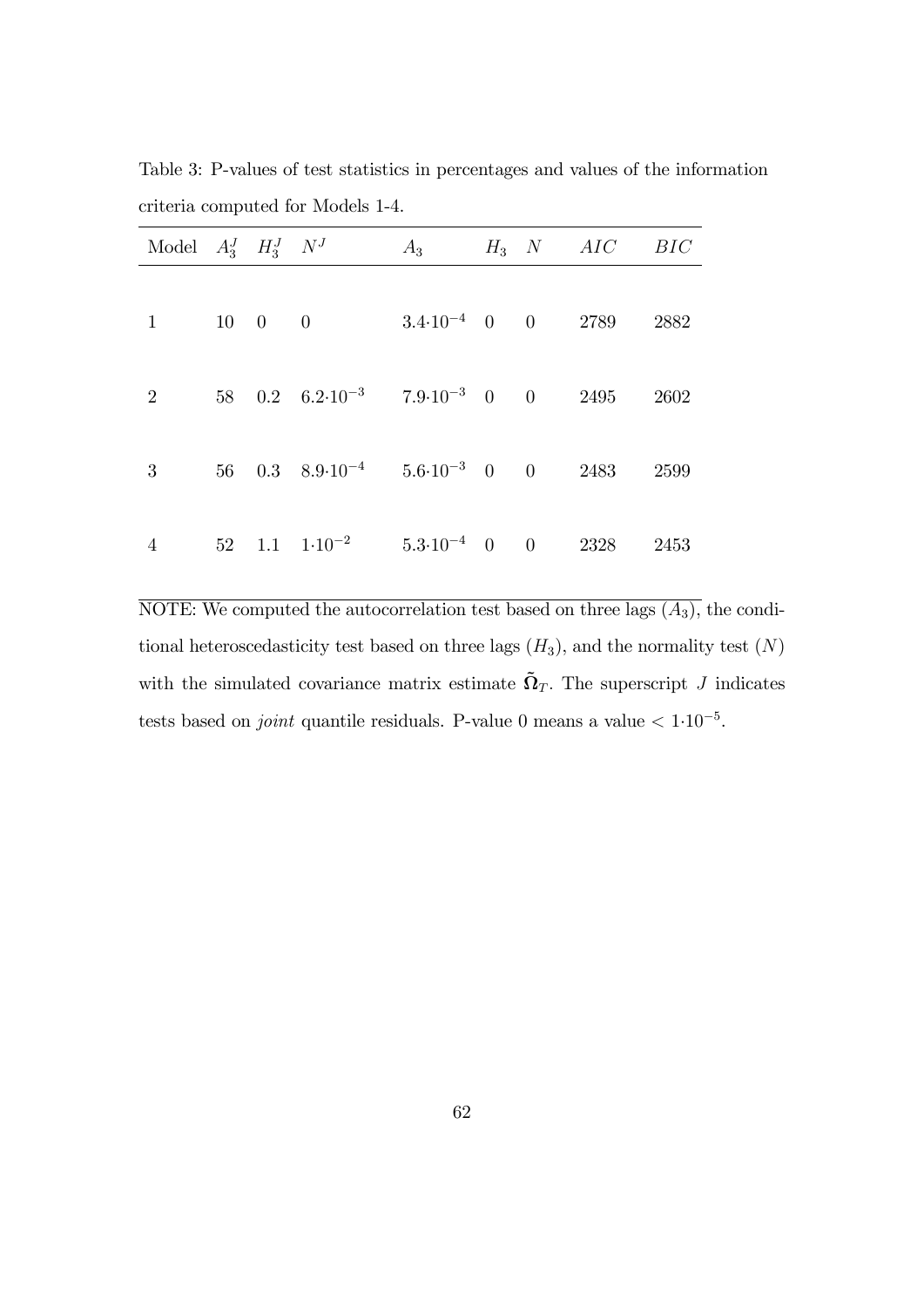|      | $A_3^J$        | $H_3^J$        | $N^J$          | $A_3$        | $H_3$        | $\boldsymbol{N}$ |
|------|----------------|----------------|----------------|--------------|--------------|------------------|
|      | Model S.1      | simulated      |                |              |              |                  |
| T    | $5\phantom{.}$ | $\overline{5}$ | $5\phantom{.}$ | $\mathbf{5}$ | $\mathbf{5}$ | $\bf{5}$         |
|      | $\mathbf{1}$   | $\mathbf{1}$   | $\mathbf{1}$   | $\mathbf{1}$ | $\mathbf{1}$ | $\mathbf{1}$     |
| 250  | 4.7            | 5.6            | 4.6            | 4.8          | 7.6          | 4.7              |
|      | 1.0            | 1.7            | 1.5            | 1.0          | 3.4          | 1.5              |
| 500  | 5.5            | 1.4            | 1.8            | 1.0          | 6.8          | 5.2              |
|      | 1.0            | 4.5            | 5.5            | 6.4          | 2.3          | 2.1              |
| 750  | 0.8            | 1.3            | 0.8            | 5.6          | 6.4          | 5.8              |
|      | $5.5\,$        | 5.9            | 5.5            | 1.6          | 1.9          | 1.8              |
| 1000 | $5.6\,$<br>1.0 | 5.4 1.6        | 1.0<br>5.6     | 5.2<br>1.1   | 5.8<br>- 1.6 | 5.9<br>1.7       |
|      | Model S.2      | simulated      |                |              |              |                  |
| 250  | 4.9<br>1.0     | 4.3 2.1        | 2.4<br>6.4     | 4.6<br>0.7   | 3.3<br>9.1   | 10.2<br>4.9      |
| 500  | 4.8            | 1.7            | 7.2            | 4.9          | 3.6          | 13.8             |
|      | 1.1            | 5.4            | 2.6            | 0.7          | 8.8          | 6.9              |
| 750  | 0.5            | 5.0            | 2.3            | 5.8          | 9.3          | 16.4             |
|      | 3.9            | 1.5            | 8.7            | 1.2          | 2.8          | 7.4              |
| 1000 | 4.2            | 5.8            | 2.9            | 0.9          | 3.6          | 19.8             |
|      | 0.8            | 1.8            | 9.5            | 5.7          | 9.4          | 9.5              |
|      | Model S.5      | simulated      |                |              |              |                  |
| 250  | 5.9            | 7.7            | 3.3            | 7.4          | 47.5         | 16.2             |
|      | 1.7            | 3.6            | 6.4            | 2.1          | 35.6         | 9.7              |
| 500  | 6.2            | 10.8           | 9.3            | 7.2          | 73.7         | 24.3             |
|      | 2.0            | 5.1            | 4.2            | 1.9          | 61.0         | 16.5             |
| 750  | 7.1            | 11.1           | 4.6            | 1.8          | 89.9         | 29.7             |
|      | 1.9            | 5.4            | 10.5           | 7.7          | 81.1         | 19.1             |
| 1000 | 1.9            | 6.0            | 5.0            | 2.4          | 95.4         | 36.2             |
|      | 7.2            | 12.6           | 11.0           | 8.5          | 90.7         | 25.7             |

Table 4: Rejection frequencies of tests with Model S.1.

NOTE: For each sample size we provide the percentage of rejections at 5% and 1% levels. Results are based on 2000 replications, and we computed the test statistics using the simulated covariance matrix estimate  $\tilde{\Omega}_T$ . We estimated Model S.1 with OLS, thus, the normality test statistics  $N<sup>J</sup>$  and N lack the term  $r_{t,\theta}^2 - 1$ . The parameter values are: 1) Model S.1  $\mu = (0,0)$  and  $\Sigma =$  $\begin{bmatrix} 1 & 0.8 \\ 0.8 & 3 \end{bmatrix}$ ; 2) Model S.2  $\boldsymbol{\mu}_1=(0,0),\, \boldsymbol{\mu}_2=(1,1),\, \boldsymbol{\Sigma}_1=$  $\begin{bmatrix} 1 & 0.8 \\ 0.8 & 3 \end{bmatrix}$  $, \, \Sigma_2 =$  $\begin{bmatrix} 1 & 0.5 \\ 0.5 & 4 \end{bmatrix}$ , and  $c = \Phi^{-1}(0.15)$ ; and 3) Model S.5  $\alpha = 0.25$  and  $(\mathbf{W}')^{-1} =$  $\begin{bmatrix} 0.49 & -1.32 \end{bmatrix}$ :27 0:5  $\overline{1}$ .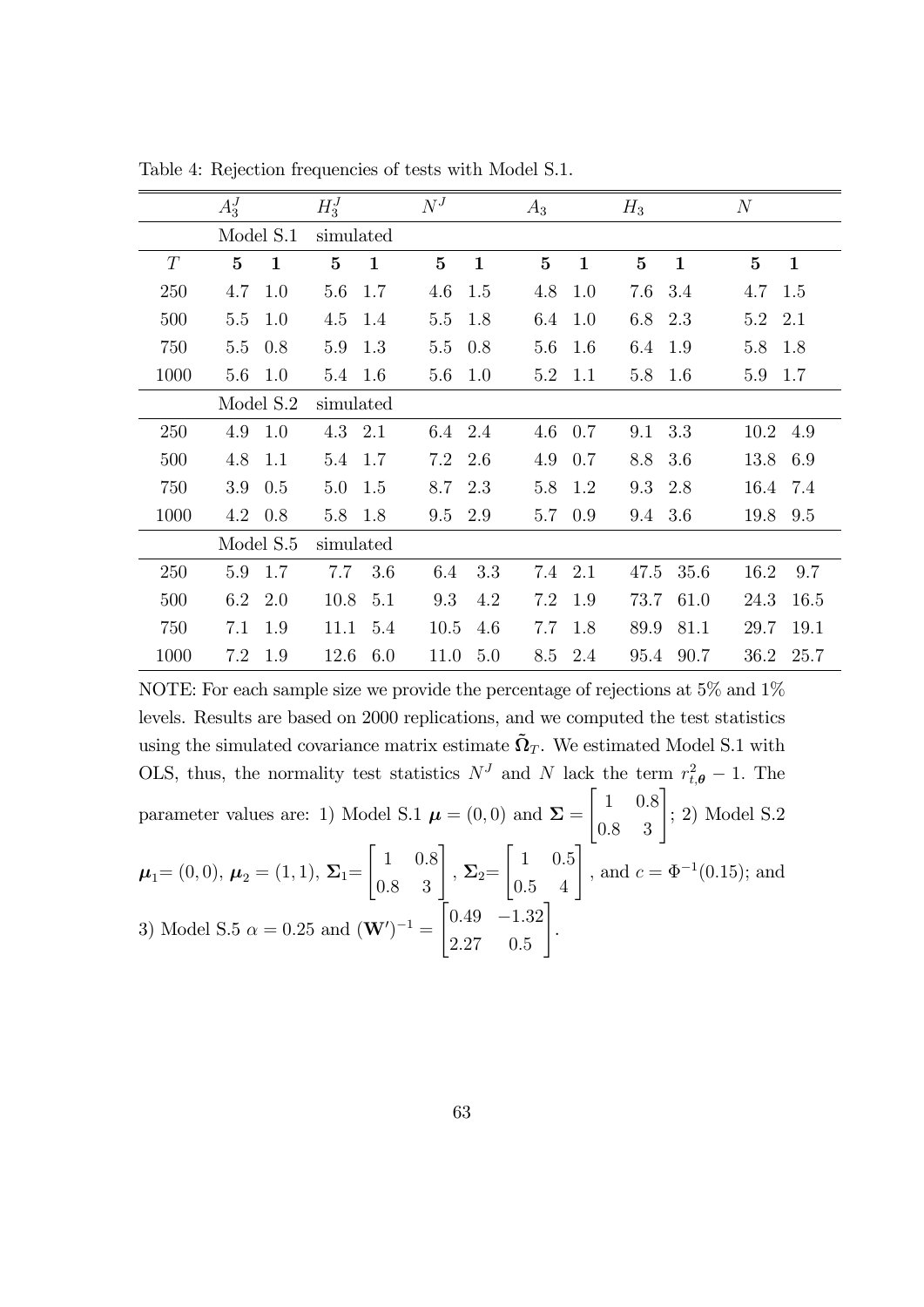|      | $A_3^J$           | $H_3^J$                      | $N^{J}$                         | $A_3$                    | $H_3$                        | N                        |
|------|-------------------|------------------------------|---------------------------------|--------------------------|------------------------------|--------------------------|
|      | Model S.3         | simulated                    |                                 |                          |                              |                          |
| T    | 5<br>$\mathbf{1}$ | $\mathbf{5}$<br>$\mathbf{1}$ | $5\overline{)}$<br>$\mathbf{1}$ | $\bf{5}$<br>$\mathbf{1}$ | $\mathbf{5}$<br>$\mathbf{1}$ | $\bf{5}$<br>$\mathbf{1}$ |
| 250  | 0.8<br>3.9        | $4.6$ 1.4                    | 3.8 1.3                         | 6.5 1.8                  | 7.3 2.6                      | 5.5 2.1                  |
| 500  | 1.2<br>4.1        | 5.1 1.2                      | 4.1 1.4                         | 4.9 1.2                  | 6.2 2.2                      | 5.6 2.3                  |
| 750  | 1.3<br>4.9        | 5.8 2.0                      | 4.8 1.5                         | 5.3 1.2                  | $7.7\quad 2.2$               | 5.4 1.9                  |
| 1000 | 4.4 1.0           | 5.3 1.5                      | 5.0<br>1.0                      | 5.8 1.4                  | 7.0 1.8                      | $5.7 \quad 1.6$          |
|      | Model S.4         | simulated                    |                                 |                          |                              |                          |
| 250  | 7.3 1.7           | 25.3 15.1                    | 5.1 1.9                         | 49.6 39.4                | 46.0 32.9                    | 3.1<br>6.9               |
| 500  | 7.8 2.3           | 46.3 29.3                    | 7.2 2.3                         | 31.5 22.8                | 77.9 64.5                    | 10.4 4.3                 |
| 750  | 9.1 2.4           | 60.7 44.0                    | 8.0 2.9                         | 25.1<br>16.9             | 92.3 84.7                    | 10.3 4.9                 |
| 1000 | 9.4 2.9           | 74.0 58.2                    | 2.6<br>7.9                      | 19.5<br>11.8             | 98.2 94.8                    | 11.4 5.5                 |

Table 5: Rejection frequencies of tests with Model S.3.

NOTE: For each sample size we provide the percentage of rejections at 5% and 1% levels. Results are based on 2000 replications, and we computed the test statistics using the simulated covariance matrix estimate  $\tilde{\Omega}_T$ . We estimated Model S.3 with OLS, thus, the normality test statistics  $N<sup>J</sup>$  and N lack the term  $r_{t,\theta}^2 - 1$ . The parameter values are: 1) Model S.3  $\boldsymbol{\mu} = (0,0), \mathbf{A} =$  $\sqrt{2}$  $\overline{\phantom{a}}$ :9 0:2  $0 \t 0.6$   $\Big\}$ , and  $\Sigma =$  $\sqrt{2}$  $\overline{\phantom{a}}$ 1 0:5 :5 1  $\vert$  ; and 2) Model S.4  $\boldsymbol{\mu} = (0,0)$ ,  $\mathbf{A}_1 = \mathbf{0}$ ,  $\mathbf{A}_2 =$  $\sqrt{2}$  $\overline{\phantom{a}}$ :9 0  $0 \t 0.6$   $\Big\vert \ ,\ \Sigma =$  $\sqrt{2}$  $\left| \right|$ 1 0:5 :5 1 Ī  $\Big\}$ , and  $c =$  $\Phi^{-1}(0.35)$ .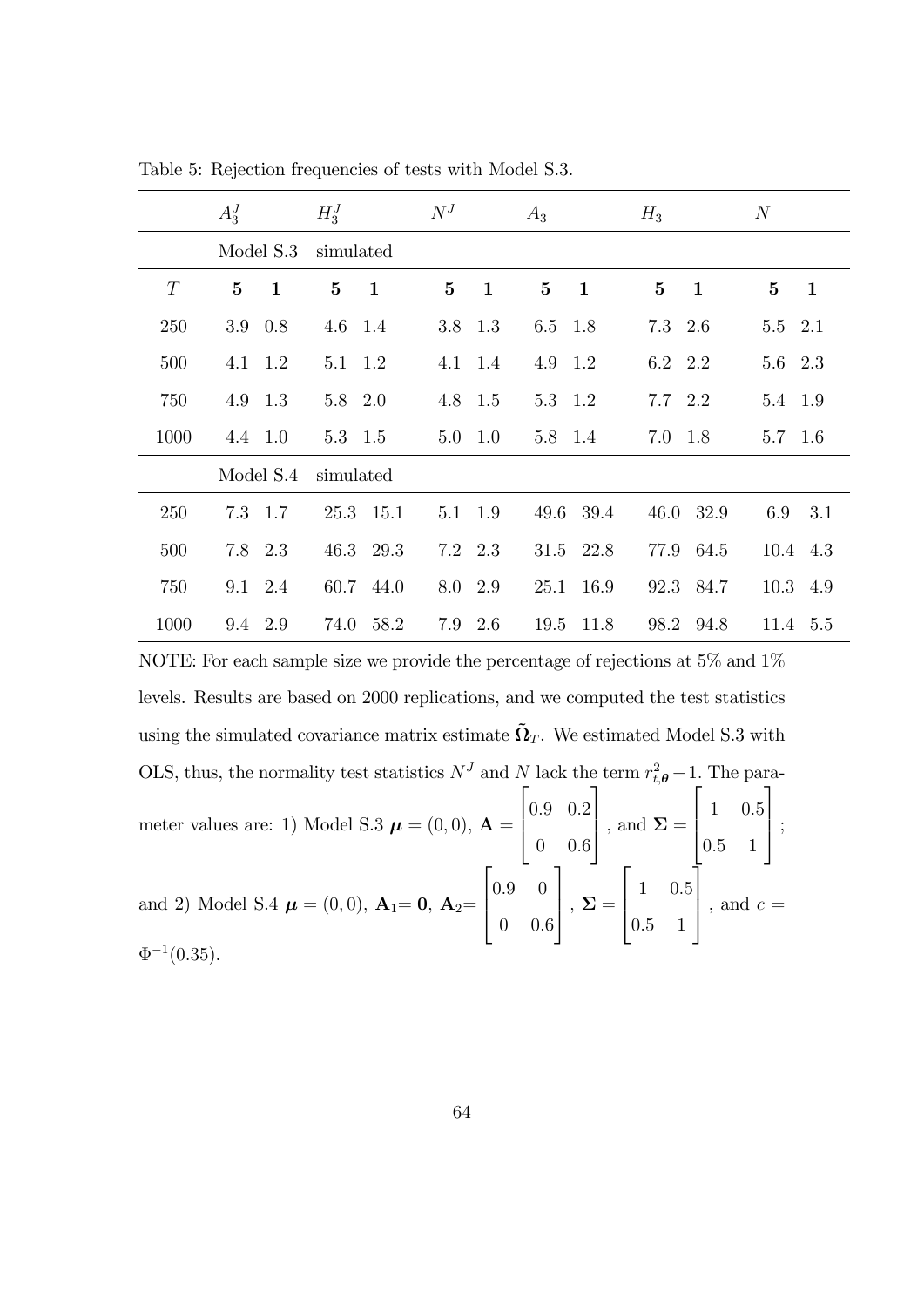|      | $A_3^J$ |                     | $H_3^J$        |         | $N^{J}$ |                 | $A_3$                                         |         | $H_3$        |            | $\overline{N}$ |  |
|------|---------|---------------------|----------------|---------|---------|-----------------|-----------------------------------------------|---------|--------------|------------|----------------|--|
|      |         | Model S.5 simulated |                |         |         |                 |                                               |         |              |            |                |  |
| T    |         | $5 \quad 1$         |                |         |         |                 | $5 \quad 1 \qquad 5 \quad 1 \qquad 5 \quad 1$ |         |              | $5\quad 1$ | 5 1            |  |
| 250  |         | 5.3 1.3             | $5.3\quad 2.0$ |         |         |                 | 4.8 1.7 6.3 1.9                               |         | 9.9 4.9      |            | 6.7 2.3        |  |
| 500  |         | 5.7 1.5             |                |         |         |                 | $6.6$ 2.2 5.6 1.6 5.6 1.4                     |         | $11.0 \t3.7$ |            | 6.3 2.2        |  |
| 750  |         | $4.6 \quad 1.3$     |                | 6.1 1.7 |         |                 | $4.9$ $1.6$ $5.6$ $1.1$                       |         |              | 8.8 3.0    | 5.6 1.2        |  |
| 1000 |         | 5.3 0.9             | 5.4 1.4        |         |         | $5.1 \quad 1.5$ |                                               | 5.0 1.4 | 9.8 3.2      |            | 5.8 1.2        |  |

Table 6: Rejection frequencies of tests with Model S.5.

NOTE: For each sample size we provide the percentage of rejections at 5% and 1% levels. Results are based on 2000 replications, and we computed the test statistics using the simulated covariance matrix estimate  $\tilde{\Omega}_T$ . In Model S.5 the parameter values are  $\alpha = 0.25$  and  $(\mathbf{W}')^{-1} =$  $\sqrt{2}$  $\frac{1}{2}$  $0.49$   $-1.32$ 2:27 0:5 3  $\vert \cdot$ 

We imposed some restrictions on parameters to guarantee successful estimation. We used the actual parameter values as starting values for the estimation algorithm, because the optimization of the likelihood function of Model S.5 was difficult in smaller samples.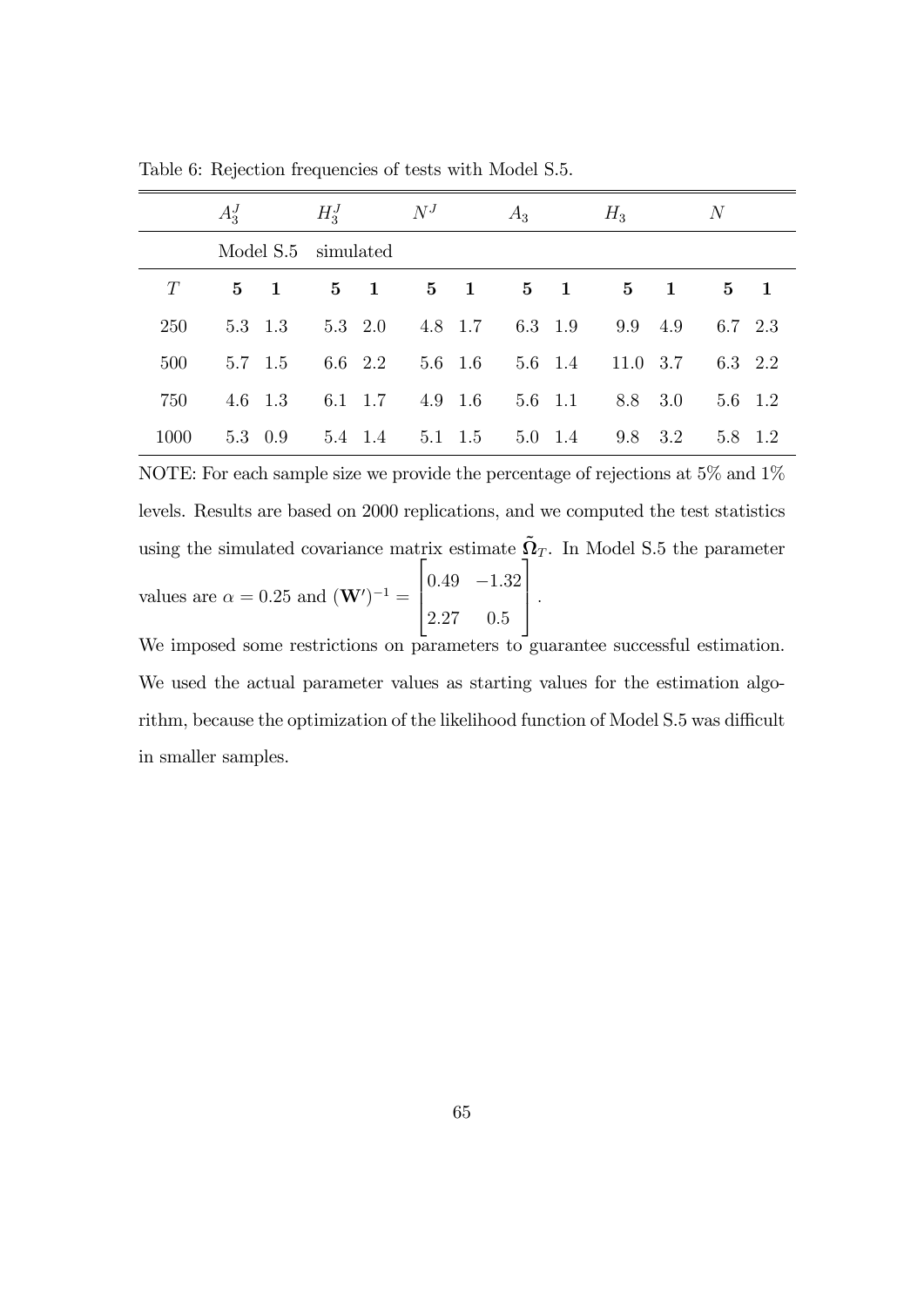|      |  |  | $B J^p$ $N^q$ $N^J$ $BC$ |  |                                          |  |
|------|--|--|--------------------------|--|------------------------------------------|--|
|      |  |  |                          |  |                                          |  |
|      |  |  |                          |  | $T$ 5 1 5 1 5 1 5 1 5 1                  |  |
|      |  |  |                          |  | 500 100 100 0 0 6.7 2.6 5.7 2.3 19.7 9.5 |  |
| 1000 |  |  |                          |  | 100 100 0 0 6.7 2.1 6.3 2.0 10.1 5.2     |  |

Table 7: Size properties of different tests with Model S.2.

NOTE: For each sample size we provide the percentage of rejections at 5% and  $1\%$  levels based on 2000 replications. The test statistics  $BJ^p$  is the normality test of Bera and John (1983), a multivariate version of the test considered in Jarque and Bera (1987). This test employs Pearson's residuals and ignores the effect of parameter estimation. The effect of parameter estimation is also ignored in the normality test  $N<sup>q</sup>$  that employs quantile residuals and is computed with  $\Omega$  equal to  $H$  defined in  $(12)$ . We computed our normality tests, N (based on multivariate quantile residuals) and  $N<sup>J</sup>$  (based on joint quantile residuals), using the simulated covariance matrix estimate  $\tilde{\Omega}_T$ . The test statistic BC is the pooled test statistic of Bai and Chen (2008). In Model S.2, the parameter values are  $\mu_1=(0,0)$ ,  $\mu_2 = (12, 12), \, \Sigma_1 =$  $\sqrt{2}$  $\left| \right|$ 1 0:8 0:8 3 1  $\Big\vert \; ,\, \Sigma_2 =$  $\sqrt{2}$  $\left| \right|$ 1 0:5 0:5 4 1 , and  $c = \Phi^{-1}(0.15)$ . We imposed some restrictions on parameters to guarantee successful estimation.

We used the actual parameter values as starting values for the estimation algorithm, because the optimization of the likelihood function of Model S.2 was difficult in smaller samples.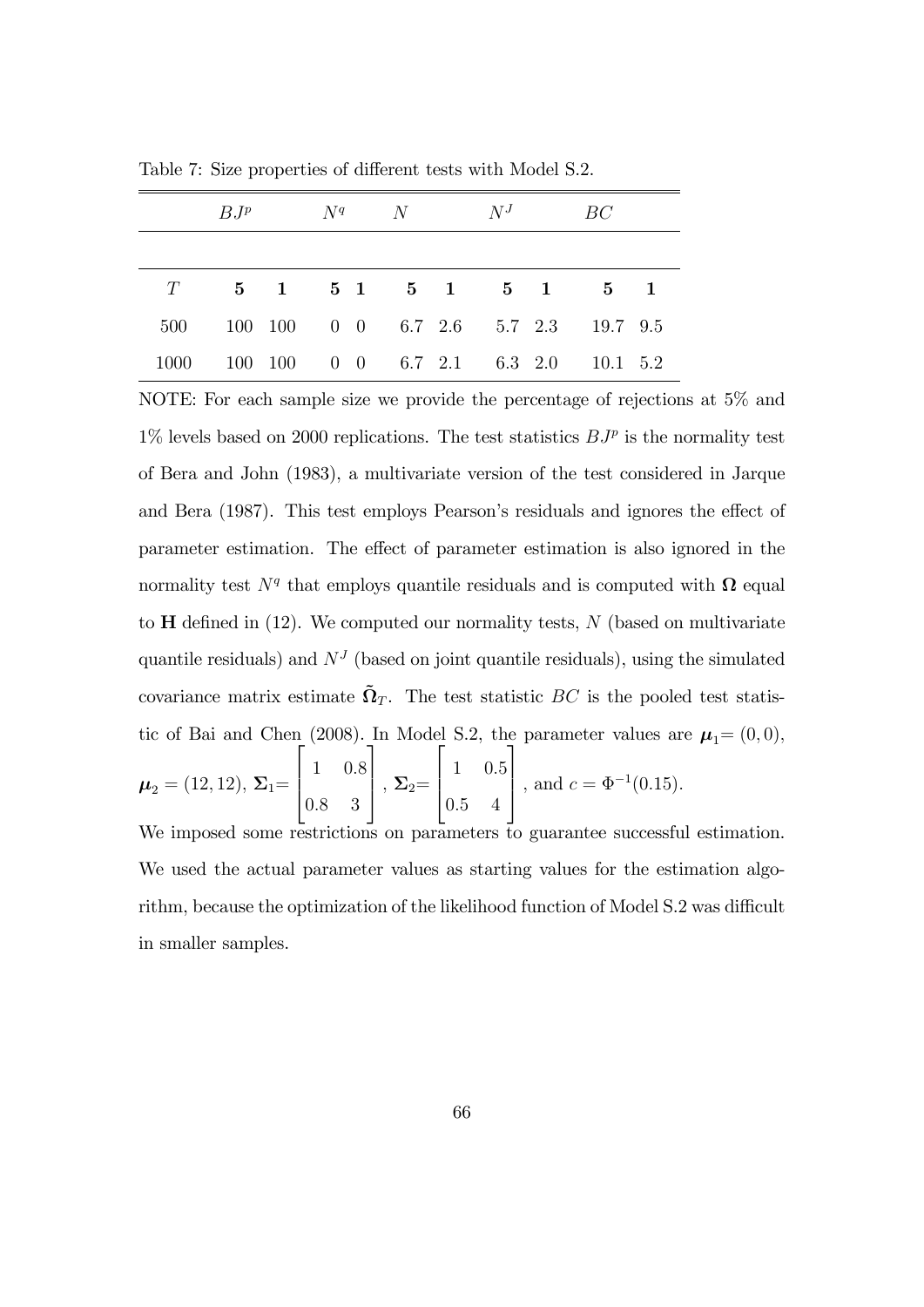

Figure 1: Autocovariance functions of joint and multivariate quantile residuals and squared joint and multivariate quantile residuals of Model 4 divided by their approximate standard errors. The standard errors base on the simulated covariance matrix estimate  $T^{-1}$  $\tilde{\Omega}_T$ . Approximate 99% critical bounds are denoted with plus signs for each lag.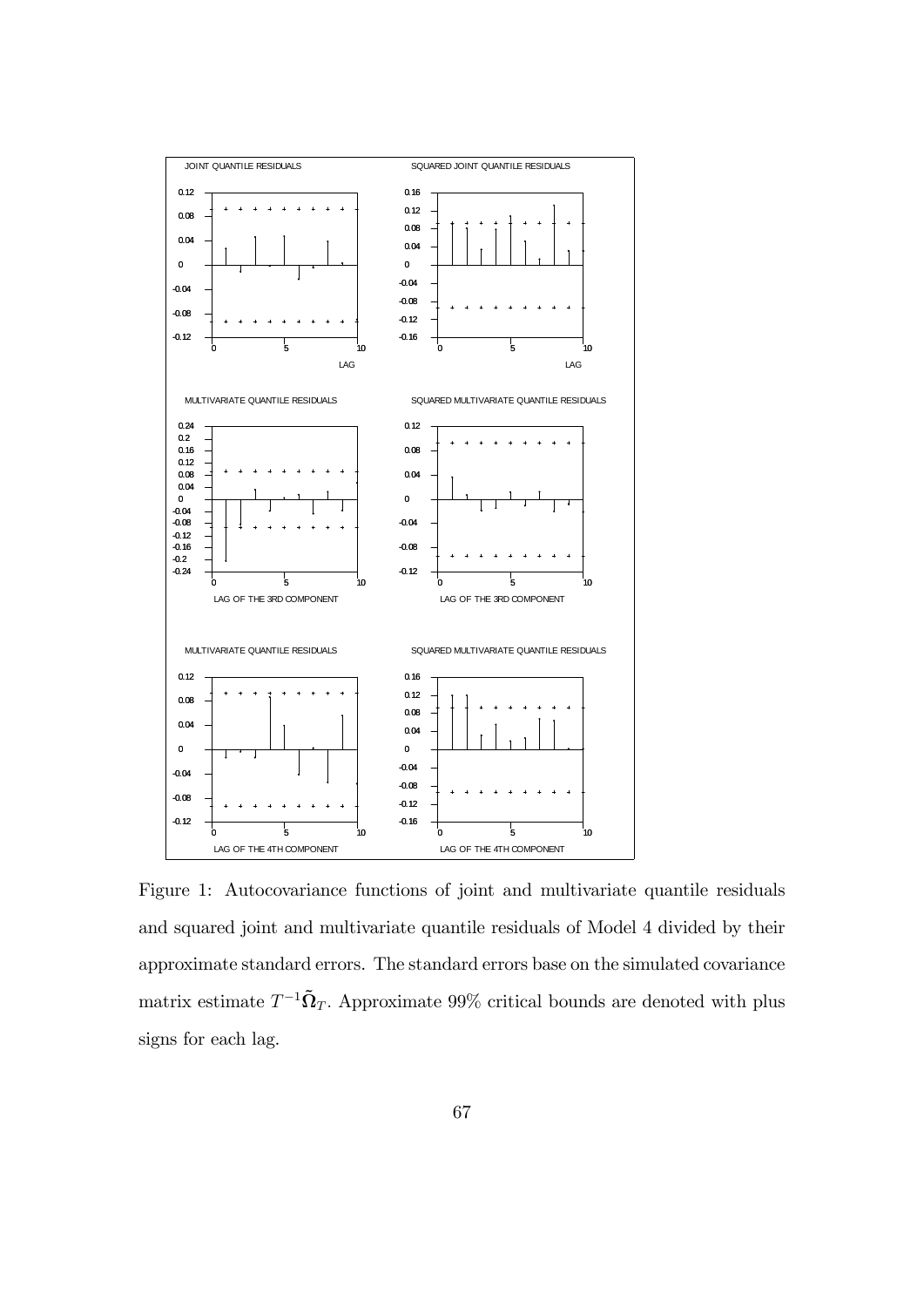

Figure 2: Residual series for two factor model under normality (Model 1).